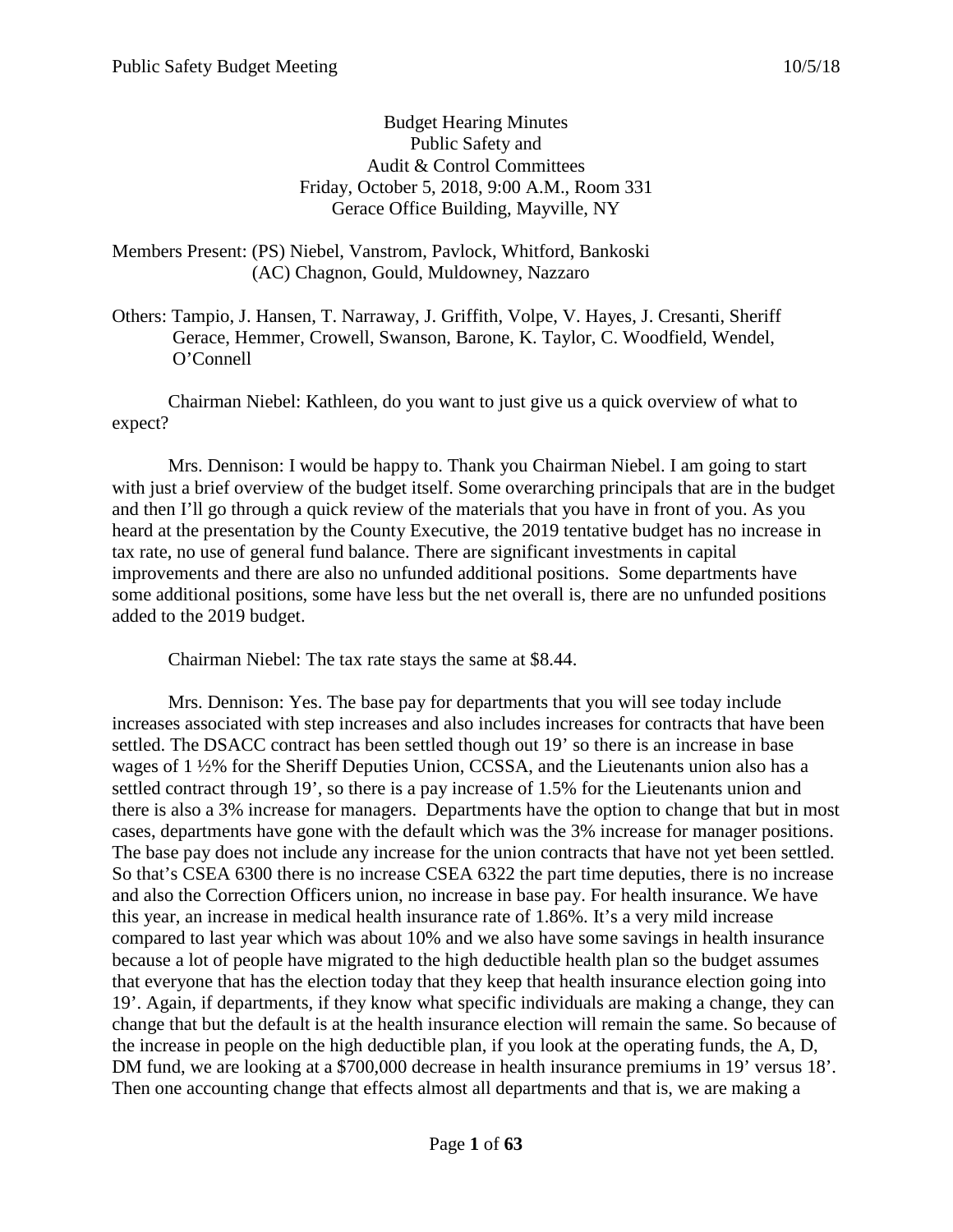change in the accounting procedures for occupancy costs, the CSEA President, and NYSAC dues. Currently those expenses are distributed through operating departments so each operating department gets its charge for its occupancy or its rental space. We are consolidating those charges in 19' so all of the occupancy expenses remain in Buildings & Grounds. The cost for the CSEA President is consolidated into Human Resources and the NYSAC dues is consolidated into the County Executive's budget. So most departments do have a decrease in their contractual costs because they no longer have those expenses in their organization. That was done to just streamline the accounting and also to match how we treat other expenses like I.T. expenses, Record Management, those were consolidated a few years ago into the main department that administers those expenses so now we're trying to do that with all expenses where it's practical. So those are some changes that effect almost all departments.

Then going onto the book itself, the book starts with the tentative budget. This is the document in front of the black tab. This is what is posted on the internet and has a summary for each organization by the classification level. Most of this information we're really not going to use during the hearings because we'll be using the detail reports that follow that.

Following the tentative budget, there is a tab for each organization. They are in order by organization number and each section has a budget summary and then a line item detail. What we have been asking the departments to do in general is to walk through the summary pages for their organization and just explain the comments that they have included and elaborate on them as necessary.

You also have in front of your binder a report that shows 12 months of actual activity. Actual from July of 17' through June of 2018 and those results compare to the 2018 budget and the 2019 budget. The actual information in your line item detail is only 6 months so the 2018 actual will be only 6 months of activity. This report will give you a full 12 months of actual. Then you also have a report of cash flow projections. Shows the cash flow and fund balances going from 2019 through 2022. Any questions of me before we move onto the departments?

Chairman Niebel: Kathleen, thank you. I'm sure we'll have more questions later on but thanks. Folks, what we are going to do is change the order just a little bit. We're going to take Unified Courts and Probation. Unified Courts first, followed by Probation. That should only take about 20-25 minutes for these two departments and that will give us more time for Emergency Services from like 89:30 to 10:15. I expect there will be a lot of discussion as far as the Fly Car program. So with that, Kathleen, do you want to talk about Unified Courts?

# *Unknown speaker stated that wouldn't be Kathleen.* **Unified Courts:**

Legislator Chagnon: Mr. Chairman, if I might. I would like to explain a change that we're going to have to do to the Assigned Counsel budget. In recent times, New York State was sued by 5 counties because their opinion was, New York State was providing insufficient support to the counties to provide adequate indigent legal services and the State lost the law suit so they have settled with those five counties. It is referred to as the Hurrell hearing settlement. So now the State is in the process of rolling out that same level of support for the rest of the counties in the State. So they have brought to us, they being the State Office of Indigent Legal Services, a proposal to provide us funds, roughly a million dollars next year to increase our support of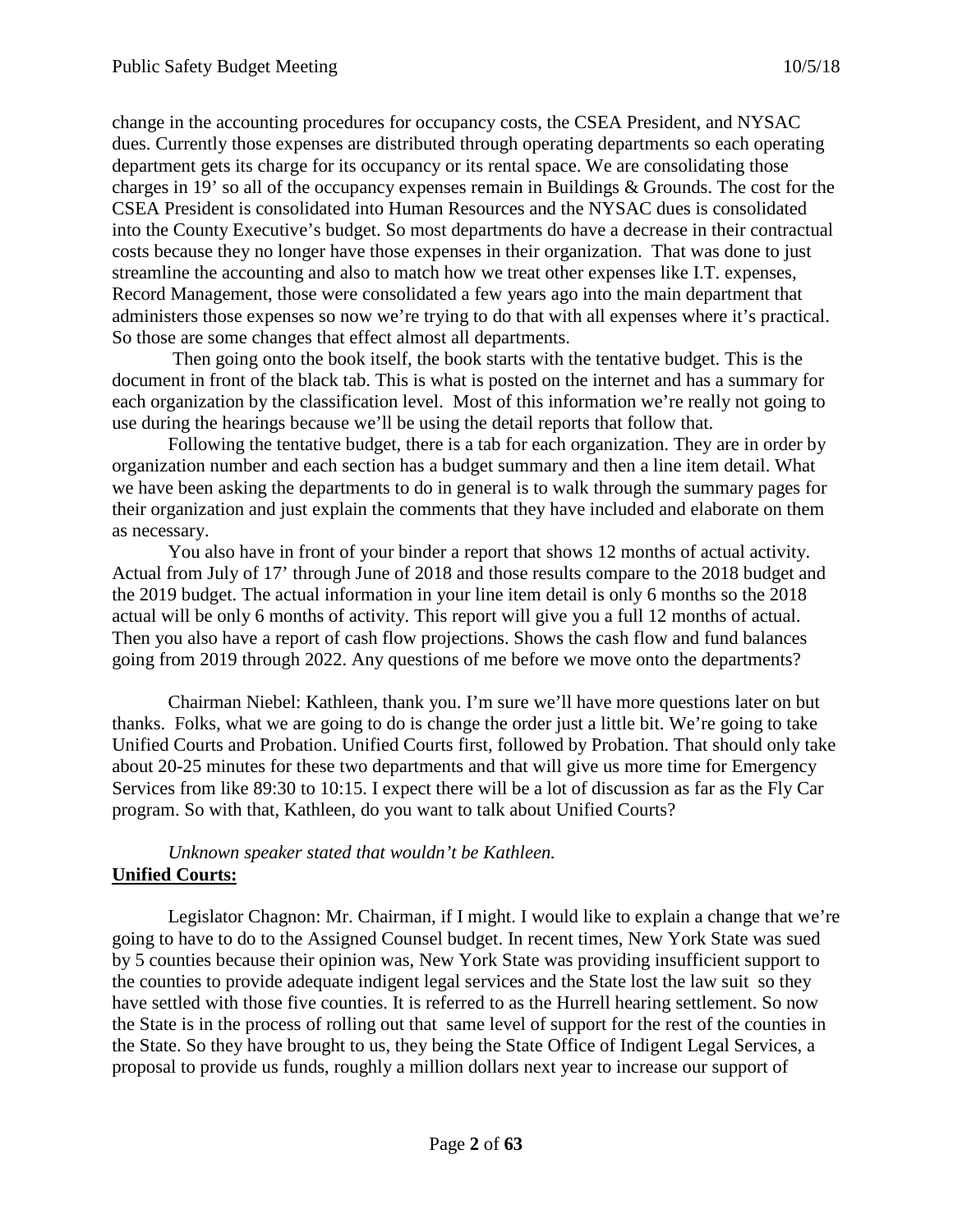Indigent Legal Services. The majority of those funds will go into the Public Defender's office. A portion of those will go into Assigned Counsel.

Chairman Niebel: I believe that's \$89,000.

Legislator Chagnon: Right, \$89,000. Actually slightly less than that. So our agreement with the State is that they will provide these additional funds so long as the County continues its same level of support to Public Defender and Assigned Counsel which means that whatever we budgeted for last year, we would commit to budget again this year and then the funds they are providing us will be supplemental to that. Which is what they are trying to do is increase the level of funds available to improve Indigent Legal Services. So, as a result of that, the County Executive's tentative budget didn't quite know what to do with the funds for Assigned Counsel so they stuck them into Assigned Counsel which I agree with. But, in that process, they increased the County's local share support to Assigned Counsel which should not have been done. So, if we adjust the local share for Assigned Counsel back to what it was in the 2018 budget, that would result in an \$86,846 reduction in local share for Assigned Counsel. So that is the first piece that needs to be done. But, then from there, we have in discussions with State Indigent Legal Services, agreed that rather than just throw more money at Assigned Counsel, which we and the State agree is not a program that has been run very well in the past, that there is not a lot of oversight to the expenses and the State feels that the quality of the legal representation could be significantly improved. So we have agreed with the State that we would hire a Conflict Administrator who would manage the assignment of the assigned counsels and supervise to make sure they are providing quality indigent legal services. That individual cannot work with the Public Defender or the District Attorney. So we agreed that that individual will work for the Legislature. So we will be setting up a Conflict Administrator sub-department to the Legislature and transferring those funds that Indigent Legal Services can be providing for assigned counsel to that department. So that will have no impact on local share. It's just a transfer of funds from Assigned Counsel to the new sub-department of the Legislature for the Conflict Administrator. Sorry for the long explanation but the net result is that we'll see a reduction in the local share from the tentative budget of \$86,846.

Mrs. Dennison: Mr. Chagnon, can I ask a couple – points of clarification so we know the precise amendments to make. The Conflict Administrator would be a position added to Department 1010, Legislative Board or Clerk or do you want to make that a new department?

Legislator Chagnon: A new department.

Mrs. Dennison: O.k., so we'll have a new department with the personnel costs and revenues associated with that.

Legislator Chagnon: Right.

Mrs. Dennison: And the other amendments would be to –

Legislator Chagnon: We'll start out as not a full time position. This settlement proposal that is yet to be finalized because this is going to be a year by year budget adjustment for the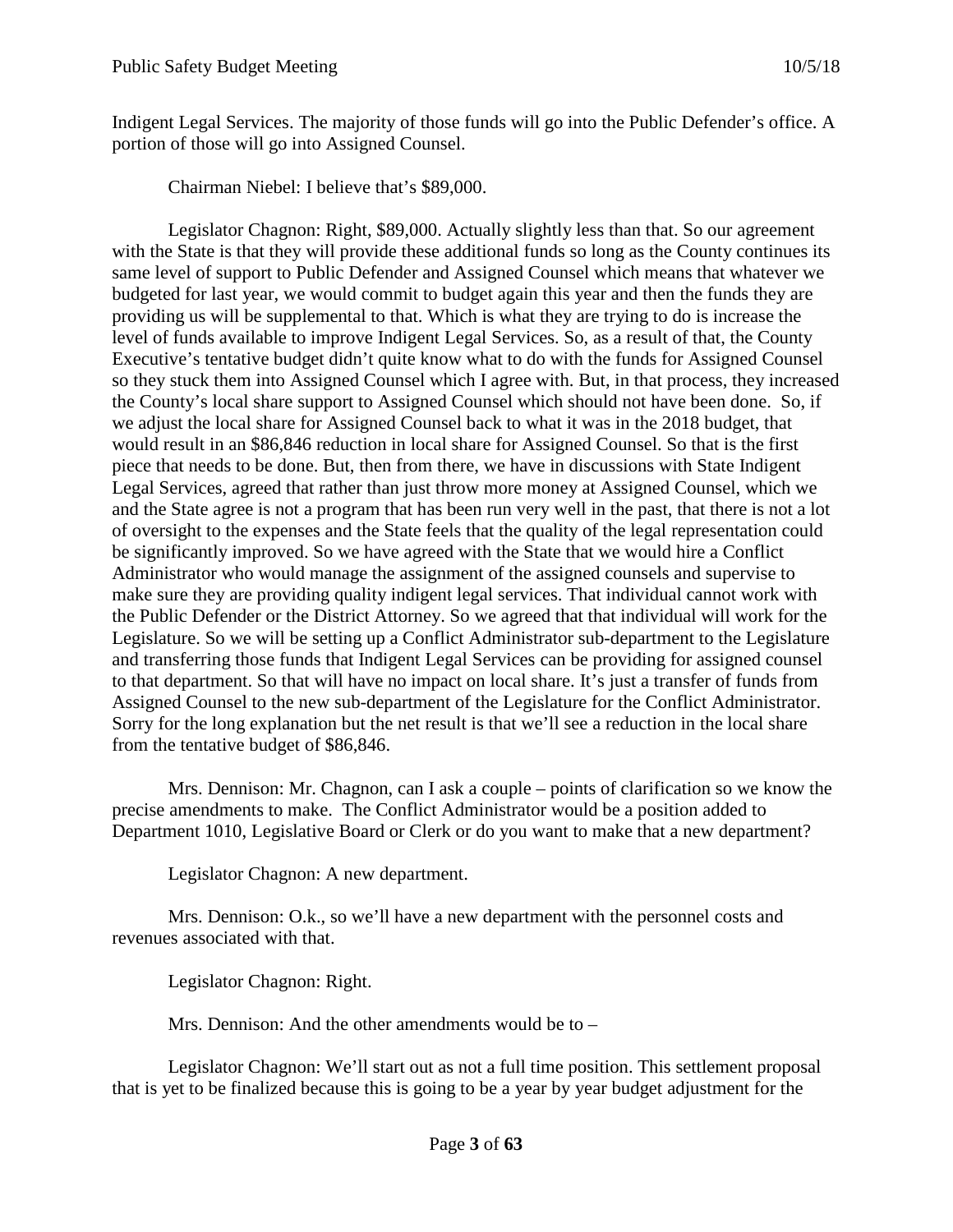funds coming to the County but at this point what the State is anticipating is that this year, for 2019, we'll get additional million dollars, the following will get \$2 million dollars, the following year we'll get \$3 million dollars, the following year we'll get \$5 million dollars and it will stay essentially at that level going forward. That is their plan but they have to see how this develops year by year. It could be more, it could be less. So, the Conflict Administrators budget should essentially double in 2020.

Mrs. Dennison: And what would you like that new department to be called?

Legislator Chagnon: Conflict Administrator. That's an official State term for it. There are other counties that have implemented a Conflict Administrator and have had great success with it. As a matter of fact, our neighbors to the east, Cattaraugus County, has a Conflict Administrator so they will be providing us advice and assistance as to how to get this up and going.

Chairman Niebel: One question, you and I had talked about putting it under the Legislature at one time, but you think a better way to go would be to create a separate account.

Legislator Chagnon: It would still be under the Legislature, under its own department.

Chairman Niebel: A sub-department under the Legislature?

Legislator Chagnon: Right, to track all of its costs and expenses and revenue.

Legislator Nazzaro: So is that an added position to the Legislature?

Legislator Chagnon: Yes.

Legislator Nazzaro: That will take effect in 2019.

Chairman Niebel: And it's completely offset by the State aid. Kathleen, whenever we need to do that we'll make an amendment to that.

Mrs. Dennison: Do you want to wait until the end of the meeting?

Chairman Niebel: What would you prefer? After you get done with discussion with the Unified Courts.

Mrs. Dennison: That sounds like a good idea. We'll go through with all the Unified Courts and then we'll propose an amendment to make changes.

Legislator Whitford: That position, that is going to be filled by the normal process? A committee to review and send to the – and then back to the Legislature?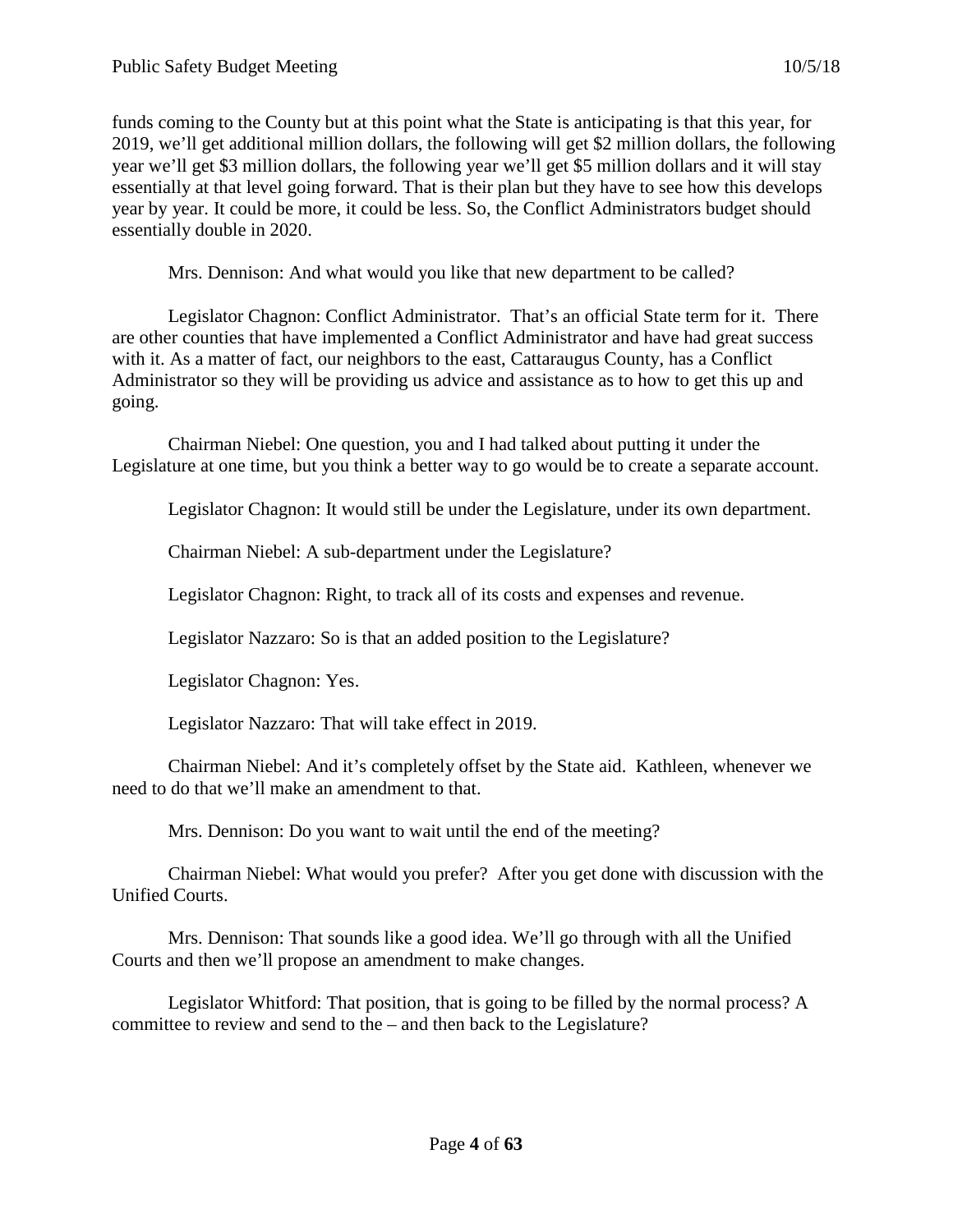Legislator Chagnon: I would anticipate that. It's up to the Chairman of the Legislature to decide how he wants to do that. The State is also going to assist us with job descriptions and the types of people we're looking for. Give us advice on how to pursue *(inaudible).*

Mrs. Dennison: As Legislator Chagnon indicated to me has covered the changes to Assigned Counsel so we'll detail those precise amendments if you will, at the end of the Unified Courts discussion.

The next department we're in organization two and the next department after Assigned Counsel would be A1162.1125, Indigent Services Child Custody. This is a contract for Family Court legal representation of indigent persons and it is contract that is administered by the County Attorney's office. So the County Attorney has provided the amount of that contract for 2019. I should bring up at this point that one thing we considered with the County Executive was moving this department under the County Attorney organization. So I offer that for your consideration. We have not done it in the tentative budget but as I say, it is something that we consider. I think it is a good idea because this work really is overseen by the County Attorney. So that is an option for you. Any questions on that department?

Next up we go into the courts. 1162.1135 through 1160. Now this one summary sheet includes the Supreme, Family, Surrogate, and Library courts. So there are actually four different departments included in this summary. Again, those would be 1135; Supreme Court, 1140;, these are sub-department numbers, 1140; Family Court, 1145; Surrogate Court, 1160; Court Library. All of those departments, in the past, they have included an occupancy charge and a charge for insurance. With the new accounting model, there are no occupancy charges for the courts so the only expense that they are assessed is their portion of the County liability insurance. So that is why there is a significant decline in the appropriations for all of those courts. Any questions on those?

The next department is sub-department 1180, Justices and Constables. There is a small fee every year. These are felony fees that are paid by the State to towns and villages but apparently it's the County that is supposed to pay this. So essentially the County has to incur expenses and reimburse towns and villages for felony *(inaudible)*. That is through the Unified Court system.

Then the last department is sub-department 9999, miscellaneous. We do get \$215,000 payment from New York State for court occupancy expenses so we will presume that we'll continue to get that.

I have one other *(inaudible)* for consideration. The Assigned Counsel department. We have discussed with the County Executive moving that department under the Public Defender before hearing this new information about the court settlement. Again, that Public Defender seemed like he had a big role, has a big role in the in the filling of these cases which we assigned to outside counsel. So that was also kind of a question mark, whether we wanted to move the Assigned Counsel department to a different organization.

Legislator Chagnon: Actually Kathleen with the new direction we're taking with the Conflict Administrator, that cannot go under the Public Defender.

Mrs. Dennison: Could the Assigned Counsel and the Conflict Administrator could those be combined?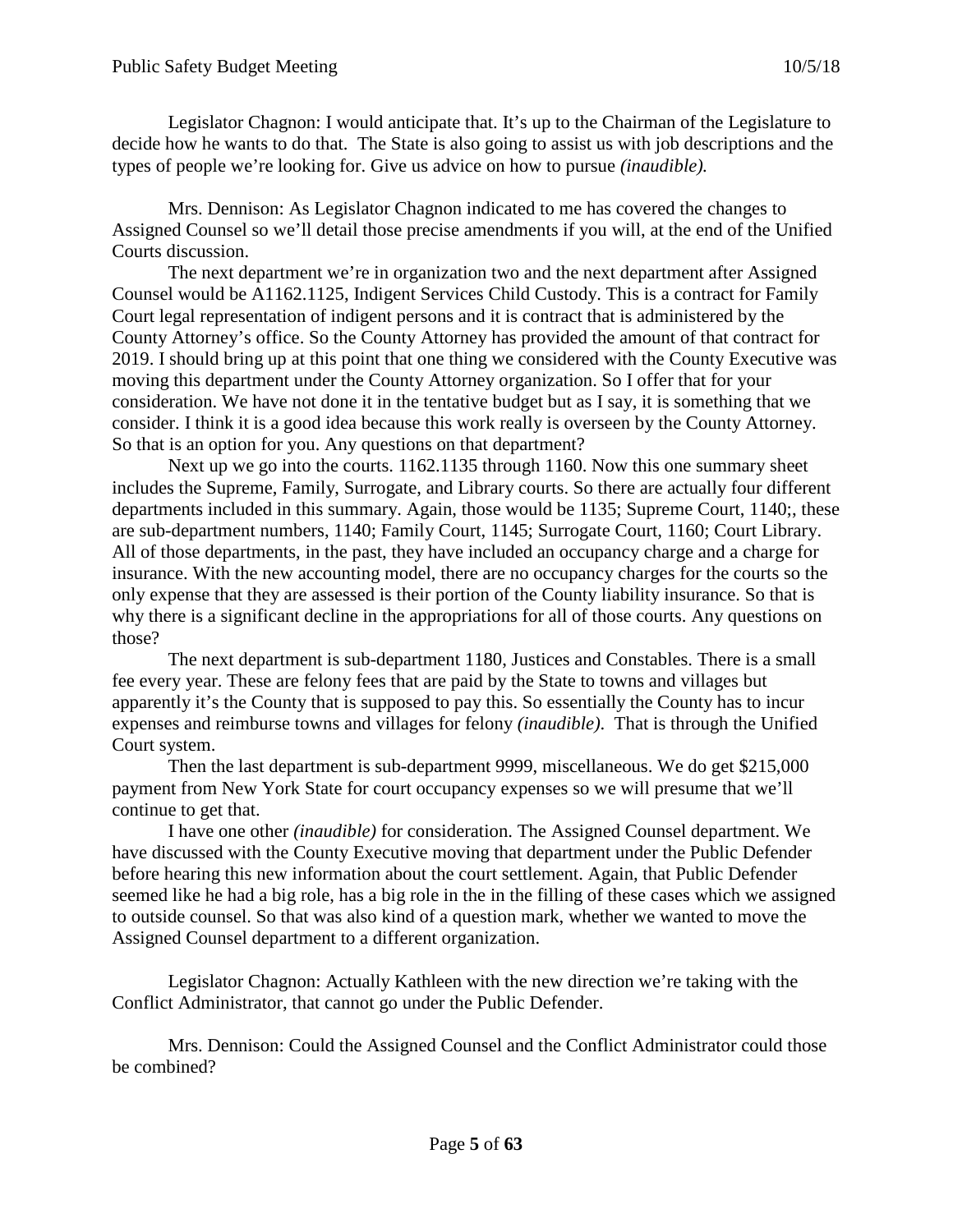Legislator Chagnon: It could be combined if that was the preference.

Mrs. Dennison: So that is another option. Move that Assigned Counsel move that, the whole department, to the Legislature and put the Conflict Administrator in that department.

Legislator Chagnon: I think that makes sense. We'd have all the cost of the Assigned Counsel together under the Conflict Administrator.

Mrs. Dennison: All the costs and all the revenues. O.k. So the department numbers for Assigned Counsel would not change. We'll just change it in our organization structure to have that department, 1162.1120 report to the Legislature.

Legislator Chagnon: With the new name of Conflict Administrator.

Mrs. Dennison: O.k.

Legislator Chagnon: The State is really big on Conflict Administrator.

Legislator Nazzaro: So that will be a contractual expense then? The Assigned Counsel?

Legislator Chagnon: Yes.

Mrs. Dennison: Just to confirm and reiterate the changes as I understand them, we're going to, under department 1162.1120, we're going to increase appropriations and personal services, employee benefits, and contract expenses, all three of those items associated with the Conflict Administrator. We would then be reducing the contractual expenditures \$175,846 to bring the Assigned Counsel expense back to a 2018 budget amount of \$524,154. No?

Legislator Chagnon: No, because it will be the 2018 adopted budget plus the additional revenue of the \$88,000 so the new total for contractual would be \$612,238.

Mrs. Dennison: So it's going to increase from \$700,000 –

Legislator Chagnon: To \$612,238. And the State aid instead of being \$89,000 it's actually \$88,084.

Mrs. Dennison: So we would be decreasing the revenue from \$89,000 to \$88,084. That is a decrease of \$916.00 of revenue. And decrease in appropriations of \$87,762. Then we'll be adding the expenses for the Conflict Administrator of \$45,000 in personal services, \$24,000 from *(inaudible)* employee benefits, contractual costs of \$18,784 and then adding *(inaudible)* State aid revenue of \$80,084. Any other changes?

Chairman Niebel: Kathleen, you are going to help us out with the amounts but what do we need first? We need a motion to create this subaccount under the Legislature for Conflict Administrator?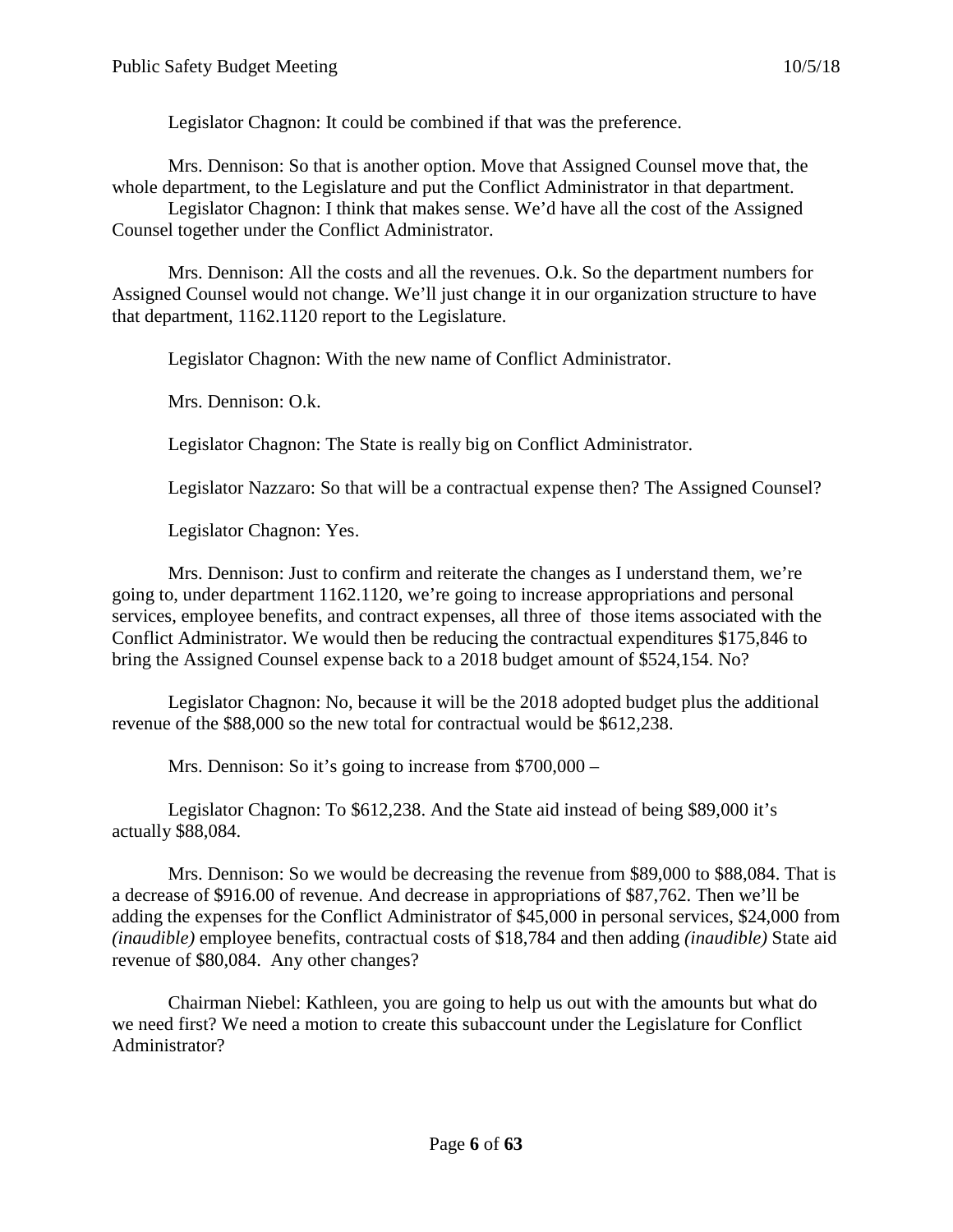Mrs. Dennison: We do not because the department already exists and you don't need a motion to move its place in the organization. You don't need a motion to change it.

Chairman Niebel: To have a subaccount for that?

Mrs. Dennison: No, it already exists. You just need a motion to change the appropriations and revenues that we just discussed.

Chairman Niebel: Do you want to do it as one motion, two motions and could you help us with the wording of the motion?

Mrs. Dennison: I would suggest that we do one motion that pertains to the Assigned Counsel because there are a lot of changes associated with that. We'll have to double check the exact revenue account numbers. But it would be to increase appropriations for Department A.1162.1120.1 \$45,000., increase appropriations for the same department .8 for \$24,300 and then in the same department .4, it would be decreasing appropriations, the net amount of \$68,978 and then we would be increasing revenue in A.1162.1120. State Aid, account number to be determined, it would be an increase in State Aid, net amount of \$87,168. Janelle and I will double check all those numbers but based on the discussion, I believe those are all correct.

Chairman Niebel: So Kathleen, you need a motion to increase appropriations for what account?

Mrs. Dennison: There are three different ones. Increase appropriation in A.1162.1120.1, .8, and .4.

Chairman Niebel: Alright and decrease appropriations in those same – no, what accounts?

Mrs. Dennison: There is an increase in .1 and .8 and there is a net decrease in .4.

Chairman Niebel: For the same account, 1162?

Mrs. Dennison: Yes. That decrease of \$68,978. The A.1162.1120.4.

Chairman Niebel: So we just need a motion to –

Mrs. Dennison: To recommend those changes to the tentative budget. And also when you pass a motion that would include that we would be moving the Assigned Counsel department from the Unified Courts organization to the Legislative organization.

Chairman Niebel: O.k., folks, we need a motion to recommend these changes in account 1162 and I guess we'll just leave it up to you Kathleen to work up the actual numbers on this. But included in the motion should be a recommendation to change Assigned Counsel to Legislature, is that correct?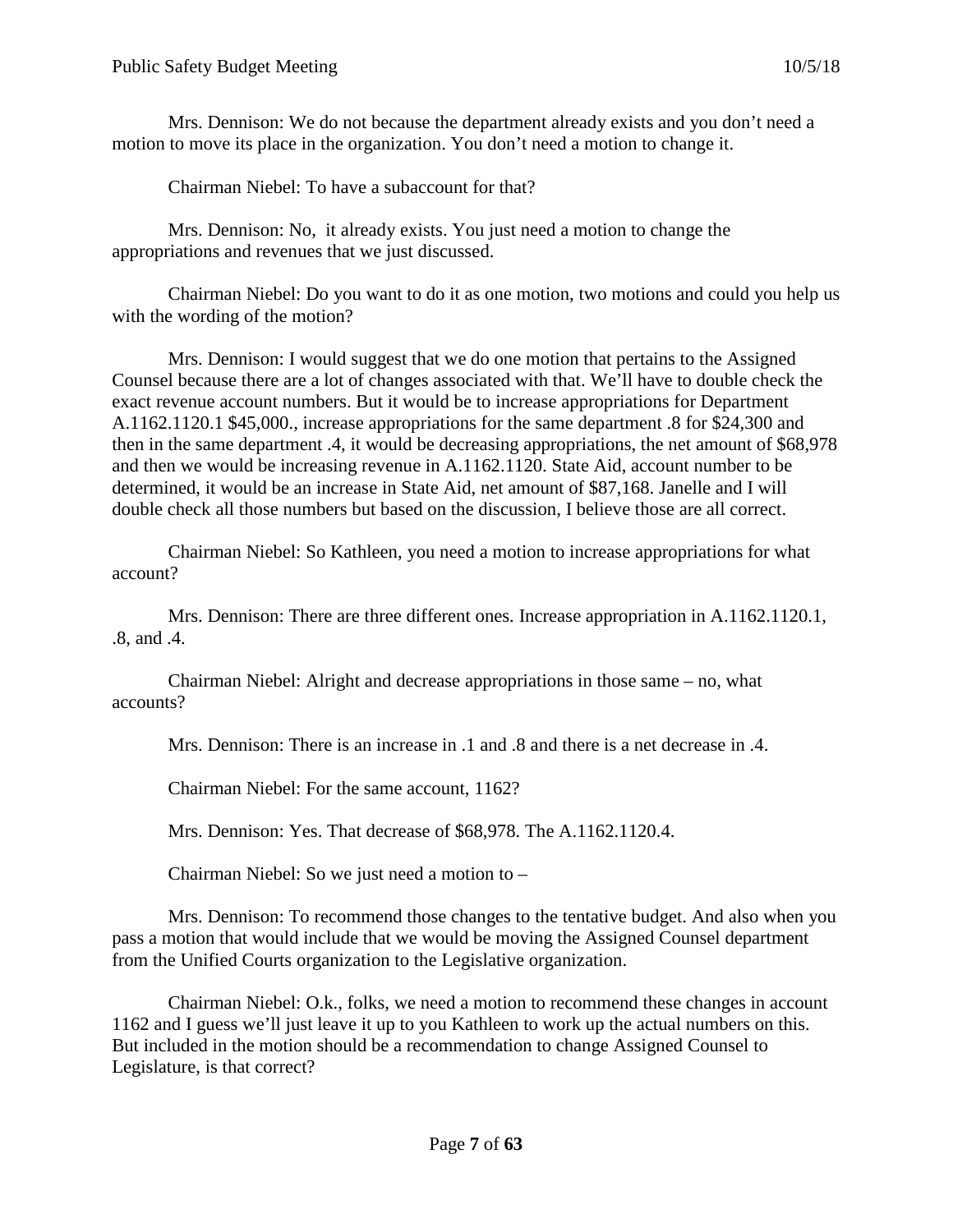Mrs. Dennison: Yes. To have it report to –

Chairman Niebel: The Legislature. Would somebody like to move it?

Legislator Whitford: I'll move it. Legislator Bankoski: Second.

Chairman Niebel: Those in favor?

# *Unanimously Carried*

Chairman Niebel: Kathleen, we'll leave it up to you to work out the details as far as the numbers. Audit and Control, you are all set on this? We'll leave it up to Finance to work out the actual numbers on that but that's essentially what we're going to do.

Legislator Nazzaro: You are making a recommend.

Chairman Niebel: Anything else Kathleen?

Mrs. Dennison: No.

Chairman Niebel: Alright, thank you guys. O.k., next up, Probation.

#### **Probation**

Chairman Niebel: Tom, if you just want to give us a quick overview of your budget. The department number for Probation is 13 and just give us the highlights.

Mr. Narraway: As the budget was presented, the overall Probation budget came in at a half a percent decrease. That's subject to some issues. I'm switching some positions around a little bit that we talked about Monday in Human Services but for now our FTE's in the budget went down by 2.17. The .17 is just a correction out of part time *(cross talk)* positions that were reduced were allocated out to the Department of Health and Human Services. Our personnel services went down by the salary for those two positions. Our contractual were affected by the changes that Kathleen listed earlier with the NYSAC and the occupancy. Again, the employee benefits were reduced by those two FTE's. Under department income there's – it's kind of a good news/bad news story. Some of our revenue is derived from supervision fees charged to the people that we work with. For the first time in a long time those numbers have flattened out a little bit. The good part about that is that our officers aren't overstretched trying to cover so many people. The bad news in that is that there is a decrease in the amount of supervision fees that we charge because there isn't that many people to charge. So our supervision fees were reduced by a few thousand dollars. Also under the revenue, from the adopted budget in 18' there was \$182,000 that was a placeholder for a cooperative agreement with Department of Health and Human Services. When it was adopted - under the amended budget those were moved into payroll allocations for two positions. Then we had a minimal reduction in our State aid due to the GIVE grant that we received and was cut back by just over \$1,500. A minor change there.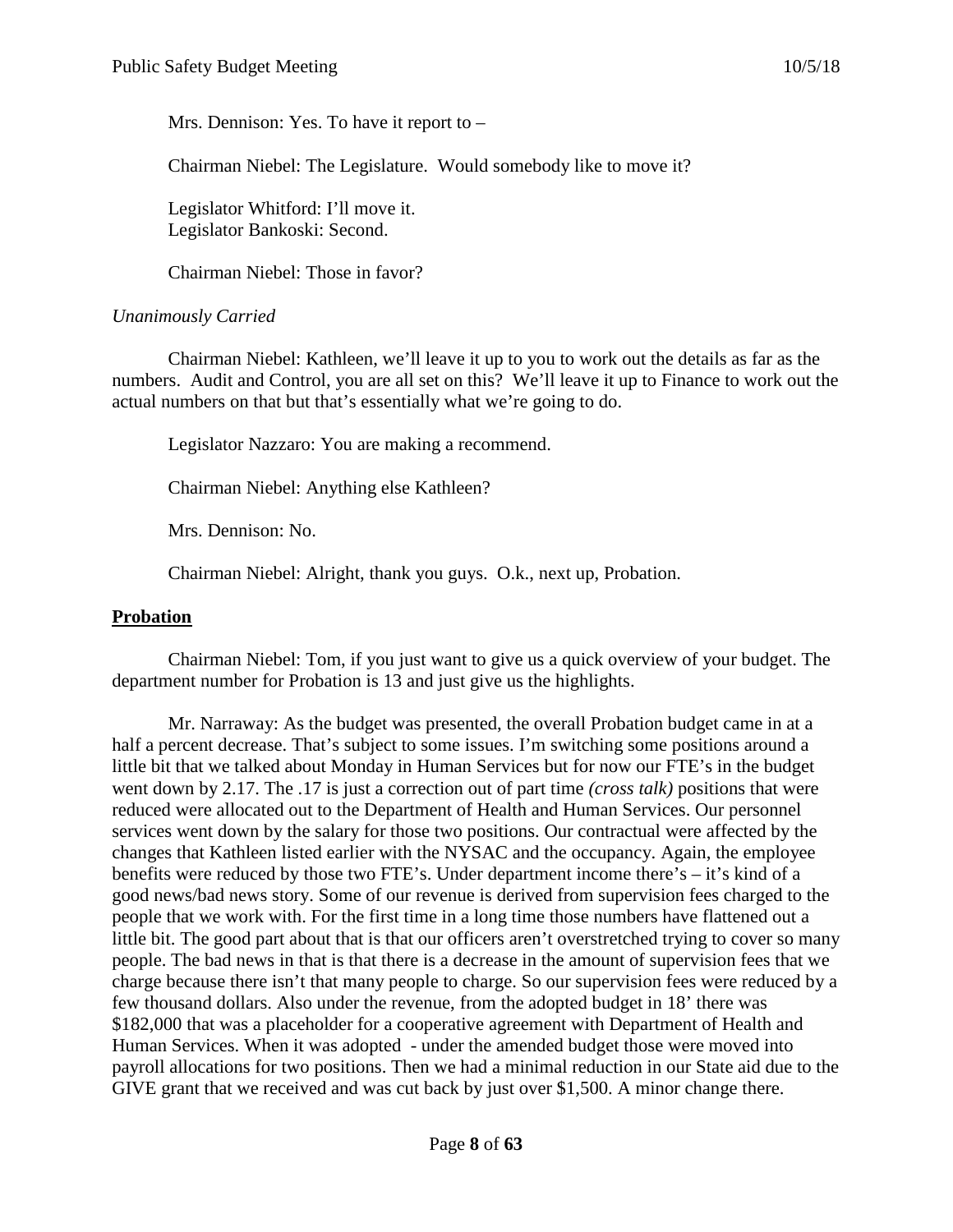Mrs. Dennison: We probably should mention that there were some changes to Director Narraway's budget, changes that were recommended by the Health and Human Services committee that significantly effects Director Narraway's budget. So those were, as I said, recommended and proposed by Health and Human Services. It would change a lot of the budget elements because the cooperative agreement – the budget is based on a cooperative agreement between Probation and Health and Human Services for the Juvenile Services Team. We know know that that cooperative agreement is not going to take place.

Mr. Narraway: It was an attempt to try and generate some revenue. Reimbursement from the State for those positions but there was a number of roadblocks put up by the State that just made it prohibitive to try and do that. It was a valiant attempt I think but just didn't work.

Chairman Niebel: Any attempt to increase revenues is good as far as I am concerned but Tom, so actually the contractual increase offset by two FTE's allocated to HHS, that's not actually going to work because HHS, they are not able to get the reimbursement that they thought they were. The State has, I don't want to say nullified the contract but they are not going to reimburse us the way that we thought we could be reimbursed if we transferred those two people to HHS. So, Kathleen, those two positions should be put back into Probation Department and that would be about \$108,000 for personnel and about \$49,000 for benefits. So his .1 will increase about \$157,000?

Mrs. Dennison: Compared to what the budget is now, yes.

Chairman Niebel: It looks like the way we're going to have to go because of the State not willing to certify that contract –

Mrs. Dennison: So the changes is as exactly as you said Chairman Niebel. The two positions would come back to Probation, would increase the local share of approximately \$157,000. The revenue was already taken out of Probation budget so there would be no change in the revenue picture but Director Narraway would get these two people back.

Mr. Narraway: Yeah, just so we're clear, those aren't additional positions. Those are positions that we've had for years and years. I guess while we're talking about positions, it's probably a good time to mention that we will be adding some positions. They are not under my budget. They are under the Raise the Age portion which is in the HHS budget. Essentially, Raise the Age, I'm not sure how aware that everybody is but basically we're going to start treating 16 year olds, as of Monday, as juveniles and following October  $1<sup>st</sup>$ , we're going to start treating 17 year olds as juveniles as opposed to having them in the adult criminal system. The State has put out a whole very elaborate set of rules and regulations. Instead of doing it simple, they really complicated things but it's also a good opportunity for us to provide some services and programs to kids in this age group. So in order to do that, we will be, depending on the volume that comes in over the next year or two, adding up to 3 Probation officers and potentially a supervisor that would have to be added due to the Probation officer to supervisor ratio that the State mandates. The good news is, the State has said that they will fund that 100%. So, it will be a wash and will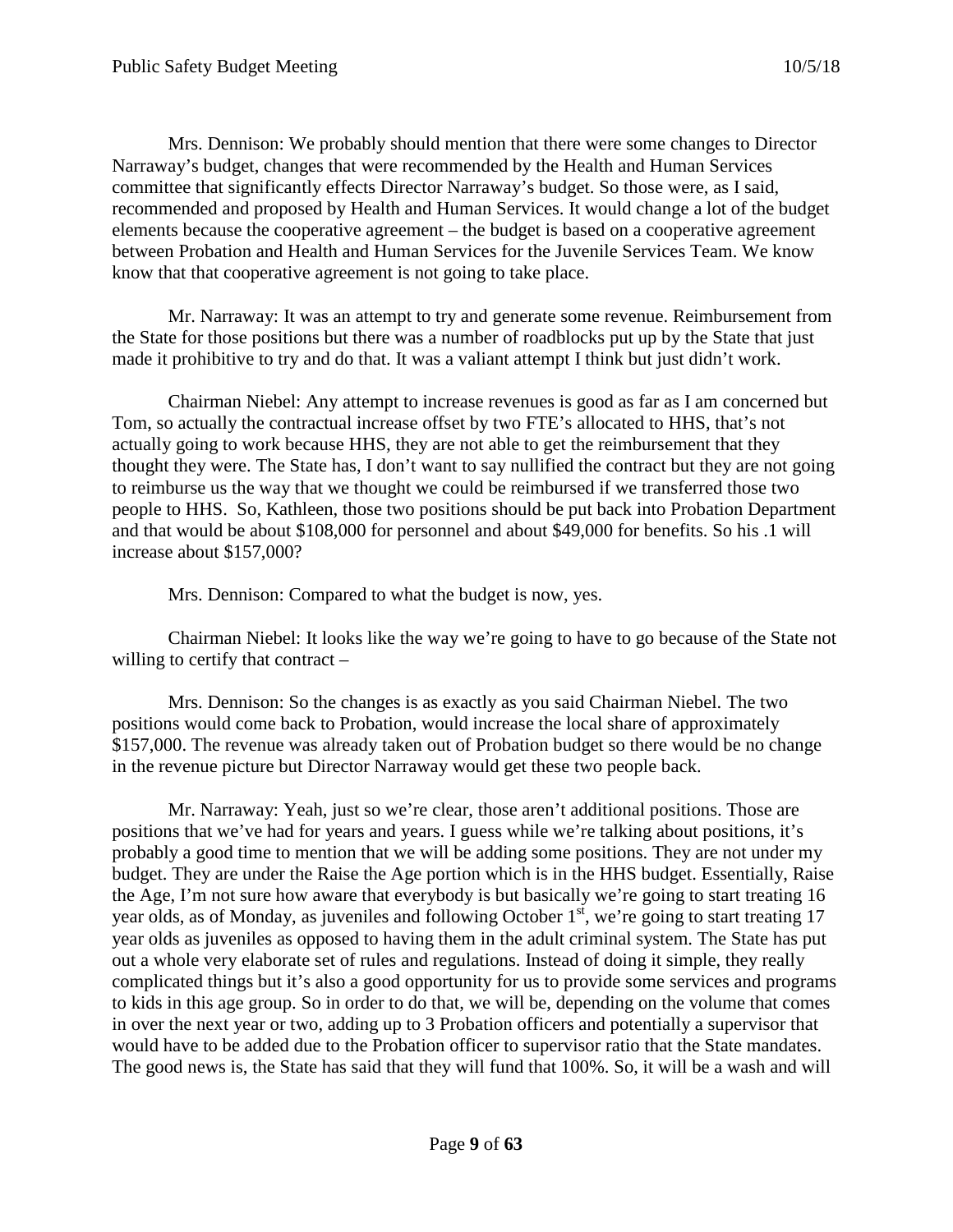allow us to do some more work and some better programs with these youth. But, it will be some added positions.

Chairman Niebel: Tom, I'm going to ask you a couple of questions on the detailed analysis before Jay Gould does from Audit & Control. On page 2, there is an increase of \$1,000 parking reimbursement, CSEA. That's negotiated, you don't have much control over that, is that correct?

Mr. Narraway: That's correct.

Chairman Niebel: As far as other supplies increasing by \$1,100, is that mainly for computers?

Mr. Narraway: Yes. That is based on the replacement recommendation from the I.T. Department.

Chairman Niebel: Then if we drop down just a little bit, equipment/maintenance, \$500 increase. That is based on a State contract you have for your data base?

Mr. Narraway: Yes, for the date base we use.

Chairman Niebel: Then if we drop down to page 3 of 4, subscriptions/memberships increase of \$700. That is mainly because you want to take your Deputy Supervisor, you want to have him or her more involved with this, membership, going to different things.

Legislator Narraway: As well as a cost increase from that organization, Council on Probation Administrators membership.

Chairman Niebel: I'm sorry, what was that last bit?

Mr. Narraway: It's for a Deputy Director to be in that organization as well as myself and they have also raised their rates.

Chairman Niebel: I think that is a good idea to have them become more involved with that. With that, folks, anybody else, any questions for Tom as far as is budget?

Legislator Chagnon: I'm not sure if this is a question for you or Kathleen but looking at your personnel services, your benefits. From the adopted 2018 budget, if we amend it, your personal services drop by \$197,000, reflecting the people – I assume the people you transferred to HHS. Now from the 2018 adopted budget to the 2019 tentative budget, we're only seeing a reduction of \$70,000. So the difference of \$127,000 is an increase in personal services, between the change to the transfer and 2019 plan. Before we had talked about bringing those two officers back. It amounts to an 8% increase in personnel services and benefits. I was wondering what the 8% is comprised of? It says contractual increases but 8% *(inaudible)*.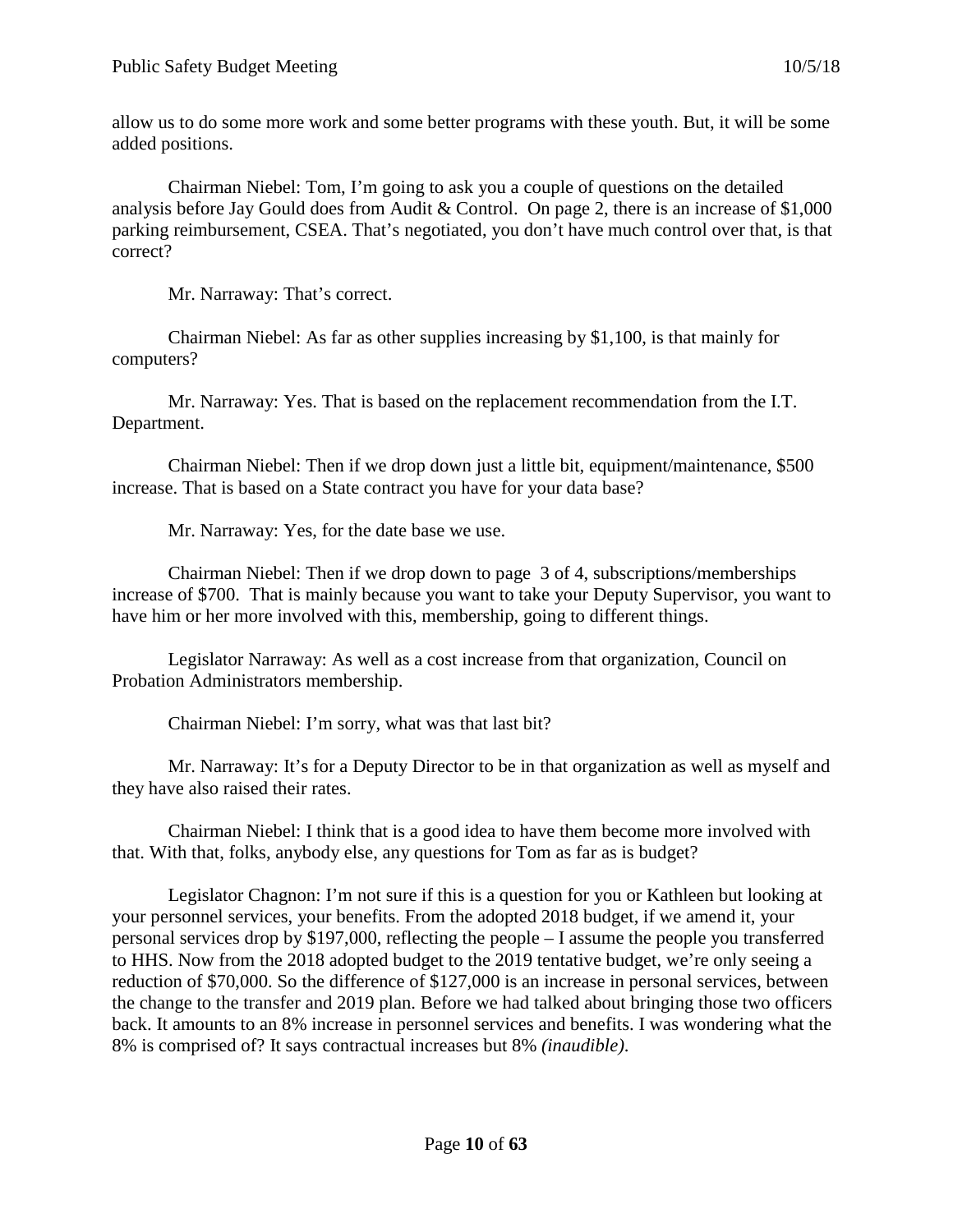Mrs. Dennison: You have a change in one of your positions because we added a Deputy Director *(cross talk)…*

Mr. Narraway: There is about a \$3,000 increase there to move one of the supervisor positions to a Deputy Director.

Legislator Chagnon: I don't mean to put you on the spot today Tom, so perhaps between you and Kathleen, you can get that detail to us.

Mr. Narraway: Sure.

Chairman Niebel: Pierre, as far as the dollar amount I think we can get more information on that but I think based on what we heard from HHS the other day, I think we're going to have to put these two positions back in Probation.

Legislator Chagnon: I agree. This is exclusive of that move.

Chairman Niebel: Alright.

Mr. Narraway: So I answer the question correctly, was that base pay or base pay and  $-$ 

Legislator Chagnon: Personnel services are increasing by \$127,000 and the benefits are increasing by \$66,000.

Chairman Niebel: So whatever accounts for that increase Tom, try and get us a little bit more detail information on that.

Mrs. Dennison: I'm sorry, after we return the positions to Probation, the base pay would be \$1,796,000, which is only a 2% increase over the adopted budget.

Chairman Niebel: That's that \$108,000 for personnel?

Mrs. Dennison: Yes. Is that driving your figures Mr. Chagnon? We have a million six eighty eight and we added \$108,000.

Legislator Chagnon: O.k., so when they left his budget, personnel services went down by \$197,000. Now when they are coming back, they are coming back at \$108,000.

Mrs. Dennison: When we did the amendment budget, we were assuming more. It's two full time positions that are in the 19' budget that were proposed to go to Health & Human Services. The amendment in 18', it was four positions in that.

Legislator Chagnon: So what has happened to those positions?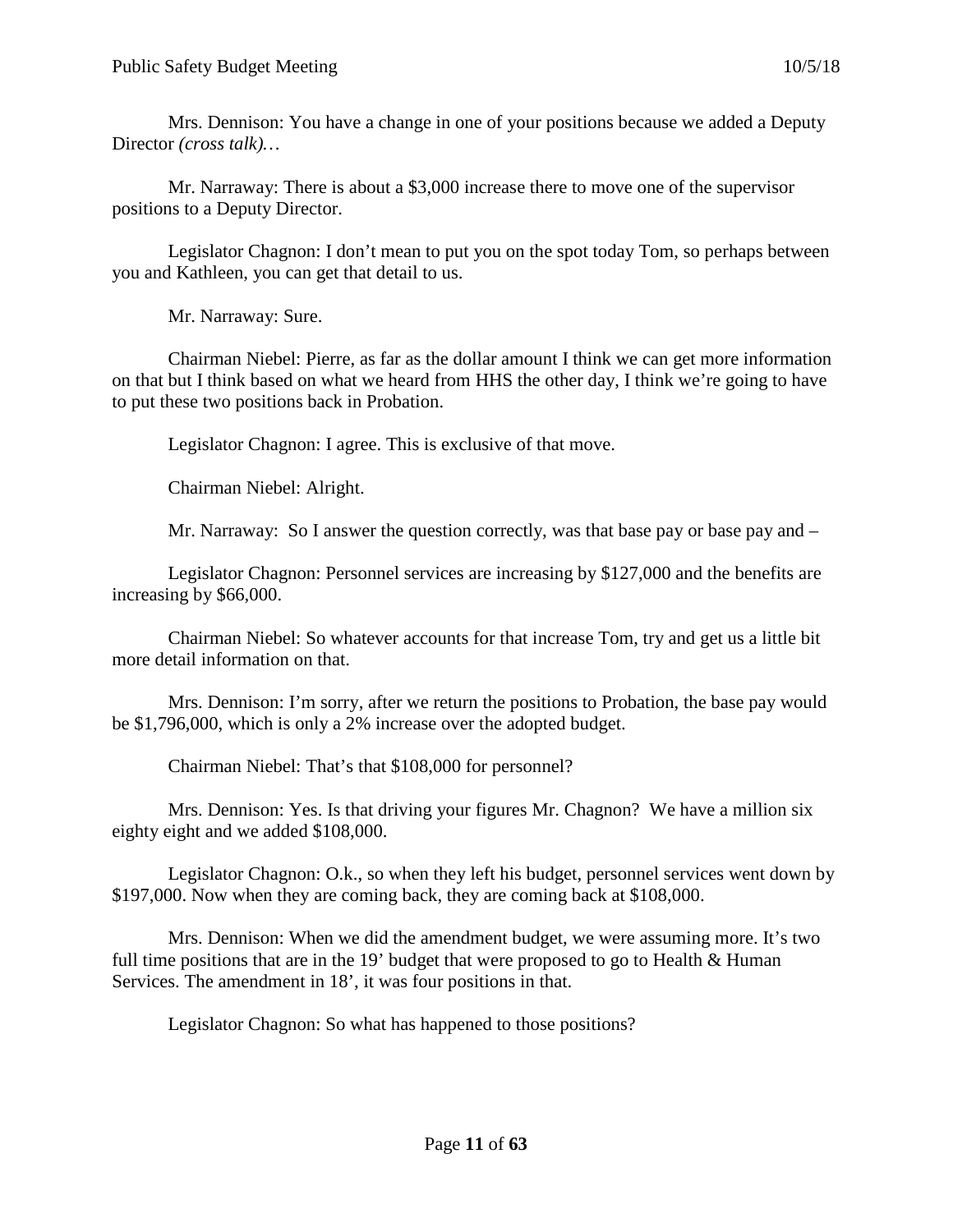Mrs. Dennison: In the 18' amended budget, we were sending that work to Health  $\&$ Human Services. It never really left Probation. So we're bringing those positions back into the budget.

Legislator Chagnon: So that should be *(cross talk)* more funds back into the budget?

Mrs. Dennison: We allocated more than two positions in Social Services in 18'.

Legislator Chagnon: Right so if we reverse that then shouldn't there be more than \$108,000 coming back in 19'?

Mrs. Dennison: In 19', we only sent two positions and in 18' we sent 3  $\frac{1}{2}$ .

Legislator Chagnon: O.k., are all 3 ½ coming back or just two?

Mrs. Dennison: All  $3\frac{1}{2}$  are – well, they never left.

Legislator Chagnon: We're not going to settle this right now, I'm sure.

Chairman Niebel: We have a difference between two and three and half, I think right.

Mr. Narraway: I see what the difference is.

Legislator Whitford: He's saying that  $3\frac{1}{2}$ , the funds never left.

Legislator Chagnon: The budget reflected \$197,000 reduction which was the 3 ½ , now we're transferring back two at \$108,000. How come we're not transferring all 3 ½ back?

Mrs. Dennison: They are already in the 19' budget. The other one and a half positions are in the 19' budget.

#### *(Cross talk)*

Legislator Chagnon: So you planned on them being in your 19' budget but the two of the 3 ½ you planned on staying with Social Services contracting. Oh, o.k.

Chairman Niebel: Two of them going to Social Services. The other one and a half are still in the 19' budget. Pierre, we can have Kathleen work out the exact figures on that.

Legislator Chagnon: I'm good with that explanation.

Chairman Niebel: So we need a motion to put 2 FTE's back into the Probation Department.

Mrs. Dennison: Yes, because we did not make that change in Health & Human Services.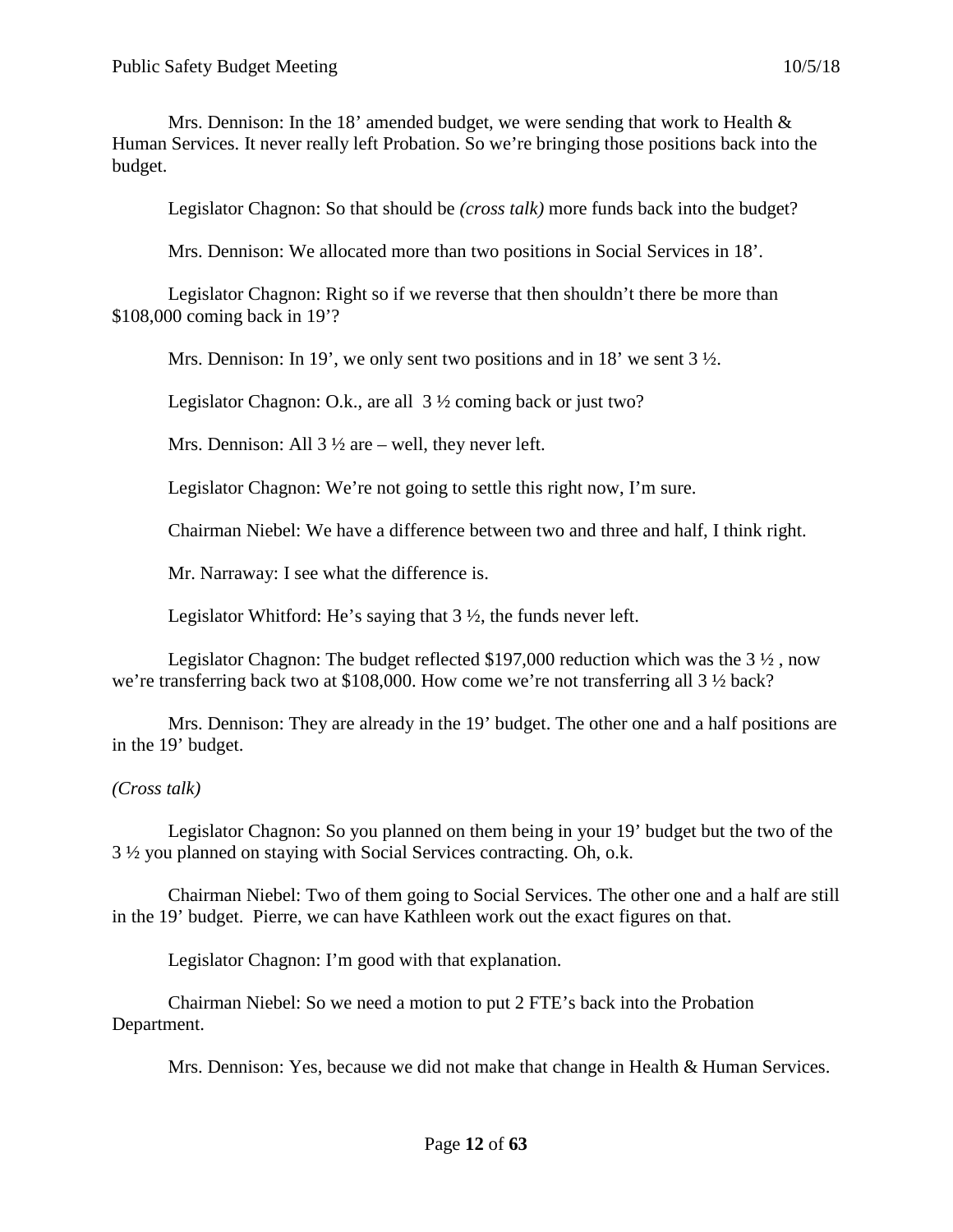Chairman Niebel: So we need a motion to put 2 FTE's back into Probation.

Mrs. Dennison: If I could just give you the exact account information to go with that.

Chairman Niebel: If you want to or otherwise we can just make a motion and you can figure out the figures and accounts later on. Folks, we need a motion to put 2 FTE's back into the Probation Department.

Legislator Bankoski: I will make that motion.

Legislator Whitford. I'll second that.

Chairman Niebel: All those in favor?

#### *Unanimously Carried*

Chairman Niebel: And again folks, we'll work out the numbers with Finance. O.k., Tom, let me just ask one more time. Any more questions for Mr. Narraway before he leaves?

Legislator Gould: You covered them all Terry.

Chairman Niebel: Just in the interest of time, is all. Thanks Tom.

#### **Emergency Services:**

Chairman Niebel: Alright, Emergency Services, John, do you want to just give us the quick overview.

Mr. Griffith: The 2019 budget is a reflection of the changes happening in the EMS and Emergency Services system. There is a local share change of \$84,000 brought on mostly because of the change in the way we're booking the revenues and not booking the grant revenues until we actually get the grants in place. So that along with some minor changes in our budget, the budget total is up significantly as we strive to change the ALS intercept system to 24/7, 364 system with a BLS ambulance piece to offset the declining volunteer response in the County of Chautauqua.

Chairman Niebel: John, do you have your budget book?

Mr. Griffith: I have it right in front of me.

Chairman Niebel: As far as our FTE's, they're scheduled to increase by 11.04 but mainly that's 9.9, almost 10 people for the Fly Car expansion.

Mr. Griffith: For the expansion to ALS intercept to 24/7. It's the paramedics and the basic EMT's.

Chairman Niebel: As we run through your - do you have the same thing that we have?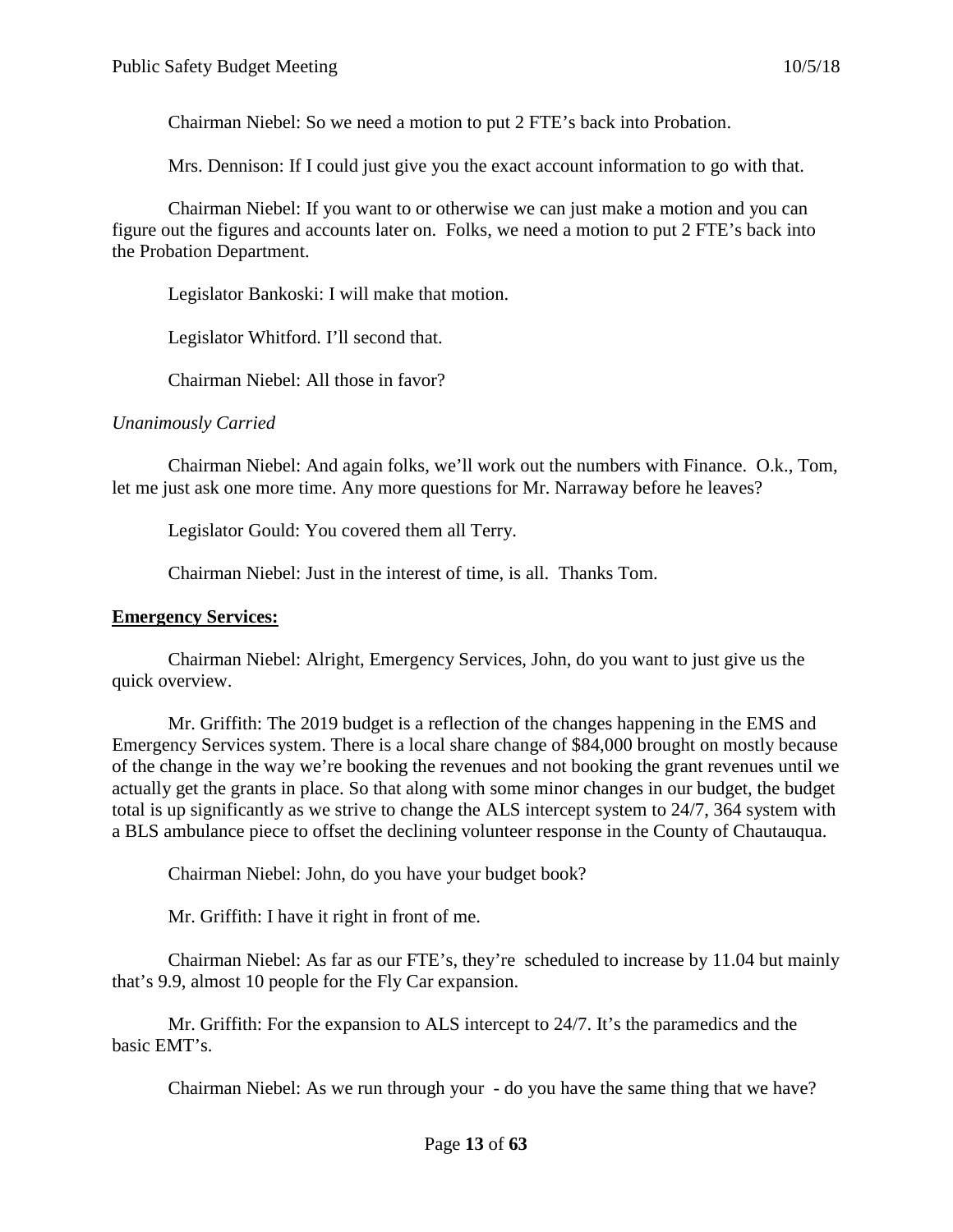Mr. Griffith: I have it all here, yeah.

Chairman Niebel: This beginning part here, as far as contractual, there is actually a decrease of \$104,780. Now that's Medical Directors?

Mr. Griffith: Medical Directors were contracted and now they'll be through the  $-$  do I have this right Kathleen? Through the Health and Human Services and the Sheriff's Department would be County Physicians. So instead of paying them contractually, they would become County employees.

Chairman Niebel: Kathleen, is that set in stone or is that just a proposal to have –

Mrs. Dennison: That was a proposal of the Health and Human Services Committee. In Director Griffith's budget, he already has \$15,000 per Medical Director so he already has in his budget, in the tentative budget, 2 Medical Director positions at a salary of \$15,000 per person and they are in his budget as a .34 FTE for each one. So, when you look at the Emergency Medical Services, you see the FTE's are increasing .69, that's just *(inaudible)* of the Medical Director positions. With the Health and Human Services proposal, it would add a few dollars to Emergency Medical Services budget because the Medical Directors would be full time and they now would be eligible for health insurance. We estimate that the addition to Emergency Services budget would be \$1,300 in employee benefits. But all other costs that are associated with Emergency Services function of the Medical Directors, all the costs are already included.

Chairman Niebel: John, there's probably going to be some questions and discussion on the Fly Car system but let me jump over to your detailed analysis here. On page 7, under other supplies, there is an increase of \$500.

Mr. Griffith: That is on the Tech Rescue Team for their operating supplies.

Mrs. Hayes: We did cut some other areas in the .4's.

Chairman Niebel: I see that, medical supplies and operating supplies but other supplies is up a little bit.

Legislator Gould: What are they? What are other?

Mr. Griffith: The Tech Rescue supplies would be anything from disposable items they use when they are working tools things that have to be – could be pads, gloves, could be *(inaudible)* suits, *(inaudible)* suits any of that stuff that they would use in the tech rescue end of it Jay that would be a disposable type of item as they go forward.

Mrs. Hayes: I know they need some more ropes and things like that, that they are asking for.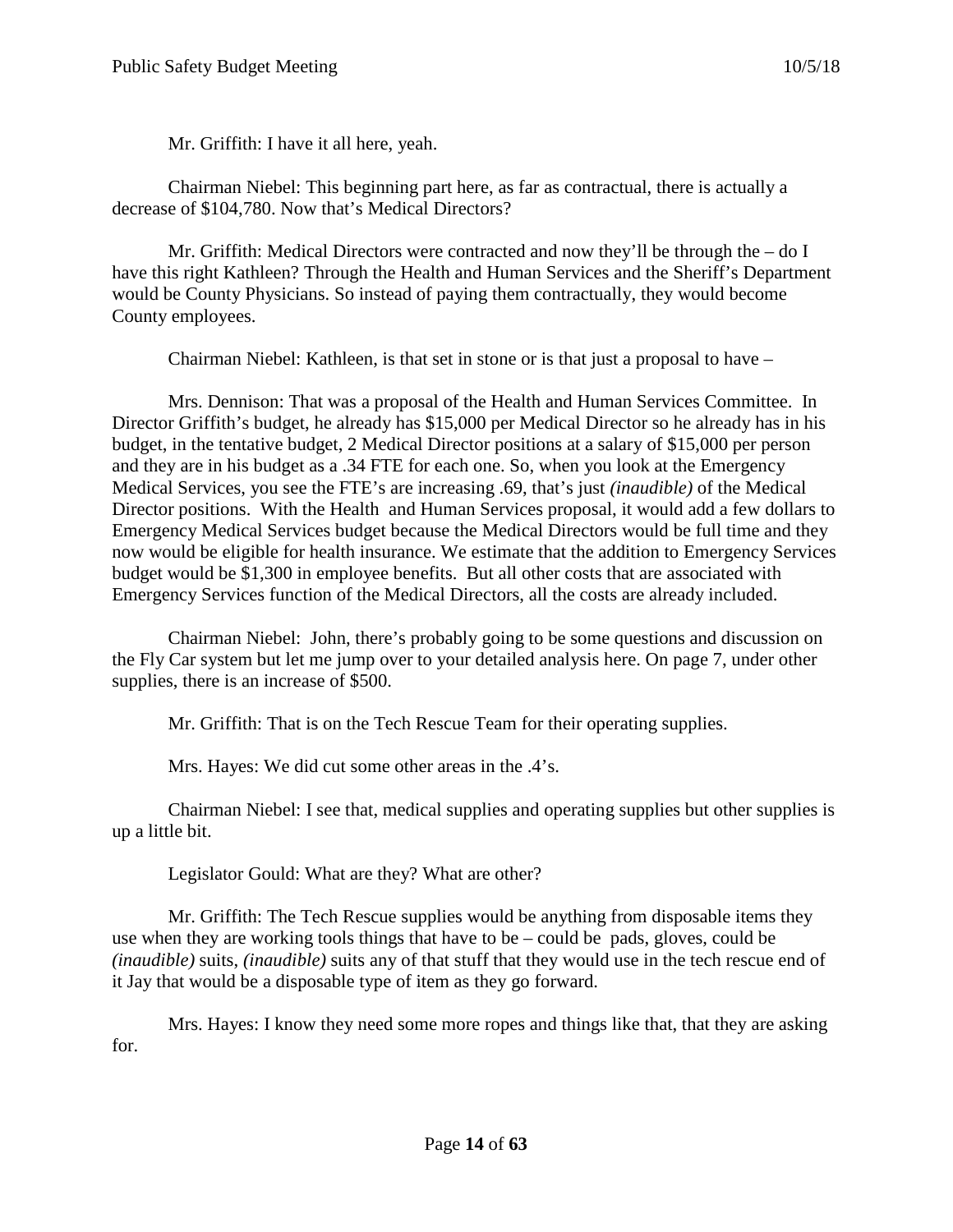Mr. Griffith: We did not receive the Tech Rescue grant this year so we did not have that to fall back on for those supplies that we would have done in the past years.

Legislator Gould: How much was that that you didn't receive? Do you know?

Mrs. Hayes: The previous year – well, it was actually two years ago it was about \$20,000.

Mr. Griffith: We applied but was not granted.

Chairman Niebel: O.k. folks, if anybody wants to look through the detailed analysis of John's department, do you have any concerns for any expenses there? Take a look at that because we are going to get into the Fly Car system.

Legislator Pavlock: A lot of these accounts, I see that you really haven't spent anything in there as much as you did last year *(inaudible)* quite a few, \$2, 3, 4,000, is there just not the need there anymore?

Mr. Griffith: I'll be honest with you, we tried to be as frugal as possible. We really tried to limit the expenses as much as possible. The uniform lines are a little high but we've had a terrible time with the uniform vendors. It's been a nightmare because the vendor we used out of Buffalo, did not get the bid and we're dealing with a vendor out of North Carolina and although we've tried to order uniforms, they have a little back log there, that money probably will be spent before the end of the year. But to be perfectly honest with you, we have really worked, Valerie especially, to try and keep the expenses as low as possible and we have reflected it in the 2019 budget. A lot of those accounts we've actually reduced going into next year as we have tried to offset any possible expense that we would have.

Mrs. Hayes: And every year we do tend to spend more at the end of the year because we don't know what emergency will come up during the year so a lot of our spending is done late in the year.

Chairman Niebel: O.k., any other questions on the detail analysis other than the Fly Car?

Legislator Chagnon: Looking at Emergency Medical training and I'm back at the summary page now, 3989.EMT. So the number of classes that are being given have decreased, I understand that, so the expenses have decreased by \$20,000, but the revenue has decreased by twice that much, \$41,000. Whereas in the past years, the 2018 budget at any rate, they were equal.

Mr. Griffith: The easiest way to explain it Mr. Chagnon is, right now we're running a refresher class in this timeframe right now. Normally in a refresher class, in this timeframe in the fall, we'd have 25 students in that class and every one of those students would bring us revenue at the end of the class. This year we have 8. It costs as much money to run the class for 8 students with an instructors in what you do as it does for 25. So the expenses, we're looking at that trend, continuing to move forward with the number of students down and I don't feel that we can cut the classes out completely. So our revenue will drop off – our student numbers will be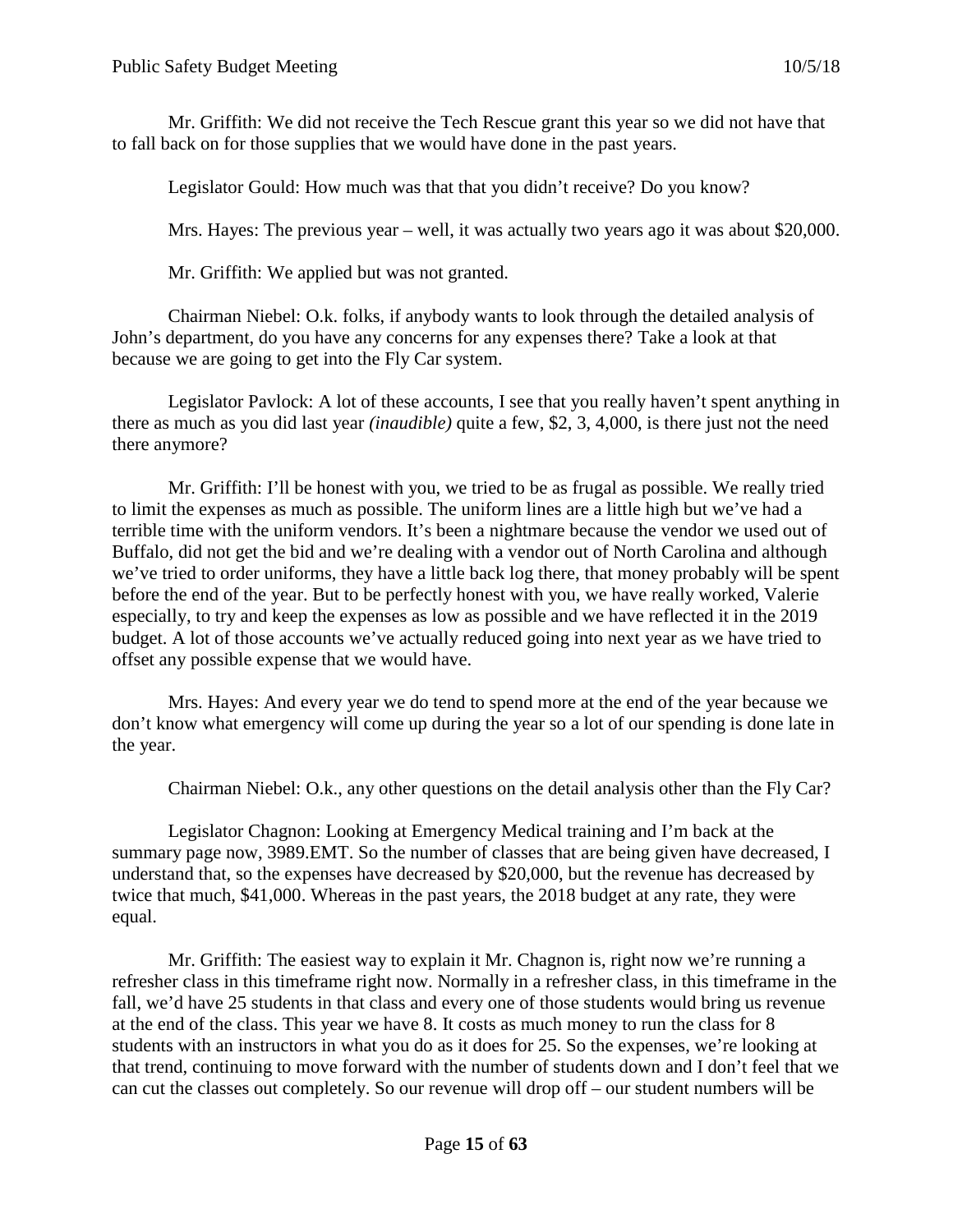down even lower per class going forward, we feel, as we move on just because of the loss of the EMT's refreshing *(inaudible).*

Legislator Chagnon: You have a certain level of fixed costs and putting a class on -

Mr. Griffith: Yes. Have to have the same number instructors, same number of CLC's, CLI's to do the proctoring and all the skill stations, however you just have less students to do it. An unfortunate result of just the change.

Legislator Whitford: Reimbursement isn't –

Mr. Griffith: Reimbursement is per student.

Chairman Niebel: O.k. John, just to recap, normally you would have 25 people in a refresher course and this year you have 8. And that is the refresher course, not the basic?

Mr. Griffith: Not the basic plus we didn't even offer a basic class. We're offering one basic class in the spring because when we did our survey, we did not have enough students to run a basic class.

Chairman Niebel: Really?

Mr. Griffith: No.

Legislator Pavlock: Why such a drop off in refresher class? Is it people just not refreshing?

Mr. Griffith: Yes. Dropping out of the system.

Legislator Pavlock: Based on what?

Mr. Griffith: It's a trend, Mr. Pavlock, of the change in the volunteer fire system all the way across.

Chairman Niebel: Demographics.

Mr. Griffith: It's a scary time and I don't know how much the Chairman wants me to go into this but –

Chairman Niebel: A little bit, but not a lot.

Mr. Griffith: Let me give you a quick example. This is a call that happened earlier this morning in Westfield. This call came in at 043 this morning for a fall victim, male down on the floor. The first person that went on location to that call was at 1:16, so that was 33 minutes from the time the call came in to the first person that got to that house and that was not out in the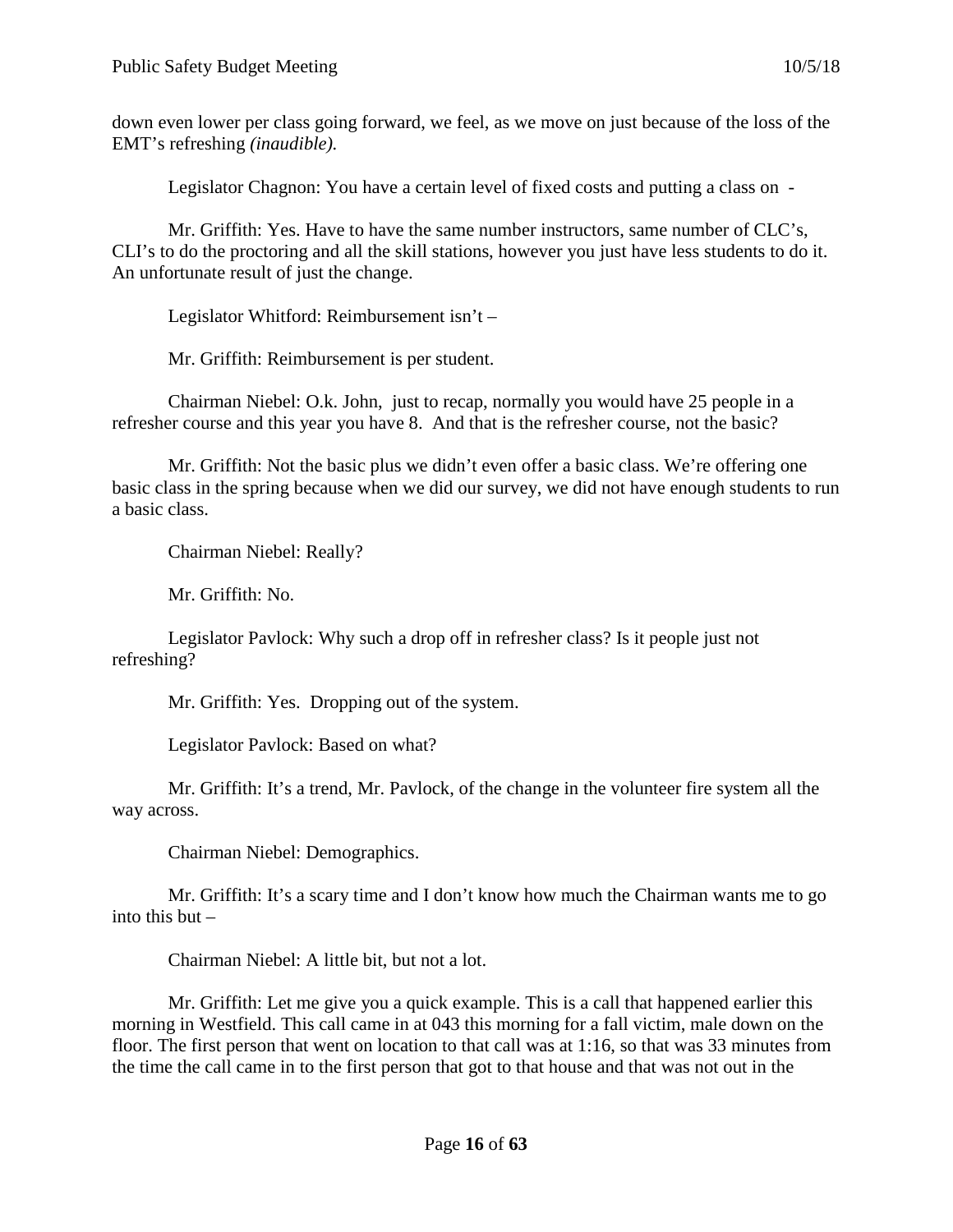country. That was Prospect in Westfield. That was Brocton, Portland, Ripley, and Westfield were all dispatched to that call.

Legislator Vanstrom: How many members do they have in their fire department right now? Is it the Village? Don't they have two departments, the Village and the County?

Mr. Griffith: No, the one in Westfield Fire Department, they have two companies in that department.

Chairman Niebel: They have quite a few volunteers though in Westfield.

Mr. Griffith: A lot of departments have a lot of volunteers. It doesn't matter how many you have if nobody gets out of bed.

Legislator Vanstrom: So they have two companies?

Mr. Griffith: Yes, a ladder company and a hose company and then they have an EMS squad.

Chairman Niebel: The call is finally answered by Portland.

Legislator Vanstrom: Is that a trend in Westfield?

Chairman Niebel: Throughout the whole County.

Mr. Griffith: Not so much in the whole County. I mean there was a call in Frewsburg earlier this morning for a unresponsive male and for that call, one person from Frewsburg went on the screen as responding. One Assistant Chief and eventually All Star took that call driving all the way out from the City out to Frew Run and if you know the distance, that is quite a delay. There was a call in Forestville this morning, about 8:30-9:00, they hit Forestville three times and they hit Silver Creek three times and no one responded from either one of those departments and then they called and asked All Star to send a unit out of Dunkirk to Cedar Street in Forestville. Again, what's that, another 15 minute drive from when the call comes in? So that was probably a good 35 to 40 minutes that that person waited for someone to show up. And that's three different times a day, two in the middle of the night and one in the morning.

Chairman Niebel: Well Dan, you are right, that leads us into the Fly Car situation here. John, most of the increase in your budget is an increase in the Fly Car system going to 24/7 from where you were, 6 A.M. to 6 P.M., five days a week?

Mr. Griffith: Six days a week.

Chairman Niebel: O.k., and I think and I don't mean to speak for the committee or Audit & Control, but I'm concerned about the revenue aspect and you and I have talked about it. Because according to our tentative budget summary, in 2017, we had actual costs of \$358,000 plus, our income was only \$102,000. That left a deficit of \$255,000. That's 2017 and I know the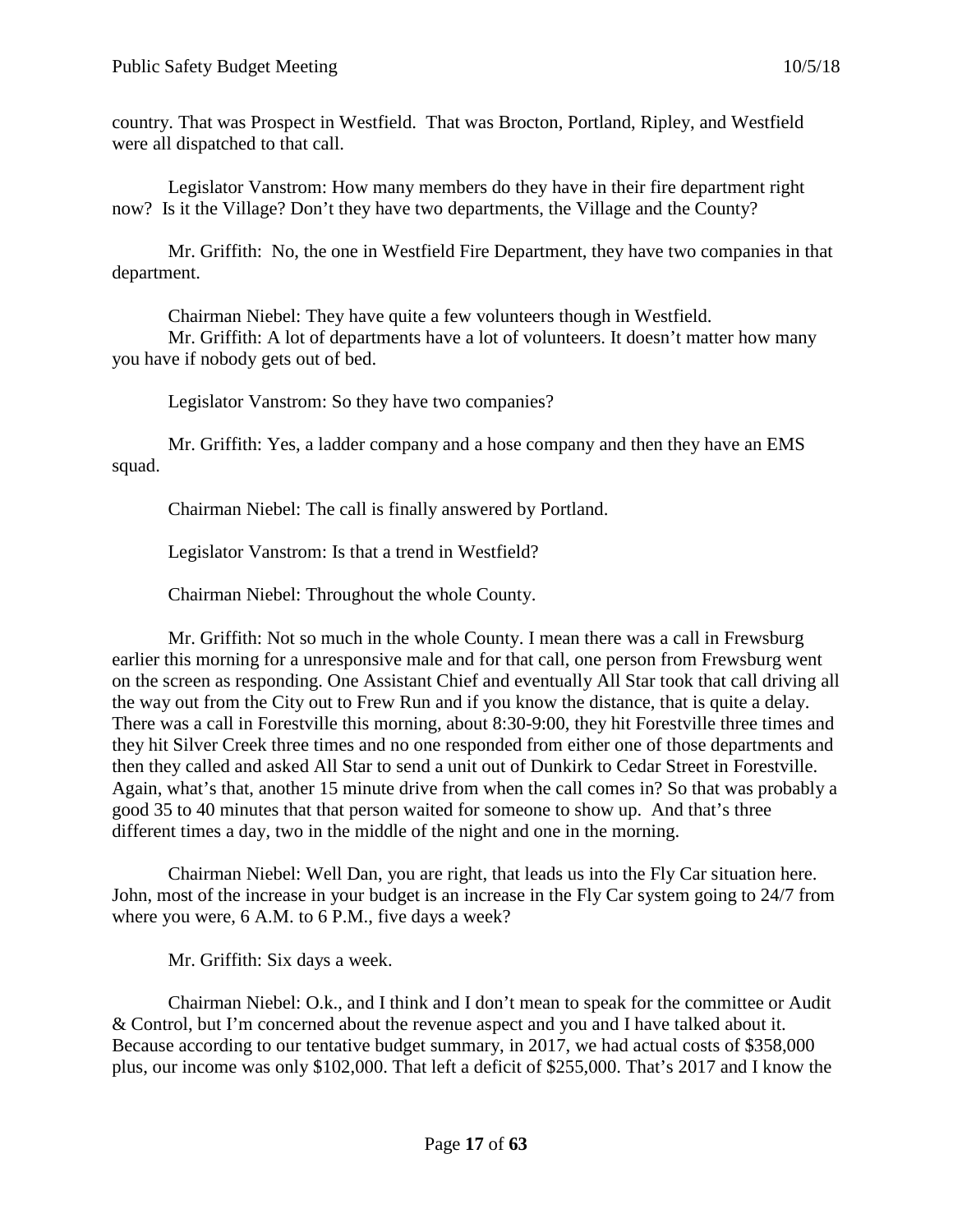program was just getting started and I'm not sure Kathleen, whether this figure includes any accounts receivable that –

Mrs. Dennison: For 2017?

Chairman Niebel: Yes, actual.

Mrs. Dennison: It does include a revenue accrual of \$92,000 for calls that were completed in 17' but funds not collected.

Chairman Niebel: So that wouldn't of been included in our revenue? Mrs. Dennison: It is included in the 17' revenue.

Chairman Niebel: It is included in the 17' revenue?

Mrs. Dennison: Yes.

Chairman Niebel: O.k., so John, going forward, here in 2018 and these are our projected expenses for 2018, \$626,000, yet and this has been amended, our revenues are projected to be \$300,000. If these figures hold true, we're looking at a \$326,000 deficit in the Fly Car system for 2018. Now you think that it will be a little bit less than that but it could be in the neighborhood of \$300,000., just for 2018. O.k., so now going into 2019, we have a vastly expanded program. So just in 2019 alone, we're going to be asked to come up with an extra – or our expenses are going to be an extra \$596,000, almost \$600,000 and we're going to come up with another \$600,000 in additional revenue?

Mr. Griffith: I believe we will.

Chairman Niebel: O.k., look, let me just state. I think you, I think our volunteers, I think our ambulance crews, and all volunteer people do an outstanding job. I'm not even questioning that but our responsibility as Legislators, as members of this Committee, is to see that these programs are run as efficiently as they possibly can and this program was originally sold to us as being revenue neutral. That the amount of revenue that we took in was to offset the expenses for the program. That is not happening. Now there is a number of reasons for that not happening John. I think you and I have talked about it and the Legislature last month, is starting to correct that. We're going to have an ambulance service which we passed that resolution so now we can bill for Medicaid.

Legislator Vanstrom: We've got a good billing company?

Chairman Niebel: Did you have a good billing company?

Mr. Griffith: Yes we do.

Legislator Vanstrom: As close to home as possible *(cross talk).*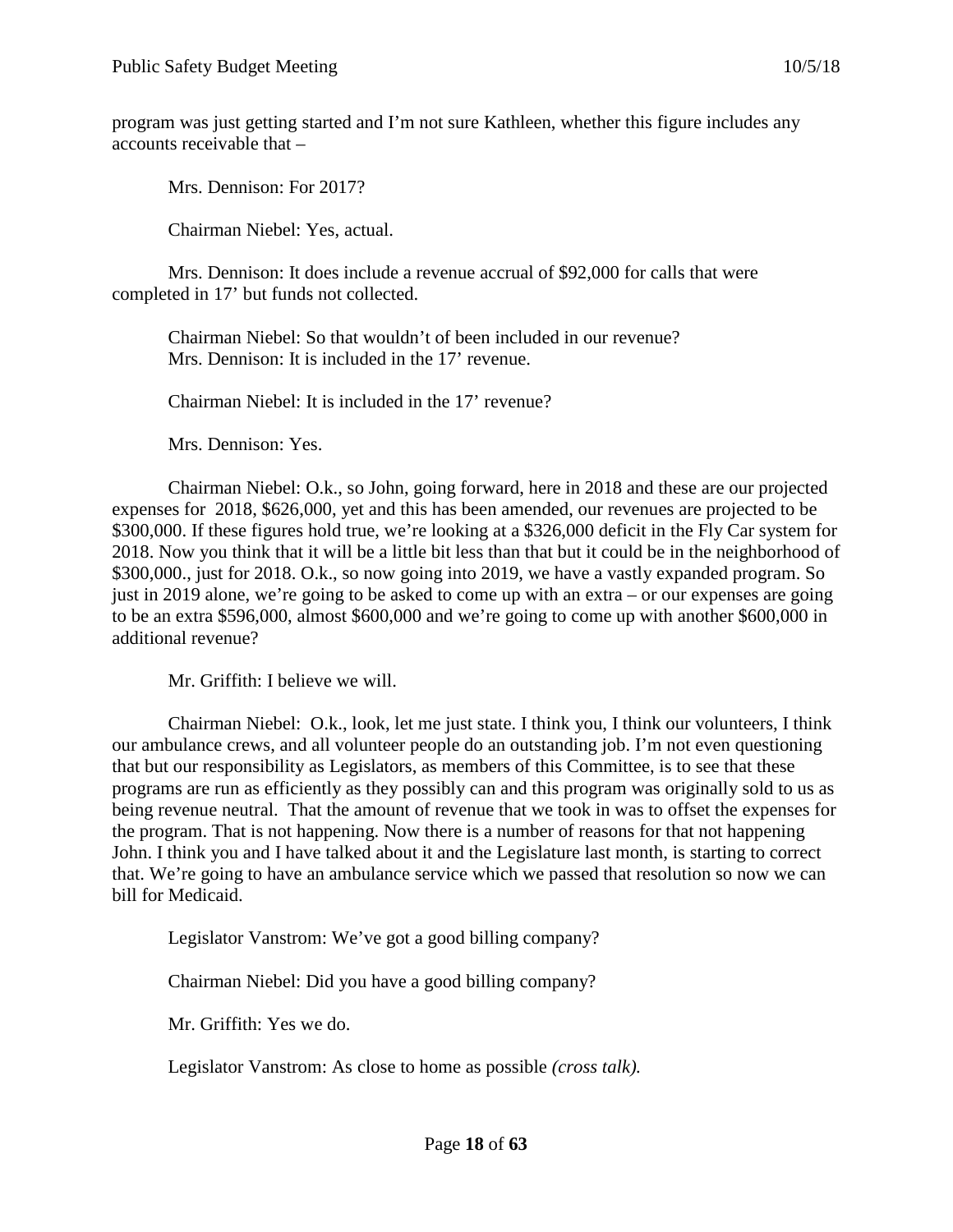Chairman Niebel: Alright, that's a plus. But there are some aspects of the program that still haven't been worked out. We're still not being able to bill in the cities. You and I have talked and looks like maybe one of the cities will be on board relatively soon but the other one isn't and I think and I'll have to find it here someplace but one of the key components of your revenue stream for next year is a paramedic training or a paramedic, it's not really a preventive medicine thing but, that's in there for like \$200,000. We don't even have the program started. I mean, it's just an idea. It's just in theory so can you appreciate where I am coming from as far as my concern for the revenue for the Fly Car system?

Mr. Griffith: I can and let me go through this a little bit. So, we broke out where we thought our revenue would come through and if we have that put together. In fact, I can give you a sheet on that that shows where we expect the revenues to come from. So on that going forward what we have done is –

Chairman Niebel: The frequent flyer thing, is that permitted *(cross talk)…*

Mr. Griffith: No, that would be the wellness visits, working through the Health Department to visit people to take care of them, to try to keep them from going back into the hospital. If we can keep people on Medicare/Medicaid from going back into the hospital, it's a tremendous savings for the County in the long run too because that is strictly a cost for the County on another place if we can keep them from going back into the hospital. So, we think our existing Fly Car system would bring in about \$434,000. By expanding the Fly Car, we'd bring in another \$363,000. We would have an ambulance service and we can do transports and inner facility transports, billing that at \$245,000 and for BLS, for ALS calls that would be \$83,000. The frequent flyer at \$200,000 and then standby calls what we can do for the public is that we would contract out for \$6,720 for BLS and \$9,120 for ALS. We use numbers that we think are very doable. We did not use full bill rates for our revenues. We cut that back to an average received for a call as opposed to average billed for a call and broke that down on a percentage basis and put a lot of time into it working with our billing company to come up with numbers for the ALS intercept, both of the existing and if we expand it, to move those down to a number that we thought was realistic. The transport BLS calls are figured on a limited number of calls. It's not by any means an excessive number of calls moving around. The program with Health and Human Services, that may be adjusted and if it is we can adjust our costs to reflect any adjustments that happened with them by changing the way we hire our paramedics. If we are forced to cut that back, we can cut that back because we can hire part time paramedics. Originally we had planned to hire 6 new full time paramedics. If we have to cut that number, if it doesn't make it, we could go with 2 part time because for every full time you cut into two part time, you save \$15,000 of person and benefits. So we would cut that back on that end and we would also cut the basic EMT's from full time to part time and we would save, if we needed to, approximately \$130,000 off that number if we had to bring that down.

Legislator Vanstrom: Is that going to cause a recruiting problem?

Mr. Griffith: A new paramedic class just graduated and there are paramedics who are looking for work as they become seasoned and go ready to go out onto the street. There are paramedics from outside the County which we've hired now out of Buffalo and Erie,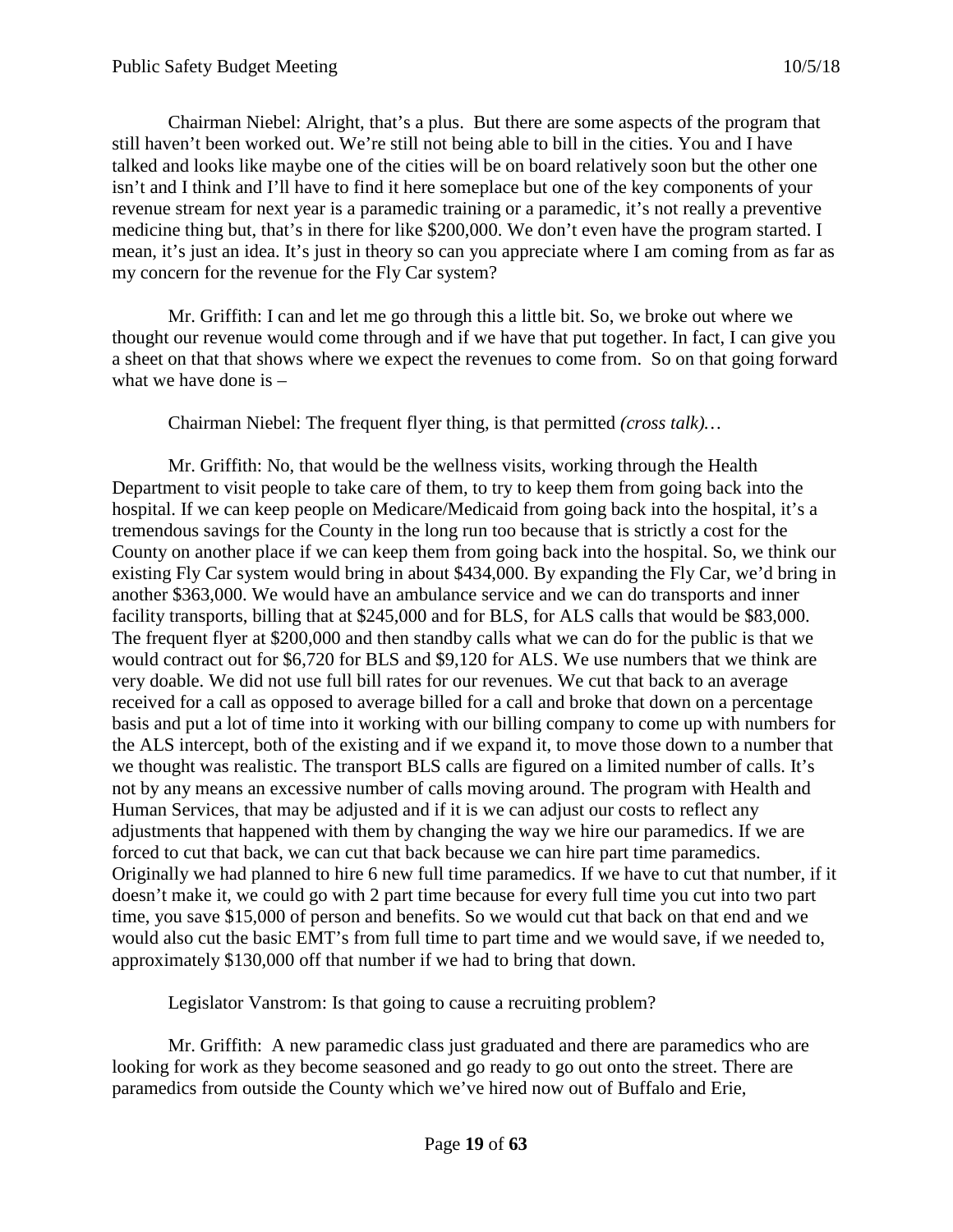Pennsylvania area and there is more then, that would we hope to recruit going forward. I understand the concerns about the funding. I understand the concerns about the revenue aspect. I look at this like a business. I would run it like a business and look at the profitability of it to make it work. I cannot guarantee revenues no more than anyone else can guarantee revenues, what they are, but, I do believe we put together a plan here that is very doable. I'm not sure the plan that was put forth last year was doable, to be honest with you. I can't speak for that. I'm not going to point any fingers and I'm not going to point any blame for it. It wasn't mine but we're moving forward. I think reviewing this ,we spent a lot of time with our billing company, with Valerie on her end, with Kathleen and things we did on that and I feel we have a plan that will work and will fund itself. If you are looking for a guarantee, there is no guarantee. I will say that is is needed though. I don't know if you saw the article in the newspaper today that came out. It was written by Mr. Tom Tarpley out of Westfield. I didn't know Tom, I wished I did because it was written as well as it could possibly be written.

Mrs. Hayes: He's a retired law officer.

Mr. Griffith: Yeah, and I think that he made some good points. I think if you read that, I think that you need to read it again. I think you've seen it, that the sentiments are very well put, very well stated and really hit the points of why we need this program going forward. The example of the calls that I gave today, they are not rare. It's not a abdominally that we would have those calls in the last 12 hours. It's a common event unfortunately. I think the County Executive said it best when someone picks up the phone the basic responsibility of government is if you call for a policeman, a fireman, or ambulance, you should get one in a timely manner. I believe that working with the office and the people in my office, we put together a plan that is fiscally responsible to do just that and we'll continue to work forward to make it fiscally responsible but it's a program that I really feel needs to go forward.

Legislator Bankoski: I agree with you John. What price do you put on a life? If that was me or you or anybody that was sitting there waiting a half an hour because I'm having a heart attack, what is that worth. I think as Legislators, I think we owe that to our constituents, that we provide them services no matter what – within a reasonable cost.

Mr. Griffith: I as a Fire Chief, have waited for an ambulance to come for 5 minutes as an EMT and a Fire Chief waited 5 minutes for an ambulance to get there and as an EMT, I can be doing things. I can't imagine sitting there for 30 minutes waiting for someone to come to your door after you've called. I've talked to the dispatchers and they tell me that people will call back and ask, is someone coming, is someone coming? All they can say is, we're trying.

Chairman Niebel: John, I did have a chance to read the article and thanks for mentioning it this morning. We have a couple of options, o.k. We can just go ahead and approve your budget the way it stands and go to the 24/7 for the Fly Car expansion or we can maybe possibly another option, just postpone it for one more year to see how some of these other things that we're talking about, how they develop. How the Medicaid, how we start to collect that after the first of the year because we haven't been able to collect thus far. See how this new paramedic prevention program develops and how that goes. Look, there has been some kinks. There have been some challenges as far as your revenues, as far as making this program more viable. What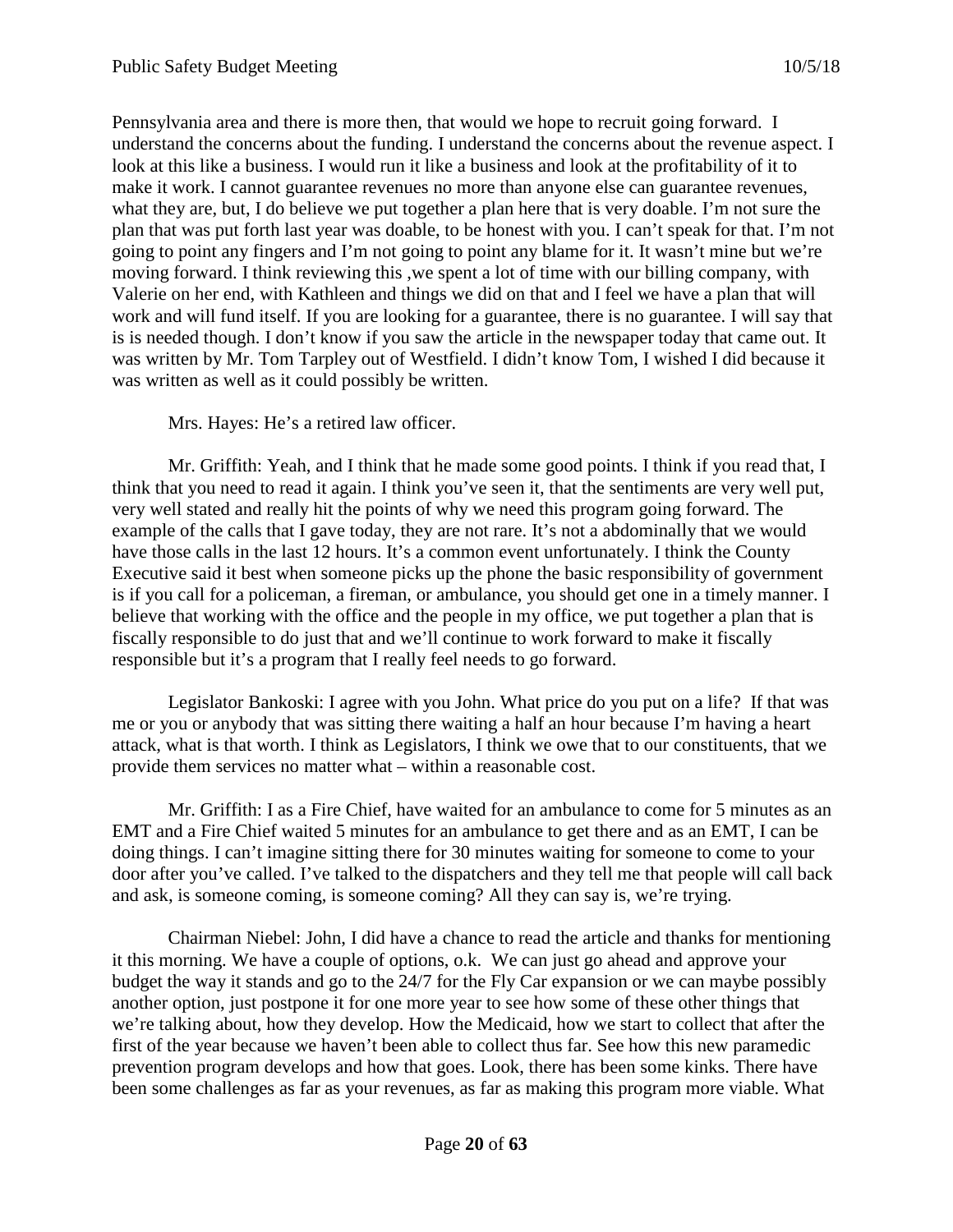do you think about the option of possibly postponing the expansion one year until let's say, 2020, instead of 2019? What are your thoughts on that?

Mr. Griffith: I think if you postponed it, you would have the same budget issues next year as you have this year because we really need the whole piece to come together. We have an asset in the cars, the vehicles themselves and all the things that are stocked into those cars that sit totally worthless for 12 hours a day plus 24 hours on Sunday. That piece of the asset is sitting doing absolutely nothing whereas if you take that asset and put a paramedic in, now that becomes a revenue generating asset as opposed to a sitting asset.

Chairman Niebel: It can John, but don't forget that you have that asset sitting there but the biggest cost will be the increase in the personnel.

Mr. Griffith: I understand that as far as –

Chairman Niebel: Now potentially that's also your biggest revenue generator but that is a huge cost and a huge expense.

Mr. Griffith: It is. The other part of it is the ambulance part of it. To put the ambulance service into play, to get into the revenue generating part of the ambulance, the revenue from the ambulance a lot of that offsets the expense of the paramedics. We're not looking to go into the ambulance service and start answering calls for volunteer fire departments unless we're put onto their *(inaudible)* cards and they request us to come in as a second or third agency. But there is other business that can be done by the ambulance other than what we call street pick-ups. There is transports, there are different things, and there is stand-byes and things like that. We need that piece to bring in the revenues to offset the expense of the paramedics. We also have to have the ambulance piece in place in order to bill the Medicaid. We can't just apply for municipal CON, we have to put the ambulance in service and it has to be a working ambulance or it's not going to work for the State of New York. So we need that piece. We need the ambulance piece to get the billing, we need the paramedic piece to get the billing to make the asset work and we need the whole piece to take care of the citizens of the County of Chautauqua. So really to stop and wait a year, probably is not going to make much difference financially going forward in 2019. Our option to make it work is to put the whole thing going up full bore and let it work itself and bring the revenues in for the work it does as the calls continue to increase, as the responses continue to increase and go forward.

Chairman Niebel: You don't that if we had another year, we could get these programs and these revenue generated things in place a little bit better?

Mr. Griffith: No.

Chairman Niebel: From 2019 to 2020, you don't see any change?

Mr. Griffith: No, because part of what the budget is, is the cost of the basic EMT's in the ambulance service in that part – without that, we lose that entire revenue piece as I have laid out there onto the program. Actually Kathleen took our numbers *(inaudible).* But no, I do not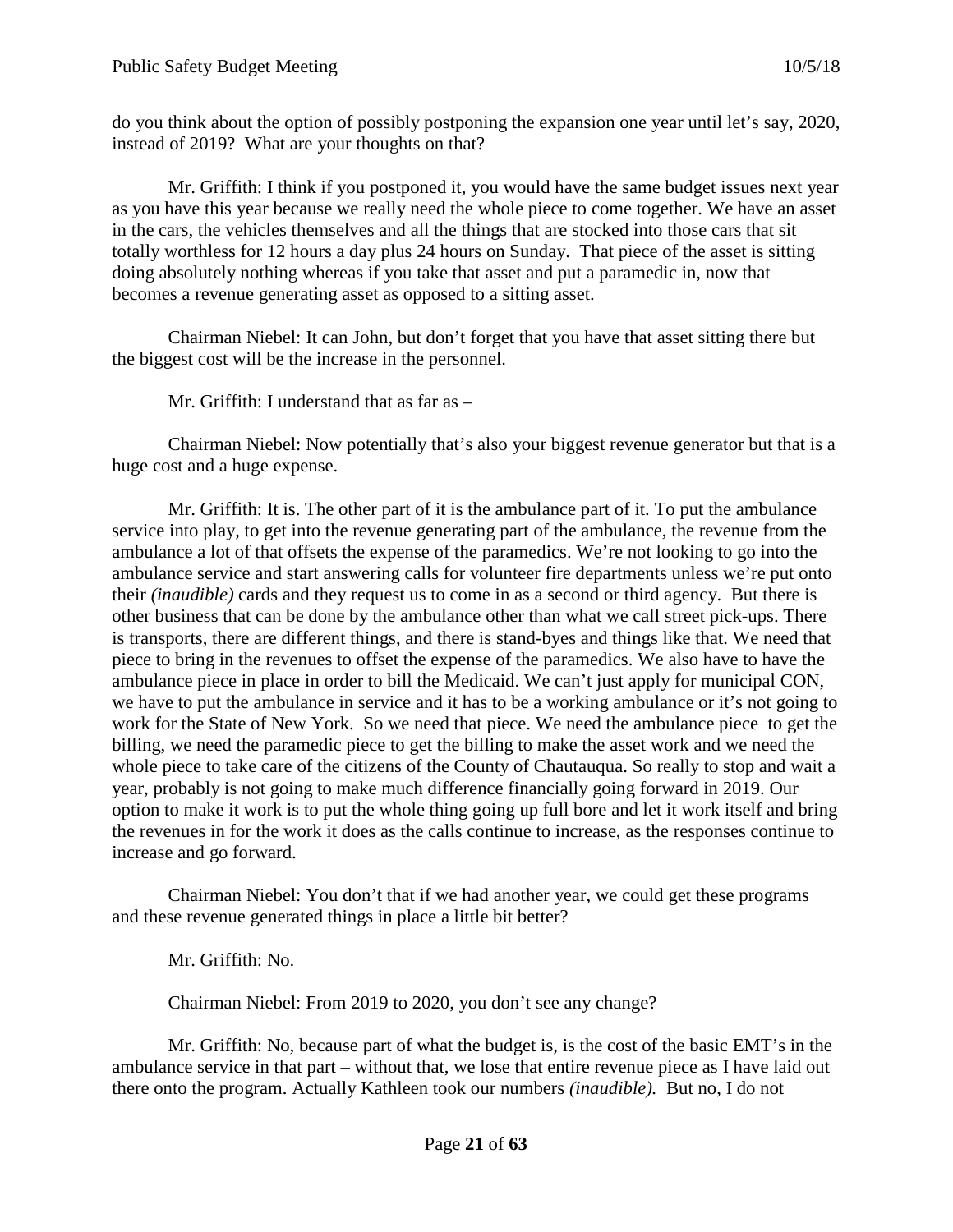believe that without the entire system up and running, is a total paramedic response, basic ambulance service, Countywide is what our municipal CON is, we would not bring in the revenue to offset the cost of the whole program.

Chairman Niebel: O.k.. Folks any further questions of John on anything? His budget, his Fly Car system, anything?

Legislator Vanstrom: Thank you for hiring a descent respectful firm to do your billing. I think that is a very important component of making this –

Mr. Griffith: We have good luck with *(cross talk)…*

Legislator Vanstrom: I don't think that we could do the billing ourselves. It's very intricate, the insurance billing is very difficult.

*(cross talk)…*

Legislator Vanstrom: They're as local as we can be. Let me put it this way, they are not from California and it's very hard to find a company that will be able to suit the needs, right?

Mr. Griffith: Right. They understand the New York system too which the New York system is totally different than every other state in the union.

Mrs. Dennison: Health and Human Services adopted some changes to its budget which affects Emergency Services, specifically the Fly Car program. So, we need to consider those changes to the Emergency Services budget. Specifically if the Health and Human Services changes are enacted, the changes to Emergency Medical Services would be increased in employee benefits for the Medical Directors as we discussed earlier. There would also be an allocation of EMT's out of Emergency Services and into Health and Human Services because what we're calling the monitoring of the frequent flyers, is not exactly the correct name of it, -

Mr. Griffith: Wellness visits.

Mrs. Dennison: It's wellness visits, *(cross talk)* when we developed the Fly Car budget, we assume that the services would be performed by EMT's and the revenue would come into the Fly Car program but we've since found out that that service, the personnel has to be transferred to Health and Human Services at the revenue has to be transferred.

Chairman Niebel: The revenue too?

Mrs. Dennison: Yes. So the revenue would be taken out of the Fly Car system and there would be revenue in Health and Human Services because they would get the people and claim reimbursement for those services.

Chairman Niebel: And that is the \$200,000 component of this?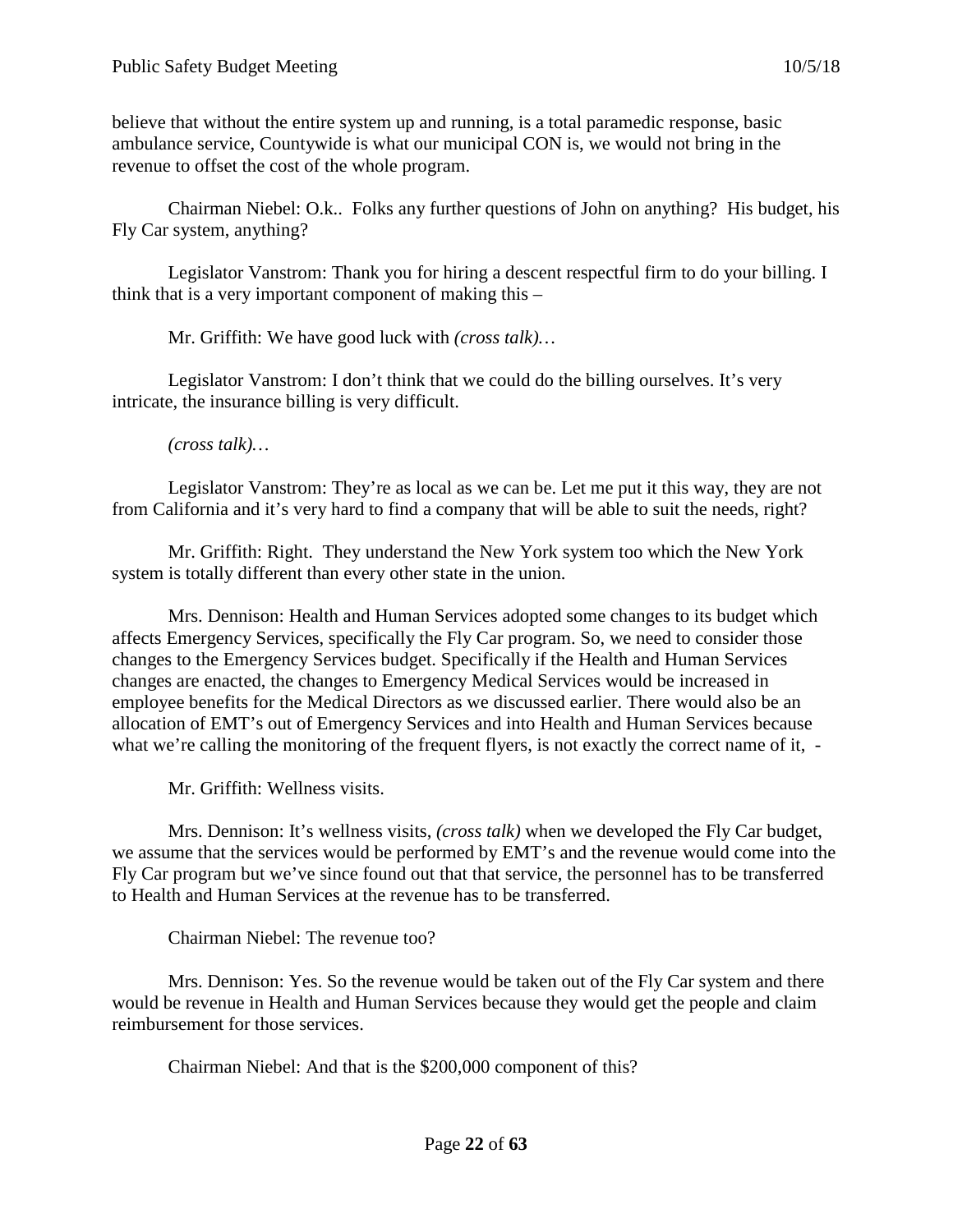Mrs. Dennison: Yes and so the Fly Car department would lose essentially – equivalent of 2 paramedics, *(inaudible)* 25% of four paramedics but would lose those personnel cost but would also lose the \$200,000 in revenue. All of those changes would result in an increase to local share of the Fly Car program of \$131,116.

Legislator Vanstrom: I never felt that this frequent flyer component was going to be a money generator. I was under the impression that it was going to take off some of the expenses on these people that like to dial 911 a lot and then - was there a component of revenue in there?

Mr. Griffith: There was originally a component revenue of \$200,000.

Legislator Vanstrom: I see that but I still didn't understand how we could make money just going there -

Mr. Griffith: Medicaid actually reimburses Health and Human Services to do these checks.

Chairman Niebel: *(Cross talk)* reimburse for wellness, preventive aspect of Medicaid, I guess.

Mr. Griffith: Preventing repeat business into the hospitals.

Legislator Vanstrom: Nice, I like the idea.

Mr. Griffith: So, I had eluded to – I'm sorry Kathleen.

Mrs. Dennison: I was just going to say for Legislator Vanstrom that, Health and Human Services would – it's been projected to earn a revenue of \$68,839 for Medicaid reimbursement for providing those wellness visits. So the revenue is not as much as we originally expected but there would be revenue reimburse for providing those services.

Mr. Griffith: The difference between the \$200,000 and the roughly \$70,130, was what I referenced by not hiring full time employees. By hiring part time employees, we could save that money in our budget to offset the additional loss in the cost of the program. So it still brings the local share for the program back to an even number.

Chairman Niebel: So Kathleen, it would be your recommendation to make what, as far as a motion?

Mrs. Dennison: Well, there are a lot of components to it but, I guess the general change would be to decrease appropriations from Fly Car personnel and decrease the revenue – so decrease personnel services and employee benefits appropriations by \$200,000 and decrease the revenue by \$200,000.

Chairman Niebel: But also decrease the revenue.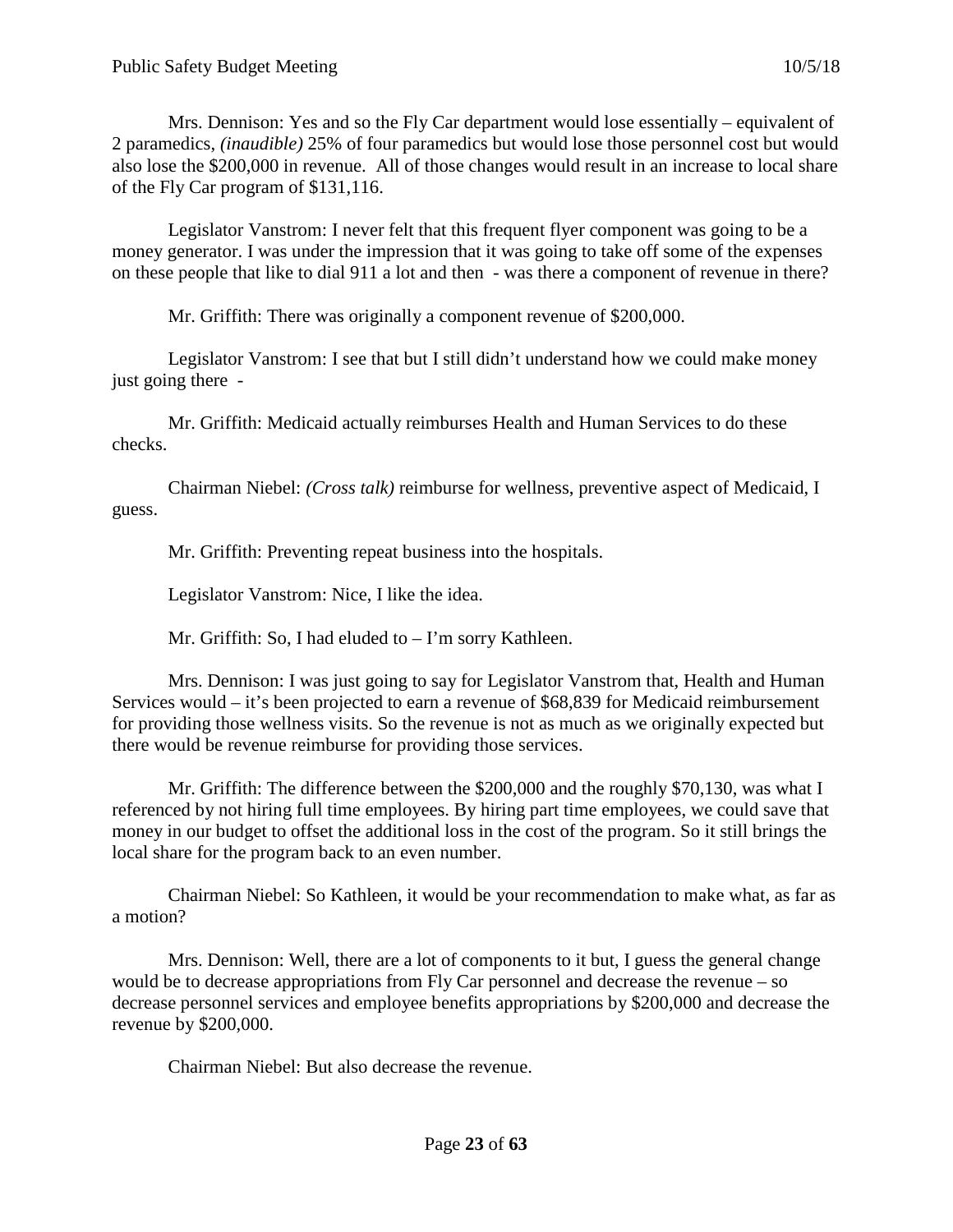Mr. Griffith: Yes, because the combination of the two, what we transferred to Health and Human Services what we cut out in full time employees is \$200,000 and we would get no revenue from the program. We would just lose some of the expense.

Mrs. Hayes: There was some contractual too Kathleen. The gas.

Mrs. Dennison: There is some contractual also?

Mrs. Hayes: That would be a decrease to Emergency Services. Like \$11,000.

Mr. Griffith: Yeah, there is mileage and things like that.

Mrs. Dennison: Correct.

Chairman Niebel: So Kathleen, we need a motion to decrease the Fly Car personnel and also contractual – whatever fringes that go with that and also decrease the revenue component of that?

Mrs. Dennison: Correct.

Legislator Pavlock: I have some additional questions Mr. Chairman. The question this morning, we used the call in Westfield where there was a slow response time. If the County system was active, what would their response time have been?

Mr. Griffith: It would have been from Mayville to Westfield, five minutes.

Chairman Niebel: Five to seven minutes.

Mr. Griffith: Yeah and it's automatic because you are already standing by. It's not like you have to get up and get dressed. They are ready to go.

Legislator Pavlock: So that call would automatically be toned to the County also?

Mr. Griffith: Yes.

Legislator Pavlock: Some of the concerns that someone may have is, part of the town taxes for that area are going to the local departments to pay for that service and some of them are large amounts. They are receiving funds for a service that they are not able to provide so now we want to put more funds into it to provide it a different way. That is a concern in a lot of places and we may – there is a need for the Fly Car system and to expand it, that's evident, it's just the funds part.

Mr. Griffith: You are absolutely right Mr. Pavlock. It is a catch 22 because we have fire districts and we have municipalities that are raising taxes for fire and EMS services that they cannot provide. I guess that part of it is somewhat out of my control. I have put together a program that fills a gap to save lives. I understand and completely have studied and reviewed the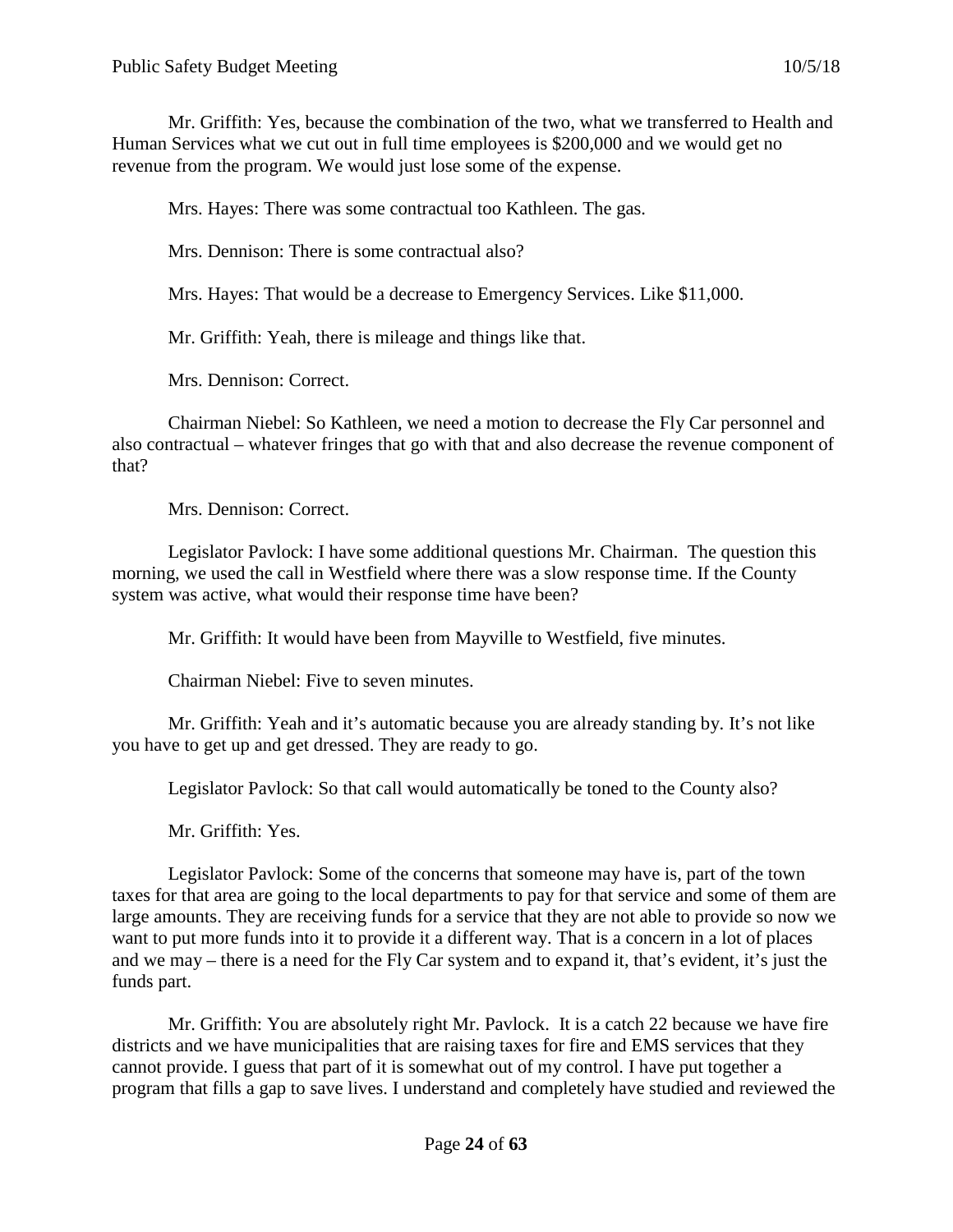plan that you are talking about and the causes for it. If that revenue can be recaptured by the County billing back to the municipalities, I'm not going to get into that part and I don't even want to say that I said it, but that is more on that end than on this end. We are budgeting to provide a service to fill a definite need. I understand where you are coming from and I've had this discussion with other people and this is not a local problem, this is not a Chautauqua County problem, this is a problem happening throughout the State. Unfortunately, it's a huge problem on EMS, it's even a bigger problem on the fire end because that is many more dollars but many more holes to be filled in not having people to respond. There is a tsunami of problems with volunteer fire service coming in New York State in a big hurry.

Legislator Bankoski: I guess that would be something that Westfield would have to address with their Mayor or whatever that are funding these programs and taxpayers aren't receiving any, maybe they would be better off saying, hey, we're going to disband ours and then make it come to the County or something like that and say, hey we'll offer you some funding if you'll cover our area.

Mr. Griffith: The discussion of consolidation in the volunteer fire services happens every day. The consolidation does not happen at all but the discussion happens every day.

Legislator Gould: I can't stand this any longer because I was the guy on the floor about a year ago. Came out of the hospital with diabetes, couldn't walk well, went to get out of bed and ended up on the floor and I couldn't get up so we called the fire department to come and lift me in bed. It was about a half an hour but I didn't care because I knew they were coming. So some of it is on the degree of the call, I guess, what the customer wants. I could have cared if it had been an hour. I knew that they were coming when they could and maybe they had more important things to do than to pick me off the floor and put me in bed. I just couldn't stand it anymore and had to say something.

Legislator Whitford: With that there is the one, or the two, or the three, or the five that the 30 minutes is life or death. One time is too many.

Legislator Gould: It's too bad that we can't decipher on some of these. Whether we care if they are right there then or in 20 minutes.

Mr. Griffith: I think that everybody's tolerance level for how long they are going to wait is different. I mean, some people have a tolerance level of waiting for 30 minutes and some people don't have a tolerance waiting for a minute. I can recall a call one time where the people were not from this area and even though we had responded in a matter of a few minutes and a very quick response for volunteer, they were used to an urban type of response that was much quicker and just could not believe on how long it took us to get there. So, everyone has different expectations of what is going to happen.

Legislator Gould: I guess maybe I'm rural, maybe I'm used to that.

Mr. Griffith: Maybe you are more understanding too Mr. Gould than other people would be.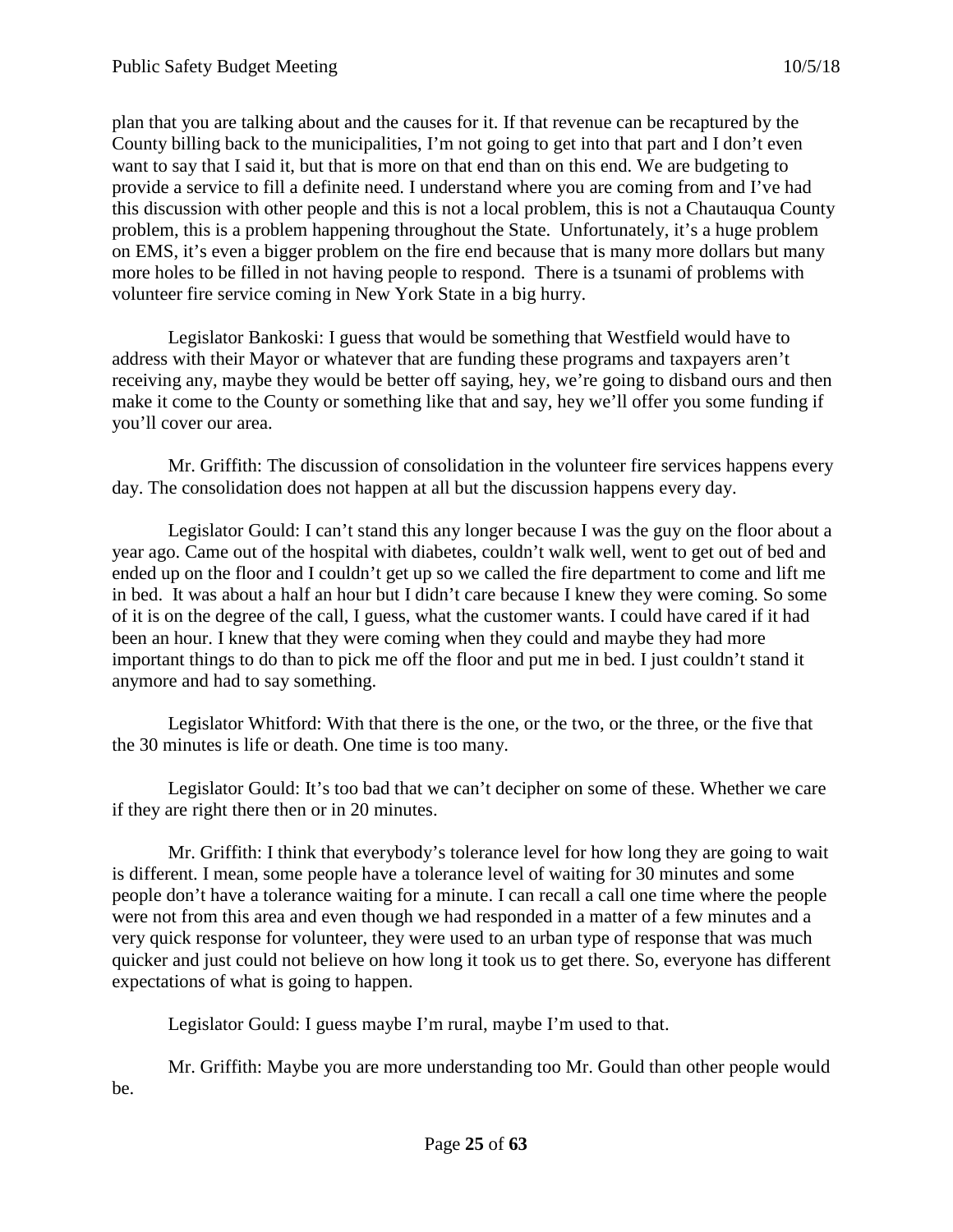Chairman Niebel: Jay, there are also degrees of urgency. I mean in your case, you just fell out of bed. Half an hour wait didn't mean anything to you.

Legislator Gould: Nothing. I wasn't going any place anyhow.

Chairman Niebel: But had you had a stroke, you would have wanted somebody to respond a lot sooner than the half hour.

Legislator Gould: But then they would have said a stroke.

Mr. Griffith: The calls are categorized but the people and not to minimize this at all, I know Mike told me one time he did a call and it was a patient that fell. Well, they got there, the wife had called and said my husband fell. He falls all the time. We got there and he had fallen alright. He had a coronary and he was gone. But it came through as a patient fell. Dr. Michael Faulk, one of our Medical Directors, he's very adamant even when you go to a fall case, you do a complete medical work up because there is a reason why that patient fall. What caused him to fall? Did they have a sinkable episode? Did they just stumble, did they pass out and not realize it, why did they fall? So there are statistics out there that say that for every fall victim – you take the number of fall victim calls and correspond to that how many people within a week are in the hospital for something else and the number is huge. They were just fall victims.

County Executive Borrello: I'd like to make one comment. Just two things I want to say.

Legislator Chagnon: Two things now.

County Executive Borrello: Alright, go back to one. Can't get a break in this room. There is also an economic development component to this. We want to draw people back to Chautauqua County, it's a big component for us. It's how we're not only going to increase our tax base but it's also how we're going to fill the open jobs that we have.

Chairman Niebel: And stabilize our population *(cross talk).*

County Executive Borrello: Exactly which has been going on as we all know. More of the key components for people is medical services. We have people, friends that have decided in the past to turn their summer home into their year around homes, sell their homes wherever else it might be in Western New York and live in Sunset Bay year around and one of the first question they ask is, what is going on with your hospital? Are we going to have a hospital there and that is their major concern because a lot of those folks are either retirees or whatever and that is a concern. If you start talking about getting a reputation where it's going to take a half an hour, 45 minutes, or an hour before someone shows up when you dial 911 and I understand Jay's situation, every situation is different but, man if I was having chest pains and I didn't know what was going on, it could be indigestion, could be a heart attack, it could be anything, I want to damn sure know that someone is going to show up as fast as they can.

Legislator Vanstrom: Or find a friend real quick to get you there like I did.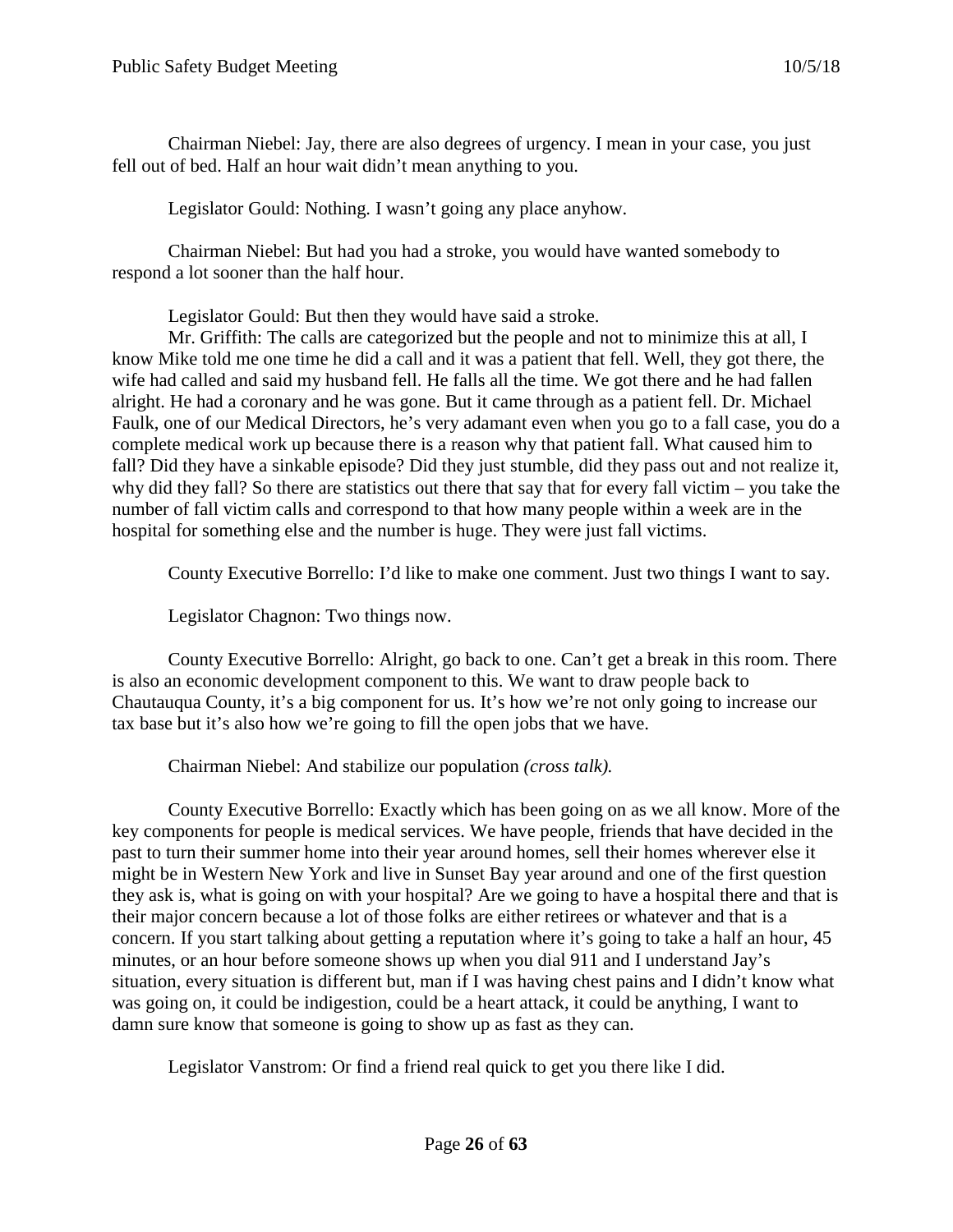County Executive Borrello: That's another option too. But I'm just saying, that's not always available to someone who's home by themselves. So, I think that is important. We need to look at this holistically and that is part of it. But to Mr. Pavlock's point on towns paying for services they are not getting. I think you have to look at this a little more practically. As we all know, volunteerism is down to a dangerous level and this helps to address that issue, to help supplement those fire departments. I understand that it is a double-edge sword but the other option is to go to a full paid service. I would think paying your volunteer department the minimal amount of money typically that these volunteer departments get, to support the services that they provide beyond just EMS, everything else that our fire departments provide, knowing that the *(inaudible)* help supplement that EMS is a far less cost than going to a paid 24 hour emergency service fire department. So I think that those towns would keep that in perspective that this is still a much more practical and cost effective way to deliver that emergency service with the County supplement. So this is part of it as well.

Chairman Niebel: Mr. Borrello, those people that moved to Sunset Bay, is their first concern medical services or whether or not there is a good place to eat?

County Executive Borrello: It's more of a good place to eat and we're providing that service as well.

Legislator Chagnon: I just have one question for clarification and John, thank you for providing this sheet. If I'm interpreting this correctly, this indicates that you would have a total of 774 transports for the year, 601 BLS, 173 ALS, that comes down to roughly 15 transports a week. Is that what you had planned to do with one ambulance?

Mr. Griffith: Yes, 15 transports a week. That is three a day.

Legislator Chagnon: Just one ambulance?

Mr. Griffith: Yes.

Legislator Chagnon: That's all I have Mr. Chairman.

Chairman Niebel: So Kathleen, our motion is to decrease the Fly Car personnel with a corresponding decrease in revenue?

Mrs. Dennison: That was my question. I just need clarification so I am make the appropriate adjustments. I think we have three options. One is to accept the changes from Health and Human Services at additional local share for the Fly Car program of approximately \$131,000, so that would be option number one. That would be moving the wellness management function to Health and Human Services and taking the revenue out of Fly Car program. Option number two would be to make those changes and then make personnel changes in the Fly Car program, personnel reduction, so there would be still a local share of zero for the program and option three would be to make Health and Human Services changes and then reduce personnel and possibly increase revenue from other sources of the Fly Car program to achieve the local share of zero.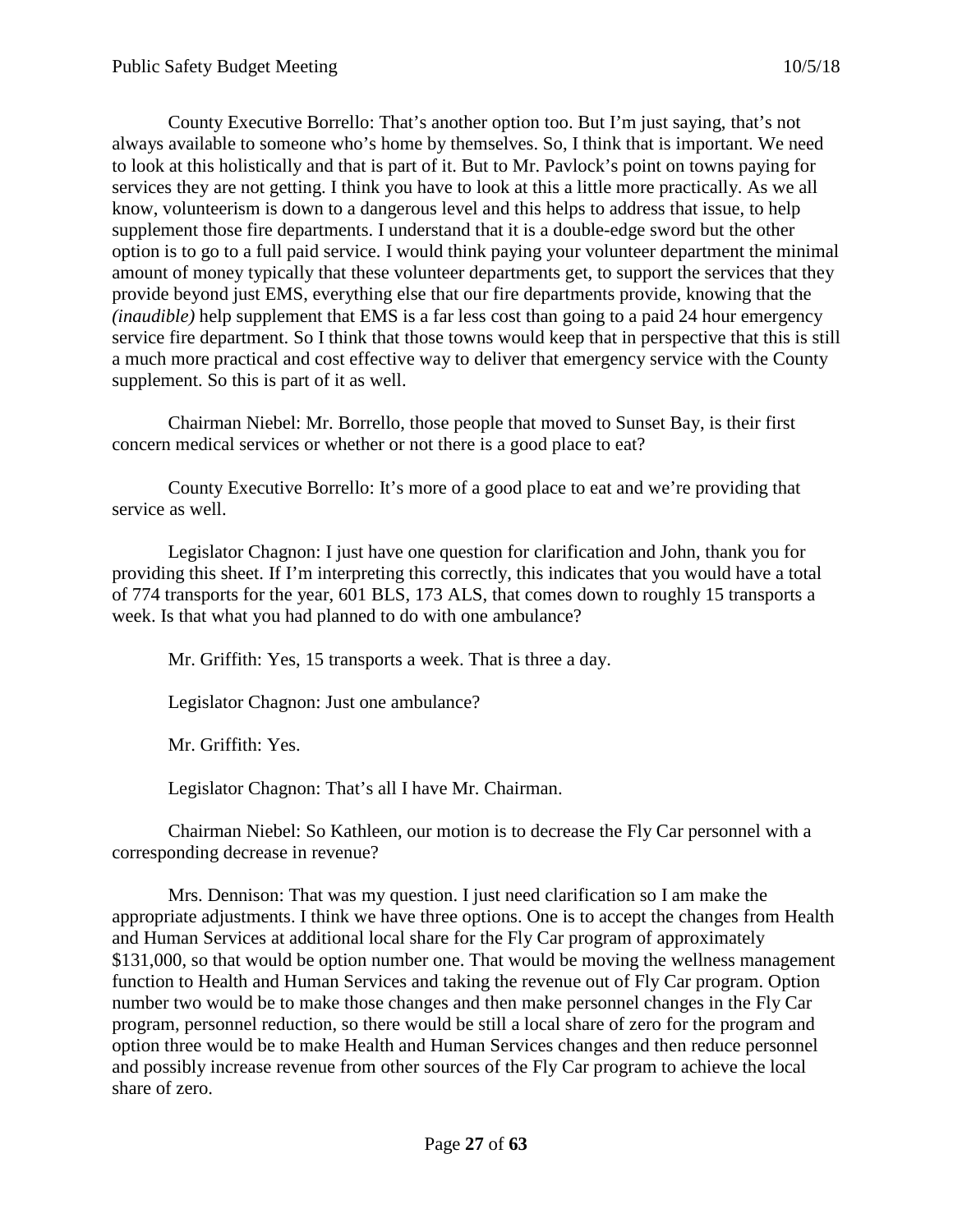Chairman Niebel: What do you recommend?

Mrs. Dennison: I would ask Director Griffith. What I hearing is we're doing the movement to help Health and Human Services, the question is, do we want to make other adjustments to bring the Fly Car program back to a local share of zero.

Mr. Griffith: The only adjustment I would be comfortable making is the personnel adjustments from full time to part time. I would not want to inflate the other revenues to offset other expenses. I think we've tried that and that doesn't work. So, that is the only change that I would – unless you wanted to increase the local share for the whole program by \$131,000 and we can keep full time employees but I don't believe that is where the Committee wants to go. It's up to you.

Chairman Niebel: Kathleen, I really don't care. I mean, whether the revenues show up in John's budget or HHS, as long as they are the same, I don't care which account they go to. Audit & Control, do you have a preference as to what we do? You do.

Legislator Chagnon: I support Mr. Griffith's position that we should reduce the personnel costs by \$131,000 to offset the revenue that is being taken out so that would bring it back again to a zero local share. Chuck agrees with me.

Mrs. Hayes: Taking all 6 full time to part time?

Mr. Griffith: Four. It would be 2 full time and 8 part time.

Chairman Niebel: Well, with that kind of input from Audit & Control, could we have a motion to reduce personnel costs in the Emergency Services department with the corresponding reduction in revenue. Kathleen, again, you will work out the numbers for us.

Legislator Bankoski: I'll move that.

Legislator Vanstrom: Second.

*Unanimously Carried*

Chairman Niebel: Thank John, you're done.

*Committee recessed at 10:42 a.m. and reconvened at 11:03 a.m.*

#### **Sheriff:**

Chairman Niebel: We now have the Sheriff's Department. Joe, what do you have for us?

Sheriff Gerace: First of all, good morning and good morning to Audit  $&$  Control as well.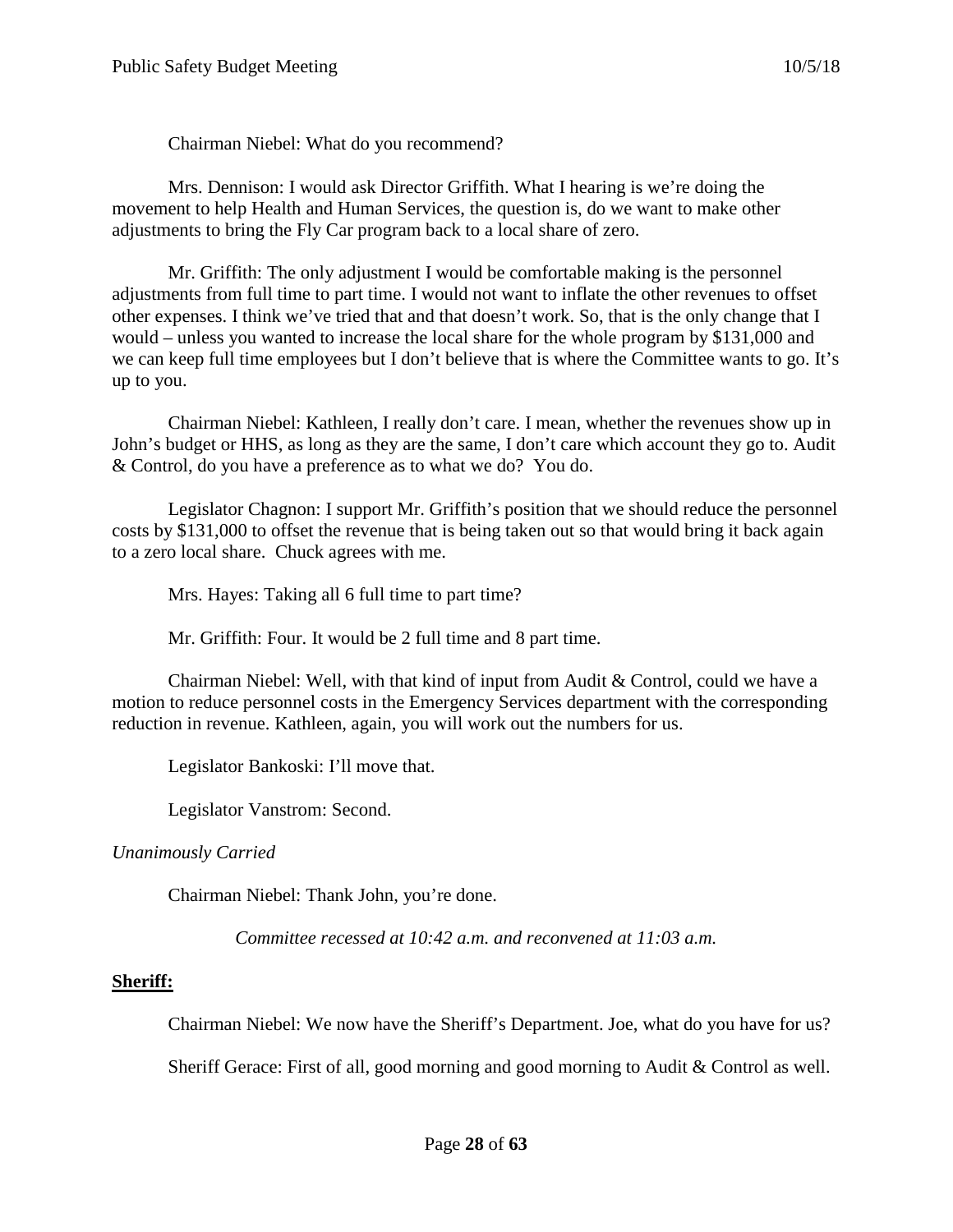Chairman Niebel: Thanks for being here. You have some people with you. The guy from Sheridan.

Sheriff Gerace: What format would you like to – this is Jennifer Cresanti.

Chairman Niebel: Joe, just a quick overview of your budget. There probably won't be questions but there might be a couple here and there.

Sheriff Gerace: If you don't mind me prefacing my comments with just a few facts. In 2017 the Sheriff's office handled 60,951 incidents and this year we're at 53,940 to date. The 911 center, in 2017 took 197,913 total calls and to date we're at a 160,934. The Jail, I will say, I'm pleased today that we have a population of 247 which is considerably lower than where we were last year and even earlier this year.

Chairman Niebel: Sometimes as much as 300 Joe?

Sheriff Gerace: Over 300. We were boarding for a bit last year and maybe earlier this year. I can't remember if we did.

Mr. ?: Just last year I believe.

Sheriff Gerace: And we have 39 Federals currently housed. We're budgeted for 30 although we started the year without them, at that level so we had a lower level so we're hopeful by years end we will be meeting the expected revenue. A lot of that is outside of our control because if there is a rush on incarceration and/or the Feds no longer provide them then that would change. If things stay on target it should be beneficial. If you would like to go through account by account, I can take you through that.

Chairman Niebel: Not account by account, just summarize.

Legislator Nazzaro: Those days are over.

Sheriff Gerace: Oh, it was line by line before. So the first is Court Officers, 1162.1110. the local share reduction of 17.1% is mainly due to the State contract that we have with OCA and the court security that we are providing to many of the municipal courts. We have seen that impact in a positive way, our local share in that budget. We have contractual increases but they are covered by the contract so there is \$6,100 in contractual increase. A couple of reductions, minor, but CSEA fees and insurance have gone down. I think the big thing there is that we had a bigger revenue stream, that is why that account a negative local share, we actually reduced it. Any questions on the court officers or court security?

O.k., next is dispatching. This has a local share increase of 1.4%. Most of that is contractual. Actual contractual is more than the total local share increase but we had some reductions in insurance and occupancy, we made some other cuts in retirement and health insurance was down a little bit too but overall, it's a 1.4% increase in local share in that account.

Chairman Niebel: Health insurance is down about \$20,000.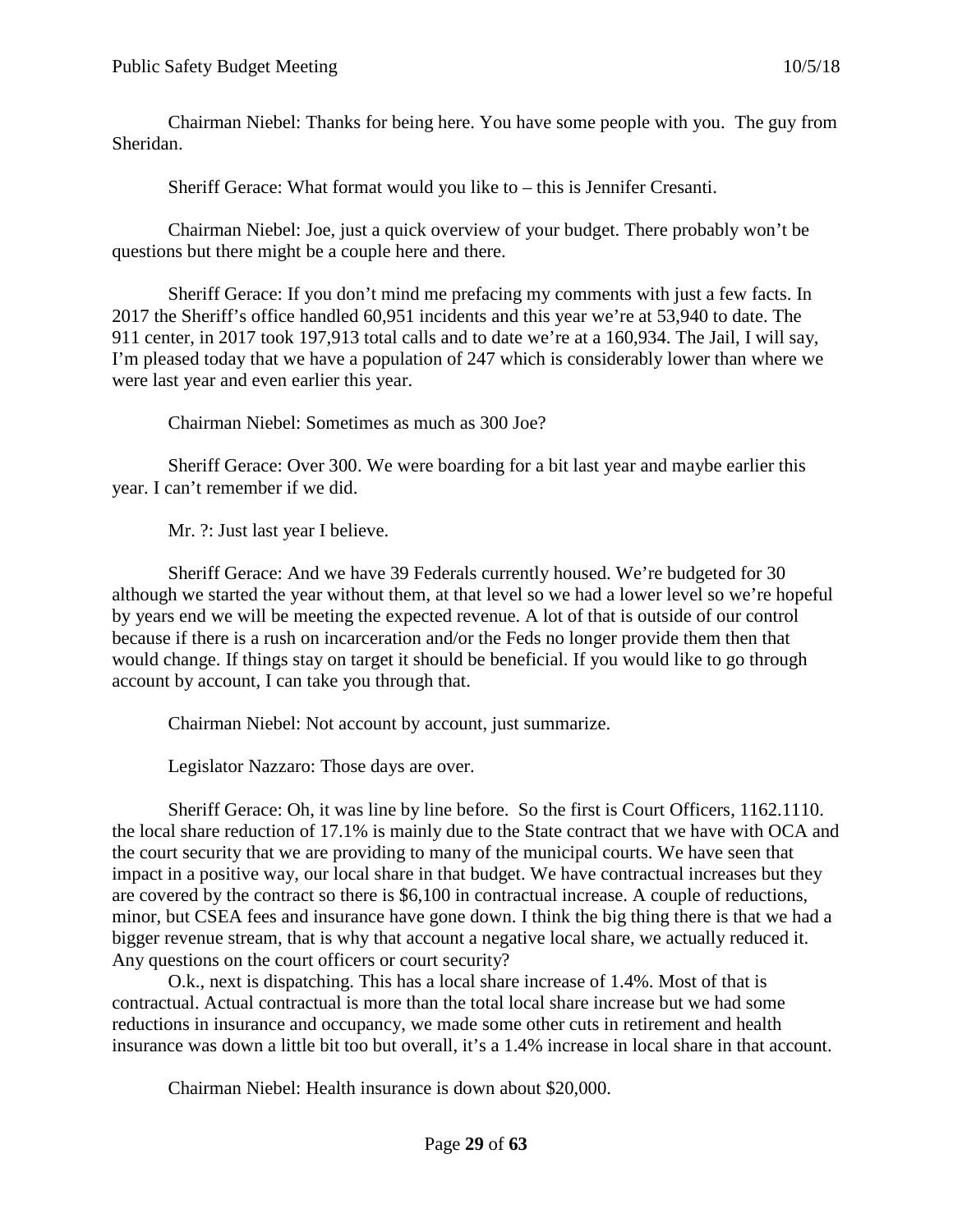Sheriff Gerace: Twenty nine, twenty nine?

Chairman Niebel: Correct. The 911 system Joe, how does that look? Did you have more on that?

Sheriff Gerace: No, I did not. I didn't know if there are any questions on dispatching.

Legislator Gould: Interest and earning, what are those? 3020.W911.R240.

Mrs. Dennison: That is the interest on the wireless 911 reserve funds. There are reserve funds for both wireless and *(inaudible)* and that is the interest on those funds.

Legislator Gould: That's a State grant *(inaudible).*

Mrs. Dennison: The interest and earnings, no.

Sheriff Gerace: That would be the surcharge that is charged against the cell phones and we have a reserve account and that reserve account is specifically designated for the 911 system. If I understand Kathleen appropriately, that's interest earned on that reserve account, correct?

Mrs. Dennison: Correct. Mr. Gould, you are looking at his revenue account 240.1000?

Legislator Gould: Yes.

Mrs. Dennison: Yes.

Legislator Gould: How much is in that account then if this was just the interest?

Mrs. Dennison: The two reserve funds together are right around a million dollars. The wireless and *(inaudible).*

Legislator Gould: And we can only use that for 911?

Mrs. Dennison: Correct.

Legislator Chagnon: The overtime is going up by 20%.

Sheriff Gerace: I'm sorry, which account?

Legislator Chagnon: Dispatching.

Chairman Niebel: By \$20,000.

Legislator Chagnon: Twenty thousand, 20%.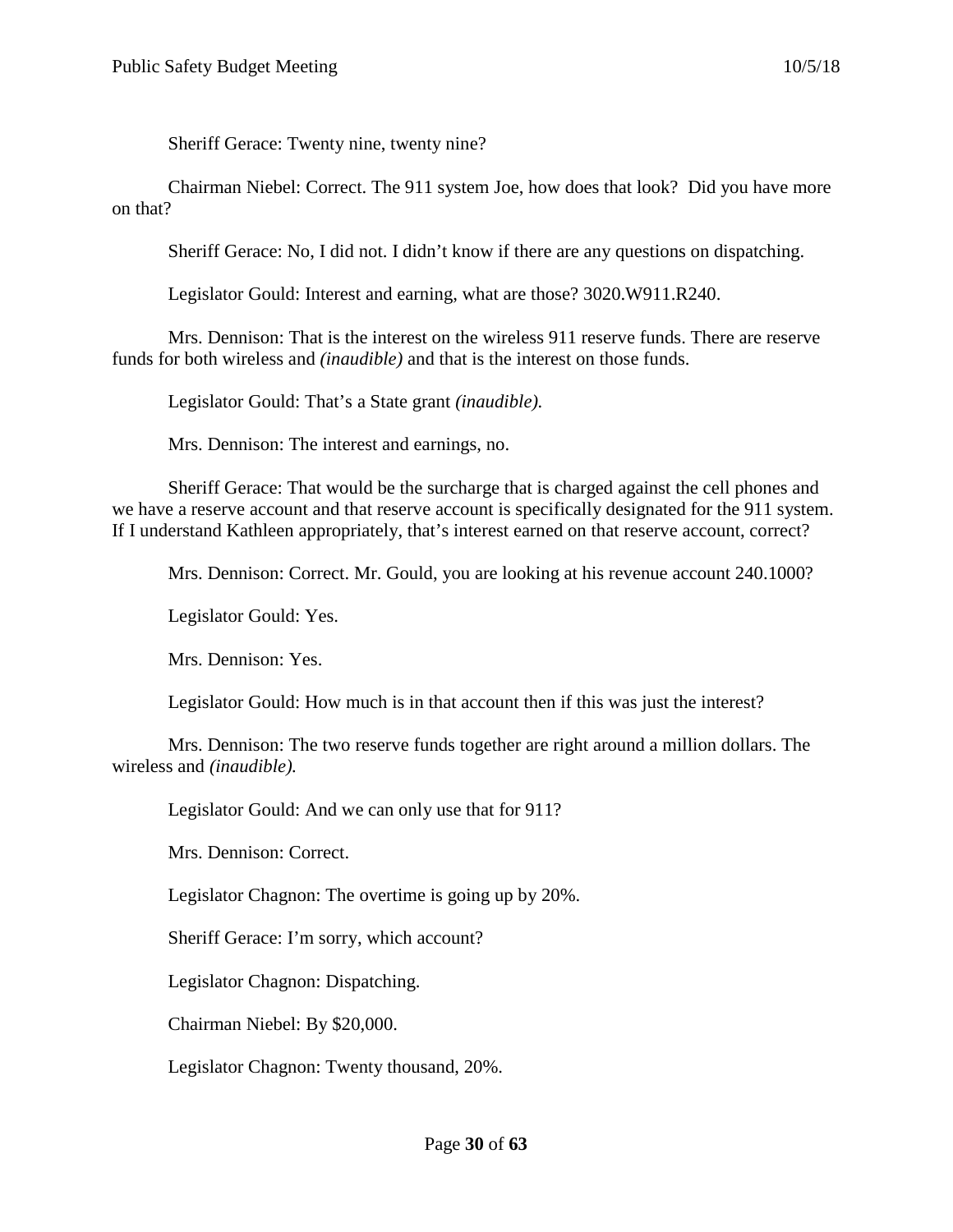Sheriff Gerace: We did that because of the actual trend of what we had in this year and I think in 2017 as well. We try and make sure it was accurate for 2019.

Legislator Chagnon: So the reason it's increasing is because –

Sheriff Gerace: I think because we had under budgeted it in the years prior, if I'm not mistaken.

Ms. Cresanti: The 2016 actual was over \$151,000, 2017 was over \$166,000. Legislator Chagnon: We wouldn't have decreased it without some expectations. It turns out that that expectation was not completely accurate is what you are saying?

Chairman Niebel: This was under budget?

Sheriff Gerace: Yeah, was under budget.

Mrs. Dennison: In 2017 there were a couple of dispatchers that were on medical leave if I recall correctly so there was more overtime because they were covering people that were out unexpectedly. The expectation was that that was not included.

Sheriff Gerace: For 18'.

Mrs. Dennison: Right, for 18'.

Legislator Chagnon: That expectation was not fully realized.

Legislator Whitford: Well the actual was in 16' and 17' but my question would be, do they have figures presently for 2018?

Legislator Chagnon: Through half the year it's been \$50,000 so they are on budget.

Chairman Niebel: Anything else folks? If not, Joe, go ahead.

Sheriff Gerace: Did we answer your question sufficiently?

Legislator Chagnon: As well as it can be this morning.

Sheriff Gerace: I would then, the E911, 3020.E911, that's local share neutral. Really the only significant change is, we had a decrease in equipment maintenance which we moved to the Public Safety Network account and then software maintenance was increased. We had an increase in software maintenance from various providers but this is a local share neutral.

Public Safety Communications Network which is the radio system utilized by all public safety in the County, most all. That has local share increase of \$49,000. Some of that was the software maintenance that was transferred to that account from the 911 account because it is really specific for the radio system. It's not a 911 function directly and again shared by fire police and EMS, the law enforcement system. So there is a percentage *(cross talk)..*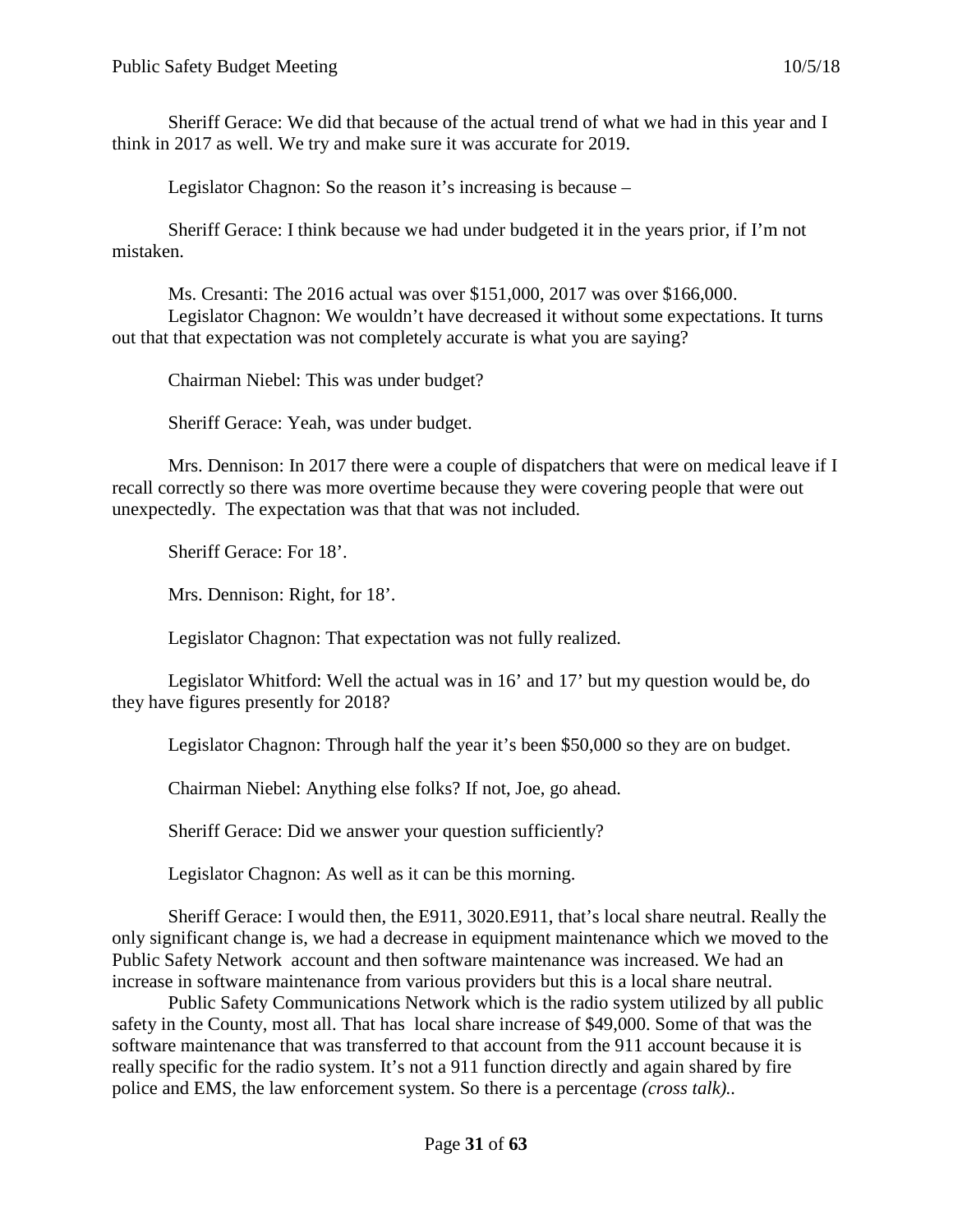Chairman Niebel: You also had some grants and stuff involved?

Sheriff Gerace: We had some grants. Because one of that applies to this is for Matt Trusso but we've piled his duties on so he – we will utilize all that grant money but not within the budget year. It's still reimbursable but he has been – that grant reimbursement is specific to certain duties that he has so it's going to take him longer to get there because his plate is more than full. But it does impact the 2019 total local share.

That would bring us to Tech Service. Legislator Gould: What is a P&L program?

Mrs. Dennison: Prison and lunch. It's breakfast and lunch.

Sheriff Gerace: Are you in 3150 now?

Legislator Gould: Yes.

Sheriff Gerace: That is the breakfast and lunch reimbursement for the Jail, for inmates which *(cross talk)*, is zero now because *(cross talk)..*

Legislator Gould: You have to be in Jail to get that, huh?

Sheriff Gerace: Yeah! Public Safety Communications.

Legislator Chagnon: Mr. Chairman, back at Public Safety Communications, indicates that \$120,000 was transferred into this account for software maintenance but software maintenance from the W911 account only went down by \$42,000.

Sheriff Gerace: It may have been from wireless too. Right?

Ms. Cresanti: Yes. There was \$60,000 taken from E911, \$60,000 taken from W911 for that. A \$120,000 total. The decrease that you see is offset by an increase in other software maintenance not related to that \$120,000.

Legislator Chagnon: So half of that \$120,000 came from E911, half from W911?

Ms. Cresanti: That is correct.

Chairman Niebel: Are you o.k. w/ that Pierre?

Legislator Chagnon: I'm not sure because that is new information because in here it says it all came from W911.

Chairman Niebel: Understood. It could have been detailed a little bit better.

Sheriff Gerace: In the notes, you mean?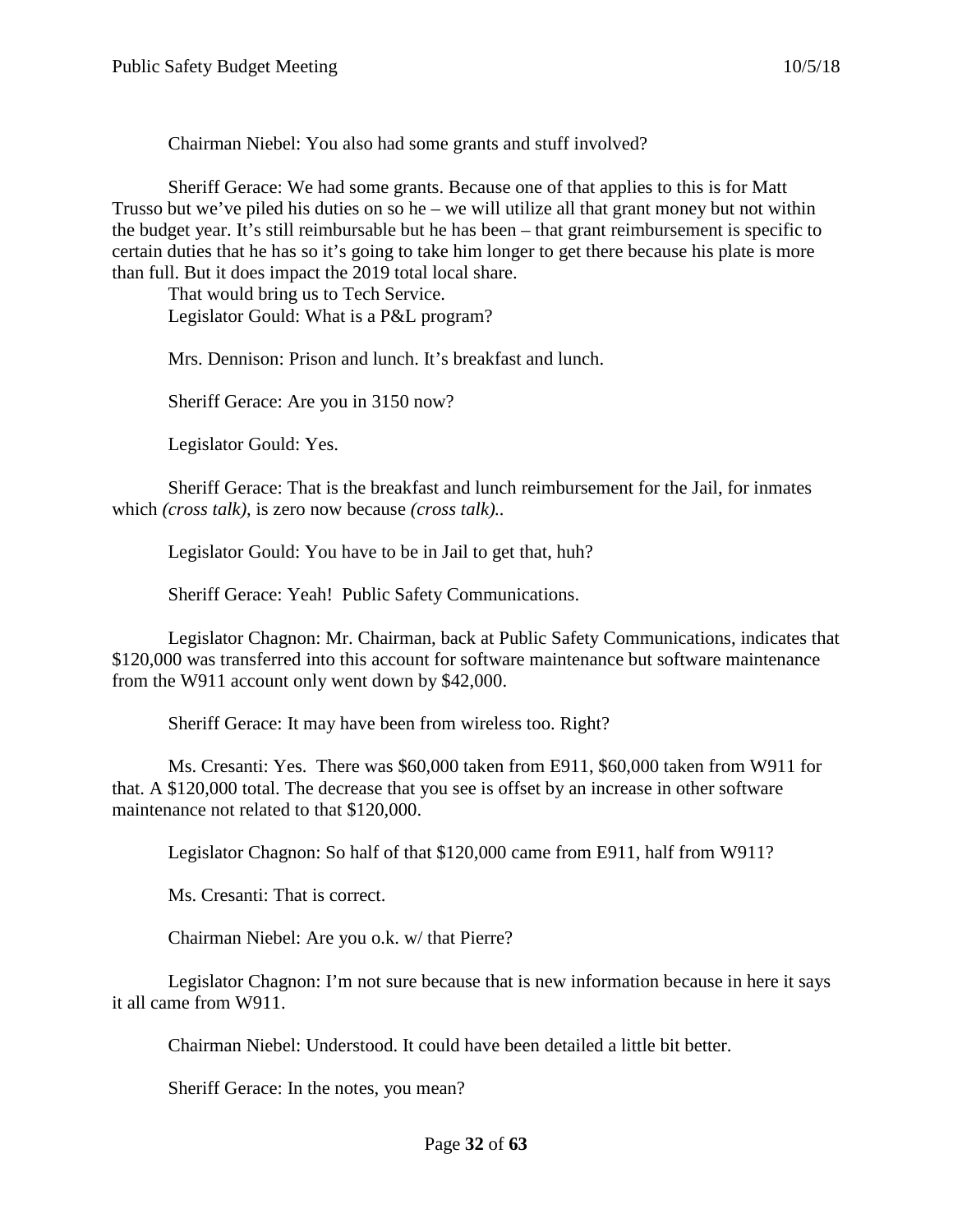Ms. Cresanti: Yes.

Sheriff Gerace: Technical Services. We had a local share increase of 11.8% ? Contractual increases 8464, supplies we increased because of budget performance. Health Insurance up \$18,000 for employees in this account and resulted in a local share increase \$33,508.

Wireless 911, that's again zero local share and we had adjustments. Supplies were down \$2,500, communications which is our networks was up \$5,000 and software maintenance was transferred to PFC. Our operations account is up 2% in local share. Contractual is \$165,893 of that and then we had to have in-car cameras for \$49,990. Increase in supplies, software maintenance, again, we're having adjustments made by our vendors. Also anticipating of the existing fuel prices. We did bump the fuel in a couple of spots. Fuel that we buy outside and also that we get from within the County system because we use the depots at DPF.

Ms. Cresanti: In this particular account something that is on the agenda for this month's approval is another grant that we received funding for just over \$65,000. So that will be added to our revenue in this account and offsetting that will be an expense that totals approximately \$62,000 to add a new Deputy of those grant funds. So there will be a slight decrease in local share and there will be an increase of appropriations and revenue.

Chairman Niebel: What is the new Deputy going to do?

Sheriff Gerace: It's a demonstration grant that we got from the Governor's Traffic Safety Committee so he'll be doing target and enforcement.

Chairman Niebel: Fully funded?

Sheriff Gerace: Fully funded.

Chairman Niebel: Joe, before we leave the Sheriff's Department, you have a couple of additional SRO's but those are offset by the contracts you have with the school districts. More or less. I mean, I understand that you could have different deputies there, whatever, and they could be a different rate but essentially that's a wash?

Sheriff Gerace: Correct. It depends on their pay rate and step but we have – what wouldn't have been reflected in the 18', would have been Bemus Point contract. We had it in Forestville. And we had Forestville in both last year *(cross talk) –* well, to add the other SRO's we have Silver Creek and one at BOCES *(inaudible)* in Cassadaga and another one that splits his time between the two Hewes and Logudice.

Chairman Niebel: These two are additional for 2019, Forestville and Bemus Point?

Sheriff Gerace: Well, Forestville we had this year.

Ms. Cresanti: Yes, but it wasn't part of the *(cross talk)* budget initially so it does show as a budget change for *(inaudible).*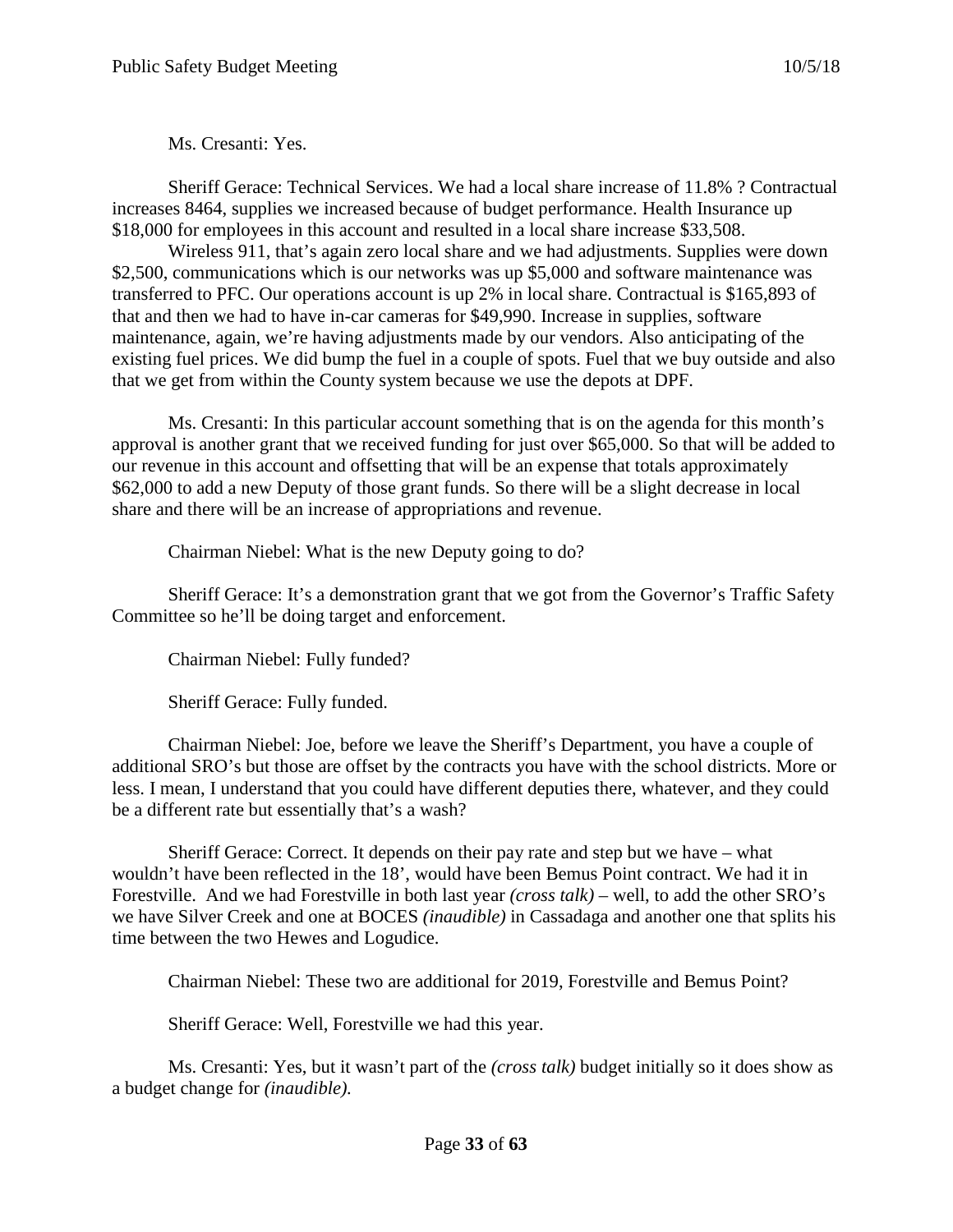Sheriff Gerace: And we do have interests from another school, I'll leave unnamed right now because we'll see where that goes but they've done an inquiry.

Chairman Niebel: Hopefully they will be on board. O.k., Pistol Permit.

Legislator Chagnon: I note that operating supplies, account 4110, it's doubling in this year's budget.

Sheriff Gerace: We adjusted that because in 2017, it was \$29,000 and we look at that trend and felt that it was under budgeted in that year.

Ms. Cresanti: The 2018 actual amount of \$16,000 is only through June so considering the 17' and 18', actual performance of that account *(cross talk)…*

Legislator Chagnon: Don't mean to be critical but, we overspent the budget in 2017, we're overspending the budget in 2018, as a trend that would indicate that we would overspend in 2019 but the salient question is, why did we overspend it in 2017 and 2018?

Chairman Niebel: Pierre, are you talking about the \$10,000 increase?

Legislator Chagnon: Yes. What is the expense that goes into that account?

Sheriff Gerace: I wouldn't want to give you the detail, I don't want to do it off the top of my head but I think it's a catch all for things or supplies like flares, breathalyzer equipment, everything in there.

Legislator Chagnon: If you could provide us some detail, I would appreciate it.

Sheriff Gerace: You bet.

Legislator Chagnon: I do have one other more observational question and that is that, I noticed that vehicle maintenance goes *(inaudible)* contractor are going up 20%. With all of our new vehicles.

Sheriff Gerace: One of the issues that we have is that, DPF has notified us that they will be doing less maintenance for us, less complex maintenance. More of the oil changes, tire rotations, and anything else is going to have to go outside to the dealer. Now the cars are new and under warranty, that's not an issue but the first fleet of cars will be coming off warranty as they reach the mileage fairly quickly. So we looked at this thinking we need to make an adjustment if we're doing a little bit more with private sector and less at DPF.

Legislator Chagnon: This indicates that we are doing more with both.

*(Cross talk)*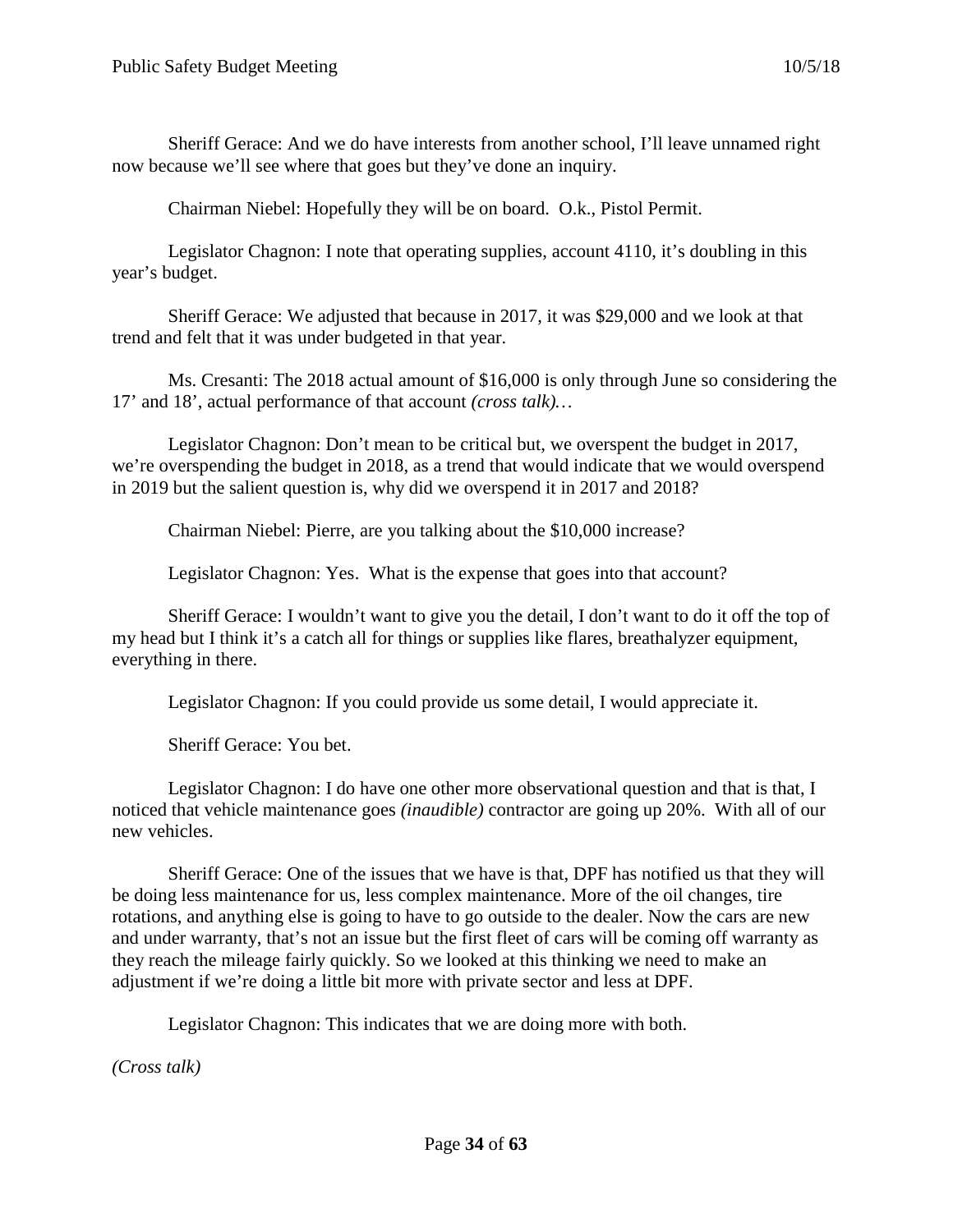Chairman Niebel: Are you talking about the increase of \$23,000, in-house?

Legislator Chagnon: Yes.

Legislator Chagnon: Twenty percent in-house and 10% outside house.

Sheriff Gerace: Did we get price changes from them?

Ms. Cresanti: No. *(rest of statement inaudible…)* Chairman Niebel: But you guys have budgeted an increase of \$23,000.

Sheriff Gerace: Maybe that doesn't belong in-house, it belongs in other contractors.

Legislator Chagnon: You can add that one to your list.

Sheriff Gerace: You got it.

Chairman Niebel: O.k.., folks, anything else on that? Go ahead Joe, continue.

Sheriff Gerace: The next would be Pistol Permit. With your guidance and assistance we did change a part timer to a full time. We actually had two part timers to a full time and we privatized the finger printing aspect of Pistol Permit which has been a huge benefit. We now, what was an 8 month or more process is now 8 weeks or less. The issue is, the revenue stream isn't what we anticipated and we no longer have an escrow account in that budget because that was used to prepay the Division of Criminal Justice Services and FBI for background checks. So this is a small, in size of the total budget, it's a small division but it is a significant local share increase for 2019 because of the employee, mostly and loss of revenue. We have seen a slow down right now.

Chairman Niebel: Quite a bit. We were projecting \$26,000 last year?

Sheriff Gerace: And we are fixed in what we can charge in this by law. Our fee structure is set by law.

Chairman Niebel: Sheriff, grants, that looks like that is a wash.

Sheriff Gerace: Yeah, that would be a wash. The next would be the Jail, 3150. We have a .4% increase in local share which is pretty significant. I don't mean total, insignificant that that is all it is. Our contractual increases are \$96,000. We had some reduction in equipment, utilities is up, equipment – lease is up a little bit but legal services, other contractors and CSEA *(inaudible),* and occupancy are all down. We did have a bump in retirement health insurance but our local share there is \$45,000.

Chairman Niebel: Any questions on the Jail?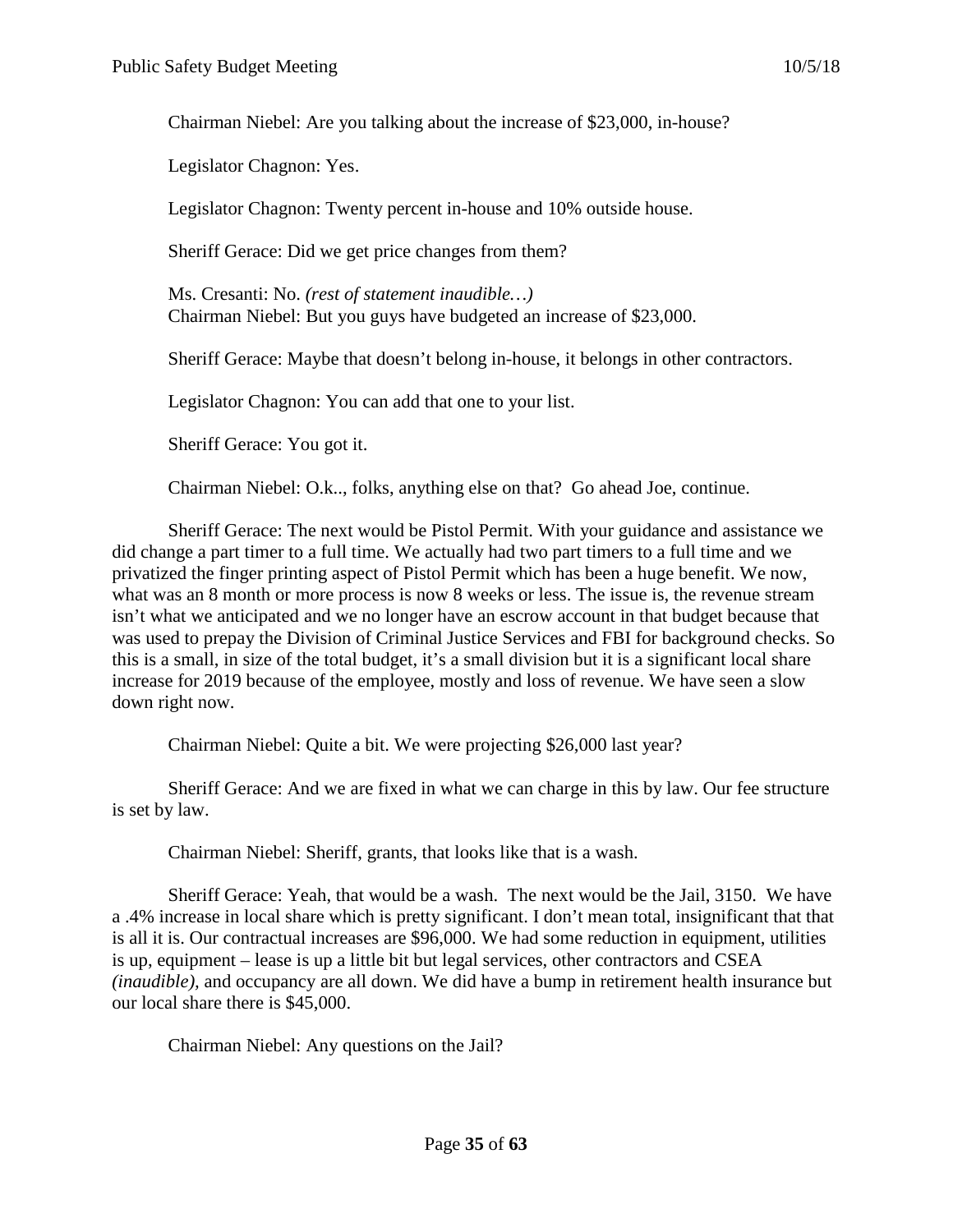Legislator Gould: Is there increase in the special units stipends? You put another person in there. It went up 100%. That is why I'm asking.

Sheriff Gerace: It could be someone who's assigned there would be on a special unit then they get a stipend that would be transferred to that account and would show a big jump in that account. They might have been in a different account, transferred there and then if they are on a special team so they get a stipend.

Chairman Niebel: That would also pertain to the STOP DWI special units stipend?

Sheriff Gerace: Well, true. In the DWI budget, you might have somebody who's on the SWAT Team. If he's assigned to DWI, they would bring that stipend with them to that budget.

Chairman Niebel: Because it says, special unit stipend and it's up about \$1,200 in the STOP DWI?

Sheriff Gerace: Yeah, because he's on multiple teams.

Chairman Niebel: Same thing as the Jail?

Sheriff Gerace: Correct. If they are in the Jail budget.

Legislator Pavlock: I just know from budget last year to this year, overtime was a big discussion about estimates. I see you are doing fair this year on track of what we had estimated last year. What drives that this year?

Sheriff Gerace: There are so many factors that drive overtime. For instance, they push, pull, give, take about having the Health Department provide our medical service and it's been phenomenal. But, we're seeing more hospital – going to hospital guard inmates because they are being referred to hospitals. There has been a higher suicide watch we believe, since this new arrangement and they are airing on the side of caution. Then there is a whole bunch of other factors that might be long term injury, we had people out on what is called 207C which is  $a - if$ they are injured in the line of duty, they are out on this section of the General Municipal law and we have to back fill those positions. We have had a significant shortage of available correction officers in the general public. This is a statewide dilemma right now. State DOC is hiring our people away. We actually got an email from Onondaga County Sheriff's office trying to recruit our correction officers to go to Onondaga County because they can't find any. So, that's another thing that impacts and we're doing a pretty detail analysis right now and hopefully we'll be making a proposal to you in the future that shows we might be able to do something that might help save that. Because we're having a hard time recruiting and retaining. Only 35 people took the civil service test for correction officer. Roughly 35, thirty something which is very low.

Mr. Crowell: And only 18 responded.

Sheriff Gerace: Right only 18 of the 35 responded interested.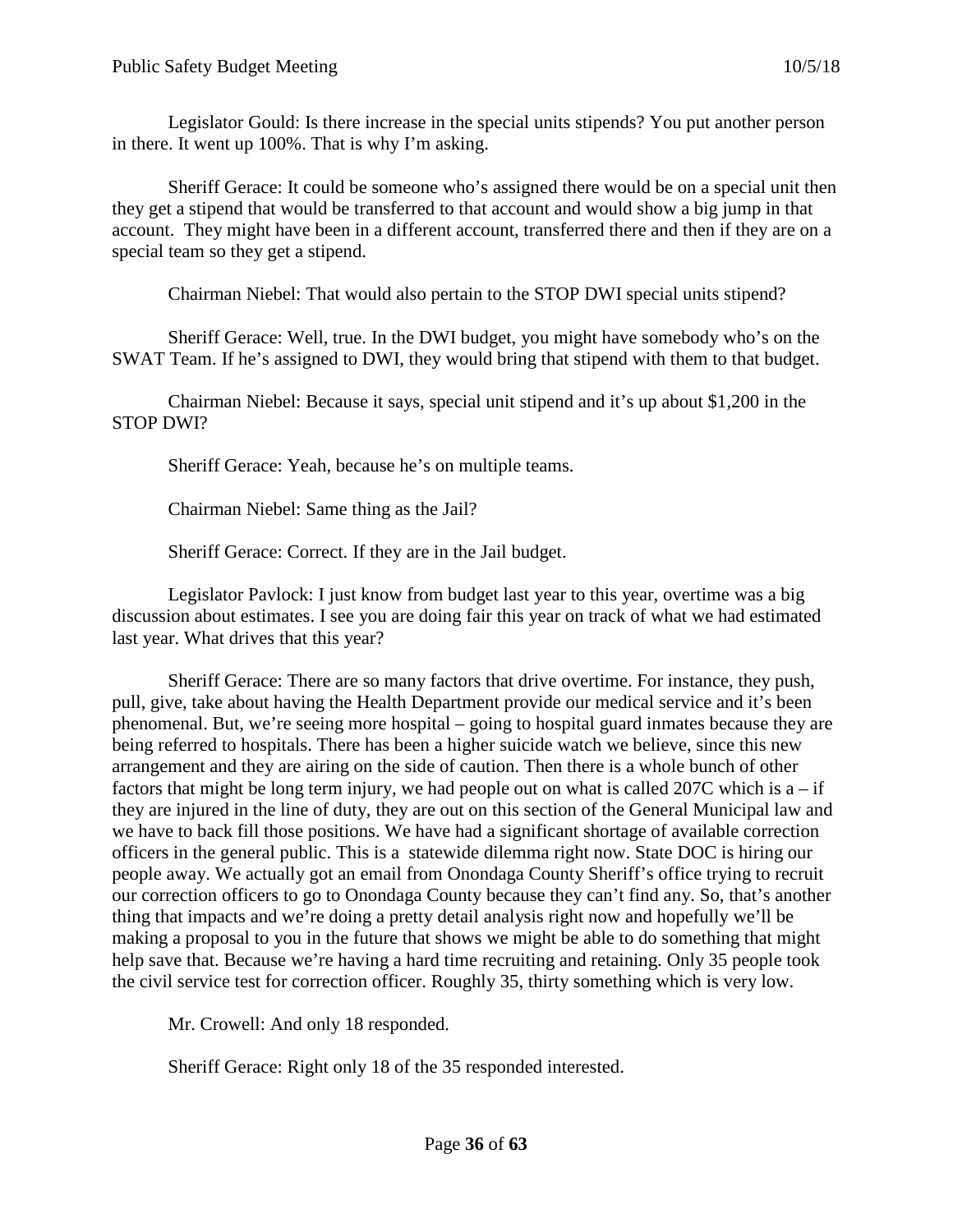Legislator Vanstrom: And it's such a glamorous job.

Sheriff Gerace: It's not and this is true of public safety in general. Whether it's EMS or fire etc.., law enforcement for sure. When the economy is thriving these jobs are harder to fill because no one wants to work, nights, weekends, and holidays and the conditions of some work but we're struggling to find part time people. Our attrition rate and that is one of the things we're studying is the attrition rate higher now than it was one we spoke last because we talked about reducing overtime by adding part time positions, that's true and that model works on paper but when you can't fill the positions, it blows up the formula. We have 11 open, I believe, part time positions.

Legislator Bankoski: *(Inaudible)* Sheriff's Department.

Sheriff Gerace: It's contractual. If they take the physical fitness exam that is required of them to be a police officer and they take that annually, they get a bonus stipend. I think it's \$500 annually to be able to pass that physical. It's a little frustrating but it's the way the world we live in. They have to pass a PT to get into the job but once they are off probation, we have no way of holding them to that physical standard so did it by incentive through the contract rather than not having that done at all.

Legislator Bankoski: They pass a test once a year?

Sheriff Gerace: They test once a year, they have to do the requirement of DCJS or MPTC test, pushups, sit ups, one and a half mile run.

Legislator Vanstrom: How fast do they have to run the one and a half mile?

Sheriff Gerace: Depends on their age. Under 29, it's 12 or 15 something. I can give you the exact time. That's a good question.

Legislator Vanstrom: I'm just curious. We should have a physical fitness test for Legislators.

Sheriff Gerace: Any other questions?

Legislator Nazzaro: *(Cross talk)* keeping it at 30?

Sheriff Gerace: Correct, for 2019 the number is still 30.

Legislator Nazzaro: I agree we should not mess around with that.

Chairman Niebel: Chuck, that's Federal prisoners?

Legislator Nazzaro: Yes.

Sheriff Gerace: We started this year because of two things. Available space and their availability. Right now we're at 39 and projecting we could make revenue for 2018 if we stay at that level or higher.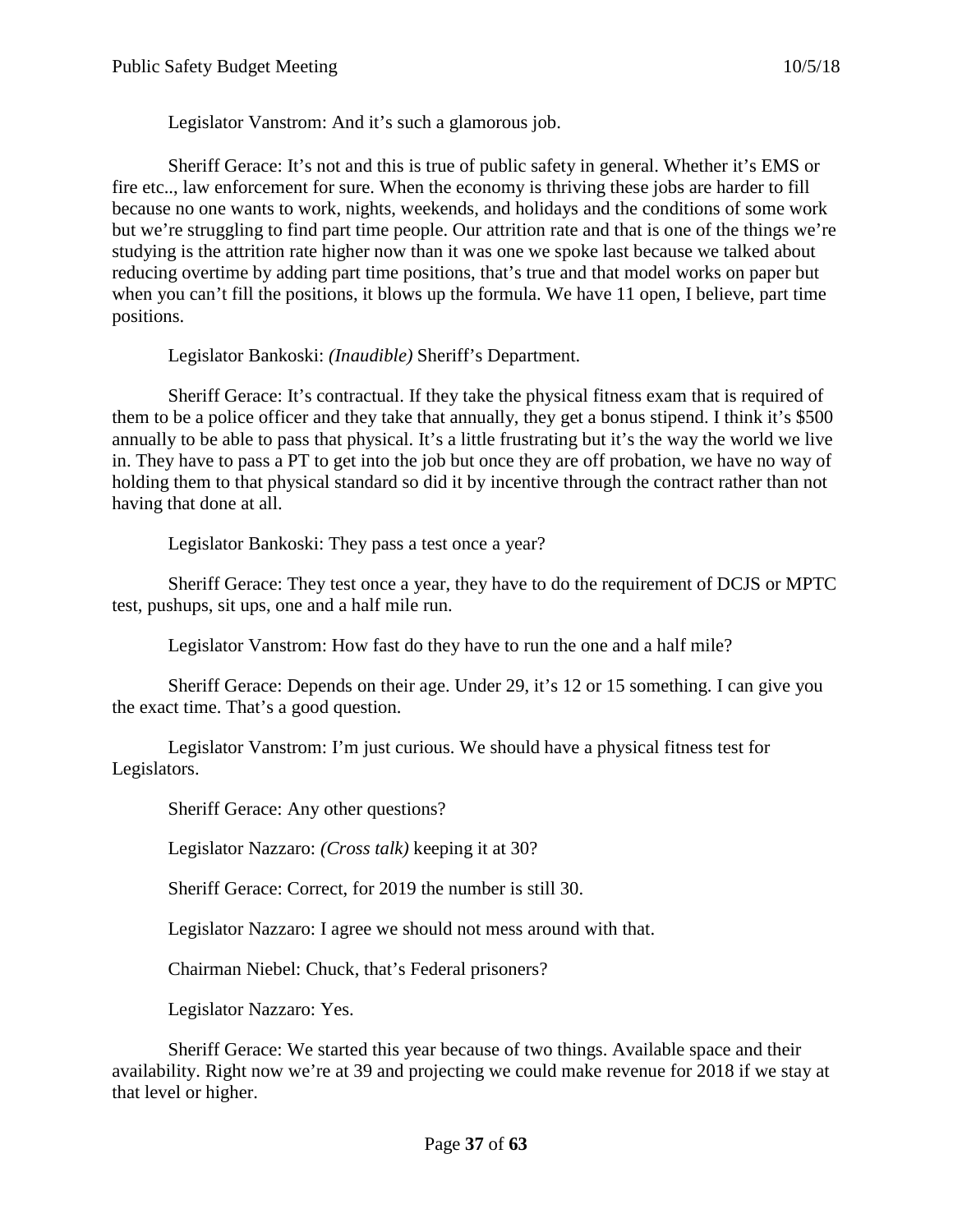Legislator Nazzaro: At one point we had *(inaudible)* surrounding counties, is that because our jail is overcrowded.

Sheriff Gerace: No, we are at 247 today –

Legislator Nazzaro: No, revenue, the expense in the budget for that? Where do I find that?

Sheriff Gerace: That's in other contractual. The board outs. We did have a budget item in there.

Mrs. Dennison: It's on page 26 of 38. It's account 4590.0002.

Sheriff Gerace: Alternate incarceration, 4590.0002.

Legislator Pavlock: You have it for zero.

Sheriff Gerace: We're not going over. We're hopeful that the trend stays where it is.

Legislator Vanstrom: Budgeted zero for this year?

Legislator Nazzaro: In 2017, we went off the charts.

Sheriff Gerace: We had them all over the place.

Chairman Niebel: Yes we did, \$243,000.

Legislator Nazzaro: So we pulled back which is a good trend there.

Sheriff Gerace: We scratched our heads and looked at this Jail population from a lot of different angles. You know Pierre and others that have gone to the Criminal Justice Coordinating Council meetings that this is a topic of great concern. I think generally there are several things that have been impacted this. Those in the criminal justice system, key players, District Attorney, Public Defender, the Judges, we're seeing more of focus being paid attention to on the jail population. Some of the District Attorney's policies have had an impact on it. Having a Public Defender at arraignment in the City of Jamestown court, I believe, has had an impact on it as well. Because two thirds of our jail population roughly comes from the City of Jamestown courts. So, there is a lot of factors involved here and I'm hoping the trend stays the way it's been going.

Mrs. Dennison: Most if not all of those expenses for 2018, are actually associated with the 2017 invoices that were not completed *(cross talk)..* So there are no, so far, no boarding out expenses in 2018.

Chairman Niebel: Anything else on the Jail? O.k., if not, next is Navigation.

Sheriff Gerace: Navigation, that has a local share decrease of .3%. That is mostly due to the fact that we're not buying a piece of equipment. That was in the budget previous years, a vehicle. Some contractual increase but it was absorbed by the savings.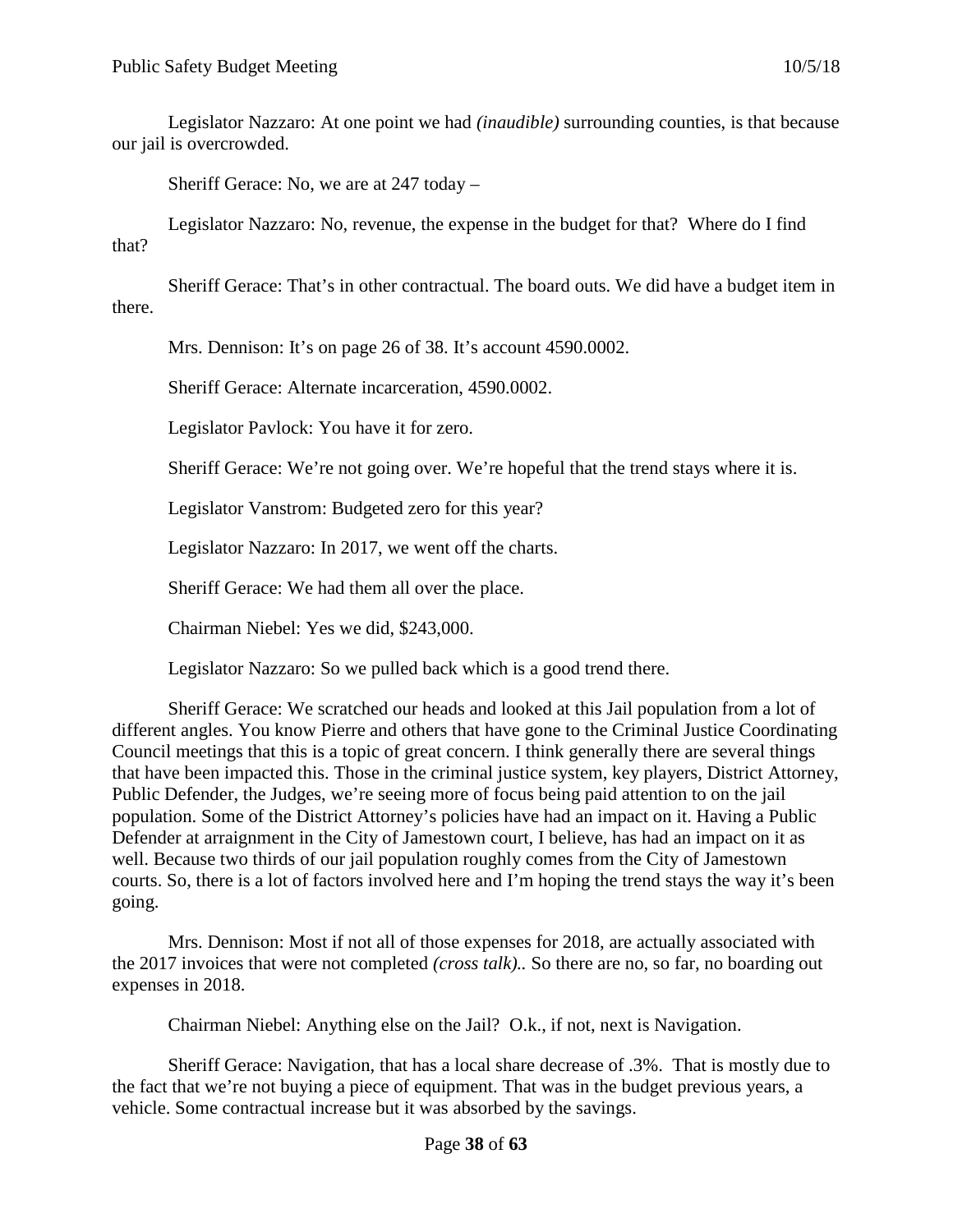Chairman Niebel: Snowmobile?

Sheriff Gerace: Snowmobile is local share increase of 5.2%. That's a very small budget. A portion of two deputies time and with the contractual increase of \$6,343, even though we had a reduction of \$2,426, it's still equated to a local share increase.

Chairman Niebel: Personnel, probably negotiated.

Sheriff Gerace: Right, steps. Medi-Vac is cost neutral to us but two items of note, we did have our Director of Maintenance request to go from full time to three quarter time and that had an impact on the cost but all Star Flight costs are reimbursed by the partnership. STOP DWI is the last and a very small local share of \$1,300.

Chairman Niebel: That was based mainly on the decrease in our revenue.

Sheriff Gerace: Correct and I'm hopefully but I'm not a betting man and if I was, I wouldn't take this bet but this last year, the State Legislature did pass a bill that would correct what is wrong with the STOP DWI program Statewide and what's wrong with the program is the current existing law provides that defendants who pay their fine and the fine is supposed to support the program, that fine money is not released to the STOP DWI Coordinators across the State to the programs until their fees are paid. The State DMV fees are paid, so, we believe in our program, we have a very intelligent intern do a summer long project on the STOP DWI program which happens to be Kathleen's daughter, and found that our program is in arrears because of unpaid fines and that's, big time in arrears, and that's true across the State of New York. Over a million dollars in arrears. That is because, if you think about it, if somebody comes into the Judge and pays a \$500 fine and this is not in our control. This is in the control of the State legislation, pays \$500 fine which is the maximum fine but they owe \$1,500 in fees or \$1,200, whatever the number is, the Judge can't be told you must collect those fees because he's already collected the fine. That is what he's responsible for so that money doesn't get released to counties by the State. Now, the State Legislature corrected that but it was vetoed. So, we are hoping that in the next budget it's corrected and that would help support our program. When I said budget, State budget, I'm sorry, not your budget.

Chairman Niebel: O.k., any questions for the Sheriff or the Sheriff's Department?

Legislator Gould: Do we *(inaudible)* STOP DWI?

Sheriff Gerace: Yes, that is what we were just talking about.

Legislator Gould: You cut the manpower by one. It went from 2 ½ to 1 1/2 because one was promoted to Sargent.

Sheriff Gerace: Well, there is changes in the cost based on promotion but a Sargent would not be charged to the STOP DWI program. When they get promoted out, there will be a cost change but the big thing is, one deputy is being charged in this account now.

Legislator Gould: Then why is there some increase here of vacation buy back? Special units stipend. Why is there is an increase when the personnel went down?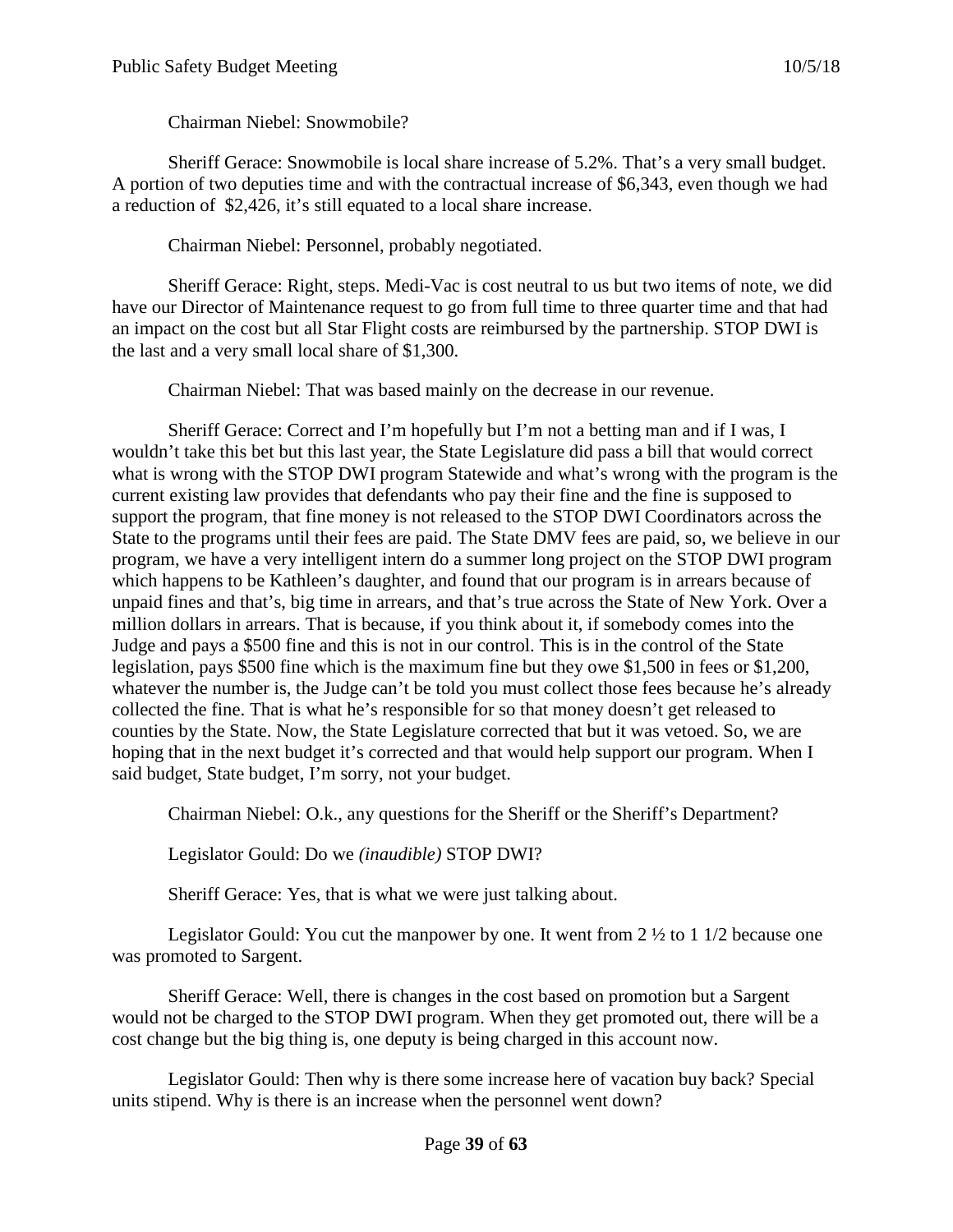Sheriff Gerace: Because the person assigned might have had a stipend because they are on a special team that the person before them didn't have. So we had to make that adjustment. It's based on the individual that assigned to that budget. So we're down a person in that budget but the replacement for someone who got promoted may have a stipend and others didn't. That is my guess in that case.

Legislator Gould: That's a guess.

Sheriff Gerace: Pretty scientific but yes, a scientific guess. When someone comes in that is appointed to that position, if they are on special teams or they might be an EMT and get stipend, then that cost would go up.

Legislator Gould: That changes all the time?

Sheriff Gerace: It does. Not all the time but if there are assignment changes, retirements cause a lot of changes.

Mrs. Dennison: I just want to clarify a couple of numbers that I gave. Now that I have done the research, my numbers weren't exactly correct. The reserve for the E911 is \$95,000, the reserve for W is \$594,000, so combined total of around \$700,000. There is one invoice for boarding out that pertains to 2018. One invoice from Allegheny County from January.

Sheriff Gerace: It does reflect – earlier in the year we had higher population.

Mr. Crowell: I almost think that was an inmate that we had to board out because of a conflict of interest.

Sheriff Gerace: I don't know if you guys heard that over there but the board out, we did have a board out in 2018, we'd have to look and see if it was somebody we boarded out because of overpopulation or somebody we boarded out because there was a conflict. You might have a situation where someone in law enforcement or within corrections or there is a case that the DA has asked us to move this person out of Jail so that they don't have connection with others there. There is a threat of their well-being and we would try and find a house for them someplace else. That doesn't happen a lot.

Mrs. Dennison: Mr. Chairman if I could, I have a question or comment. As Ms. Cresanti mentioned there is a new grant revenue for the Sheriff's organization so your committee could consider increasing the revenue and adding that position to go with that grant. We could do a motion.

Chairman Niebel: Kathleen, we're definitely going to get the grant?

Sheriff Gerace: Yes, we have already received a letter.

Mrs. Dennison: That would be added to your *(inaudible)* department?

*(Cross talk)*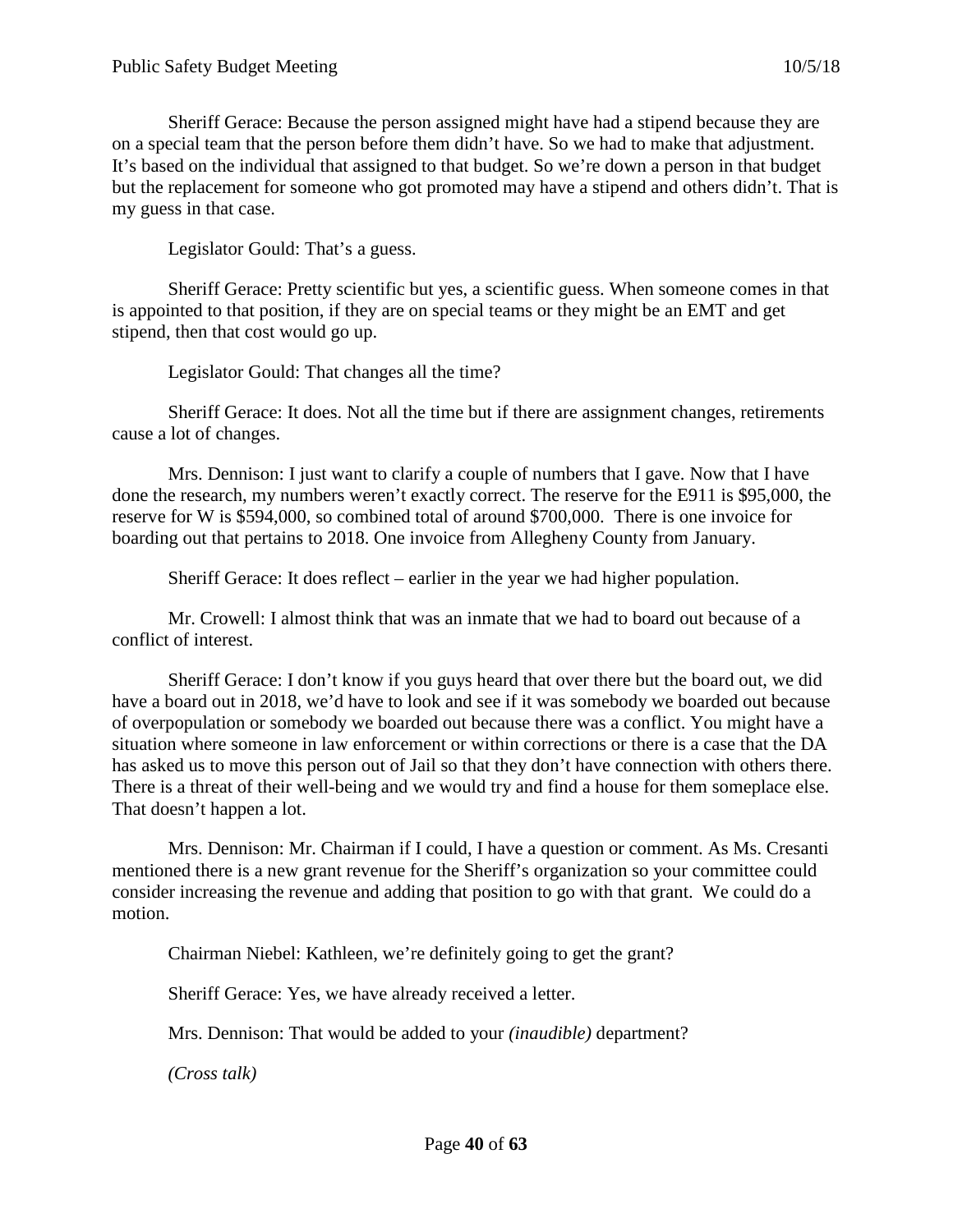Mrs. Dennison: O.k., 3110.GRNT.

Chairman Niebel: It's more appropriate to 3110?

Sheriff Gerace: I don't think it matters.

Ms. Cresanti: We could send that to the GRNT account.

Chairman Niebel: Committee, are you o.k. with that? Audit & Control, are you guys o.k. with us making a change to that grant? It's going to come up next week before Public Safety anyways so we can do it now.

*(Cross talk)*

Chairman Niebel: I think so, 100% reimbursement.

Ms. Cresanti: It's actually a slight decrease in local share.

Chairman Niebel: Even more than 100% reimbursement. You have to be happy with that. Kathleen, so just a motion to approve the administration grant?

Mrs. Dennison: Agree to amend the budget to add appropriations to A.3110.GRNT.1 and .8, personnel services and employee benefits and then increase the revenue also in A.3110.GRNT. This is all State revenue, correct?

Chairman Niebel: Do we have a definite amount or are you going to –

Mrs. Dennison: We would like to *(inaudible)* amount on the personnel and employee benefits because when you put it in the system it could be off a few dollars but in round numbers its \$62,000 between the two, the revenue is \$65,000.

Chairman Niebel: It could change so if we just make a motion to amend the Sheriff's budget to include the grant.

Mrs. Dennison: With appropriate increases in appropriations, personnel services and employee benefits.

Chairman Niebel: O.k. folks, we need a motion to amend the Sheriff's Department to include this grant with the corresponding increases in appropriation and revenue.

Legislator Bankoski: So moved.

Legislator Vanstrom: Second.

*Unanimously Carried*

Chairman Niebel: Anything else for the Sheriff's Department? Thank you for your time.

# **District Attorney:**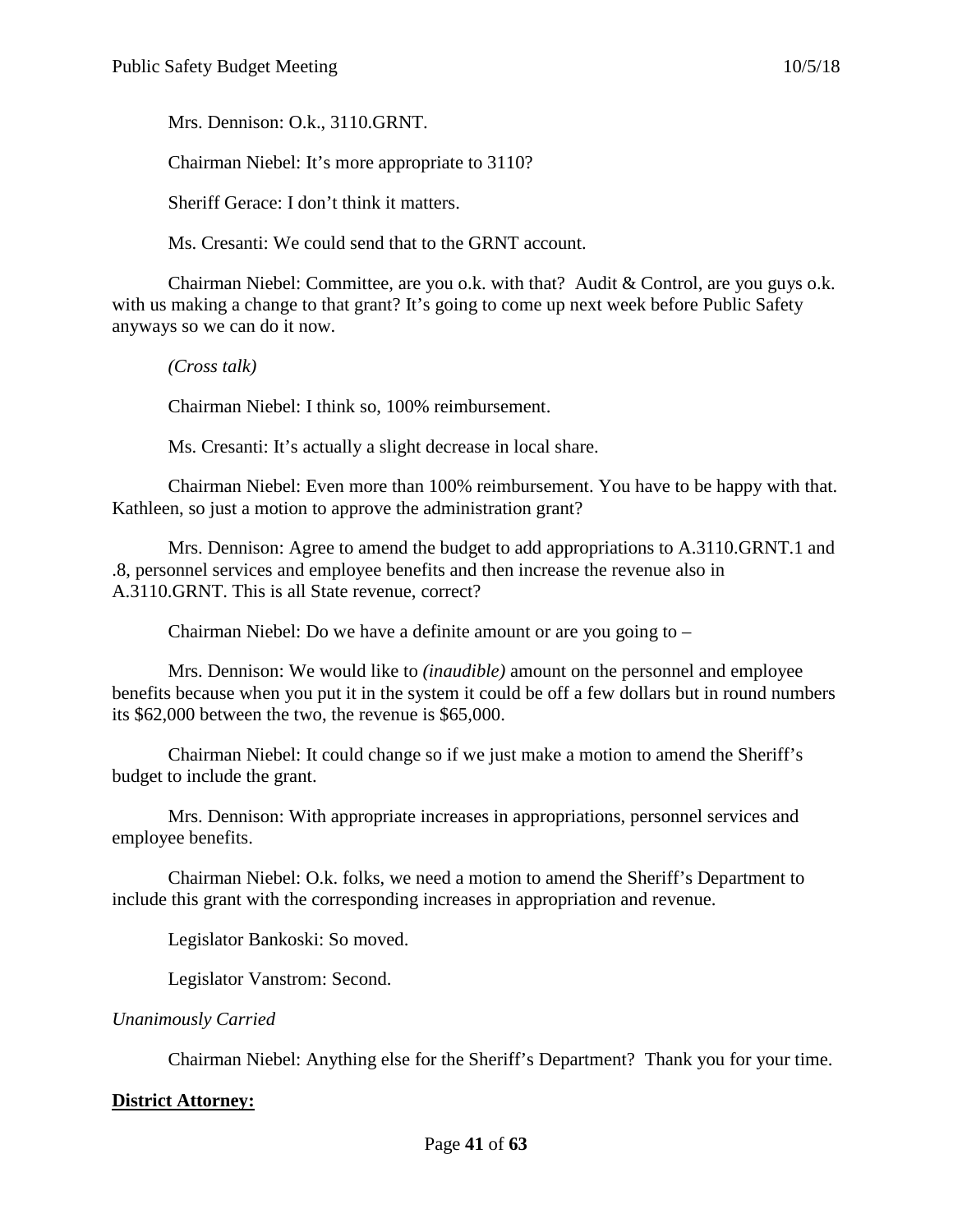Chairman Niebel: Mr. Swanson, thank you for joining us today.

Mr. Swanson: Thank you Chairman.

Chairman Niebel: If you want Pat, just run through and give us a quick overview of your department.

Mr. Swanson: This year, I don't think it's any secret, what I've come in here and asked of you folks. I've gotten in front of both of your committees in the last couple of months. What I put together is a budget that increases a total of 2% or 2.3%, roughly \$52,000 with a local share increase of about \$28,000, about 1.6%.

Chairman Niebel: One point six percent total increase in the local share.

Mr. Swanson: In the local share, that's right. The majority of that increase comes from the addition of a prosecutor. I think we've talked almost at nausea about that. I don't need to go into that again but my hope is that the budget that I have here is approved and we can add that position January 1 and move forward from there. I will note, one of the things that sticks out in this to me is, we have a \$19,000 surcharge that is being imposed on us for Worker's Comp starting this coming year, in 19'. All of our \$28,000 in local share increase, \$19,000 of that does come from that surcharge. There was just some finalization of the Worker's Comp claim of a former employee in our office and that is one thing that is outside of my control. But really the majority of our changes come from the occupancy fee being taken away, there is some savings on the health accounts and the addition of a prosecutor is about \$80,000. So we've nipped and tucked this the best we can to present to you guys with something with a small of an increase as we could give you with the addition of a prosecutor. So, if you have any questions, I would be happy to entertain those.

Chairman Niebel: Pat, so you are going over just your 1165., District Attorney budget, is that it?

Mr. Swanson: Yeah, plus 1165 and 1169 combines. That is the total –

Chairman Niebel: Yeah, the 1169 is the crime victims?

Mr. Swanson: Yes.

Chairman Niebel: So really for your budget 1165, the big increase is for the narcotic prosecutor which you've come and explained, you've detailed to both Public Safety and Audit & Control.

Mr. Swanson: Yes.

Chairman Niebel: I had some questions at one of the committee meetings. I wondered about the funding and quite frankly, I wondered about the dedication of the money to this specific position. You did respond, got back to me on a letter dated on 9/11 and it does look like if we approve this position in the budget that it will be dedicated to narcotics prosecutor which we need.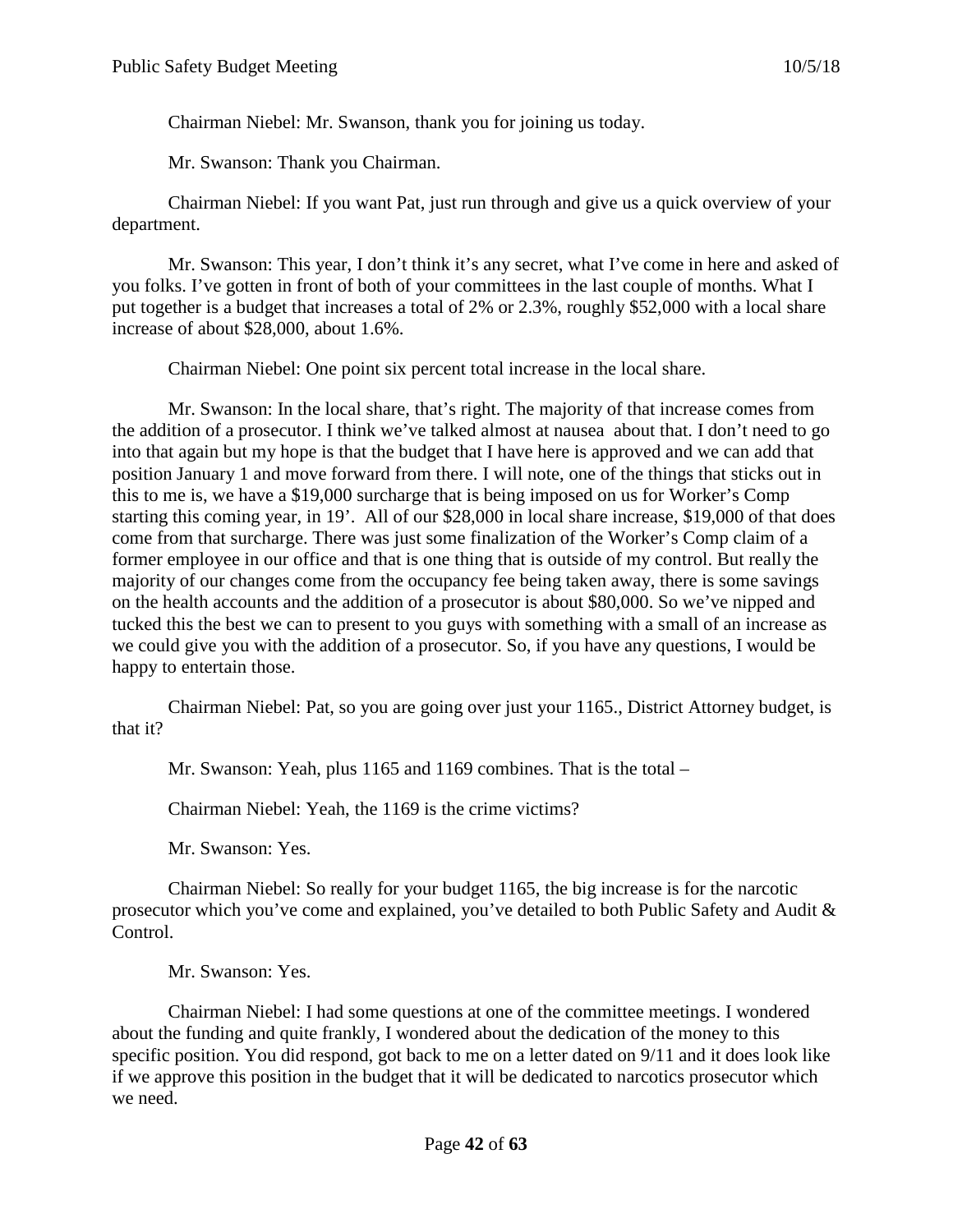Mr. Swanson: Yes I agree. That is really the only substantial change in staffing that my office would be undertaking this year. As you know last year, we took our staff – our staff is at 40 hours at this point. Some of that is because of a compromise I made with Vince last year. I would have preferred to add an employee but we felt that we might be able to accomplish what we needed with just increasing the hours. I'm not adding any investigators this year but the increase in my personnel services is dedicated to hiring that prosecutor and implementing a raise approval that was given to the management staff. Just so you understand, my staff is management heavy. I'm not like most departments. Every attorney in my office is considered management so when a 3% raise is approved for the management group Countywide or 2 to 3% raise, it affects me a little more proportionately than anyone else because everybody that works is an attorney in my office is a manager. Other than that, my personnel services increase is whatever is required under CSEA for my staff and narcotics prosecutor is about \$60,000 of that \$123,000 increase and the rest is mandatory increases or approved increases for management.

Chairman Niebel: The one concern that I do have with the letter that you provided to us is one of the sentences here, "while I would prefer to hire an experience prosecuting attorney in Chautauqua County, they are not common". And look, this is my own personal viewpoint. I would encourage you to look for somebody from Chautauqua County because your department is one of – well, the only department that gives young attorney's in Chautauqua County prosecuting experience. While I think you yourself after graduating from Law School had to leave for a while before you came back, so if you can find somebody from Chautauqua County, I think that would be preferable. As far as I'm concerned.

Mr. Swanson: And that's always my objective. I do believe that John Zuroski did approach you about a plan for some sort of exemption so that I can have a couple of members of staff from out of County. A lot of County our size are dealing right now with, well, one the economy being better, in our situation here, Buffalo, there is a revitalization going on so we're having trouble tracking younger attorneys to move back here. I've offered two jobs to folks in the last two years, unfortunately I could not draw them away from Buffalo but I don't anticipate a problem hiring an entry level attorney because what I'm asking you for, I think what I do outline in that letter is that the money I'm asking you for isn't to hire someone with prosecuting experience. It's to move internally someone into that position. He actually just got back from a national narcotics training Wednesday, but it's to move someone internally into narcotics and then hire an entry level attorney which I suspect come January  $1<sup>st</sup>$ , typically that's where bar results are coming out. I should be able to find somebody who's willing to come here and work as an entry level attorney, especially considering that I've asked for about \$60,000. I will talk to you just briefly about that. Erie County D.A.'s office starts at about \$55-56,000. I've asked for \$60,000 so I do have some leeway in there to maybe entice someone to move out of Erie County, away from the city and down here in our County to work here in our office but I do plan on – whenever I can, obviously, I want to hire someone from Chautauqua County. It's a priority. In fact, most people that we have in our office, my younger staff, all grew up here. I have a young man from Panama, young man from Bemus Point, but yes, I'm looking to hire whenever I can here. But the intention on this position is to add an entry level position and promote someone internally into narcotics.

Chairman Niebel: From your existing department into this and then hiring someone new to replace that person.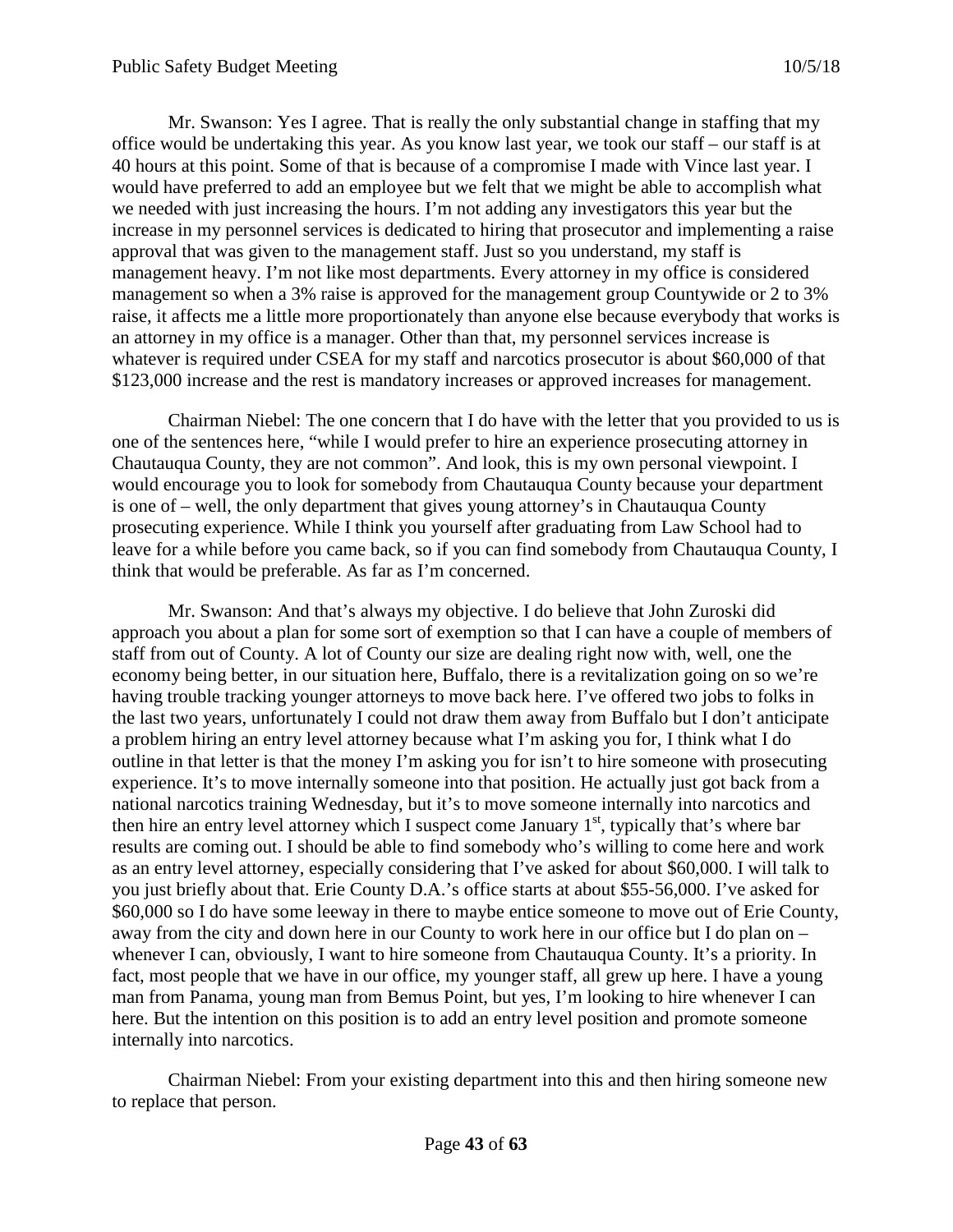Mr. Swanson: Yes.

Chairman Niebel: Understood. Pat, do you want to explain anything else on any of these departments? I have a couple of questions on expenses when we get to that.

Mr. Swanson: I don't have any other major deviations outside of, if you are looking at page 3 of 5, you will see the Worker's Comp surcharge there, it's about \$19,000. We hadn't had that in the past. That's probably my biggest expenditure increase outside of adding the position for a new prosecutor. Everything else, you'll see in the employee benefits, those are outside of my control but with respect to things that we can control, I kept mileage at the same, although I am looking into repurposing one of our vehicles that hasn't been auctioned yet into an office car. We send people to Jamestown regularly and if I can repurpose the car that was replaced by new vehicles last year, I think maybe we can have some savings on that line next year. That is something that I am looking at because we have two or three people sometimes a day going to Jamestown. I think that that car would get used daily which would save some money on our mileage and if you see that line, I believe that expenditure line is about \$22,000. So, if we can save ten by keeping a car and *(inaudible)* depreciation, I think we come out in the plus there. Other than that, I don't have any significant increases. Actually, I think one of them is for books which is on page 3 of 5.

Chairman Niebel: It's an increase of \$2,300. I was going to ask about that.

Mr. Swanson: It might be the last year that we buy books.

Chairman Niebel: Because everything is electronically done.

Mr. Swanson: Yes and we're moving to – with grant funding we bought 8 Microsoft Surfaces and I'm trying to deploy those to my attorneys to take with them to court because the idea is to go paperless on our misdemeanors. We have access to a case management system through the New York State Prosecutors Training Institute where we can PDF every file, everything in a misdemeanor file, and they can just take the Surface to court rather than a stack of files. That's my preference. I think it saves us in the long term on copying expenses but it would also allow us to get the books that we purchased in hard copies electronically.

Chairman Niebel: If you are going paperless possibly next year or 2020, do you need a \$2,300 increase in books?

Mr. Swanson: Right now we purchased those books in December and right now I think this may be the last year we do it because the cost is going up and I just don't know if -

Chairman Niebel: You would like it to stay in for 2019?

Mr. Swanson: Yes I would. But I think that is one of the things on the chopping block for next year. That's a \$6,000 expense line.

Chairman Niebel: Mr. Chagnon will remember that.

Mr. Swanson: Hold me to that Pierre.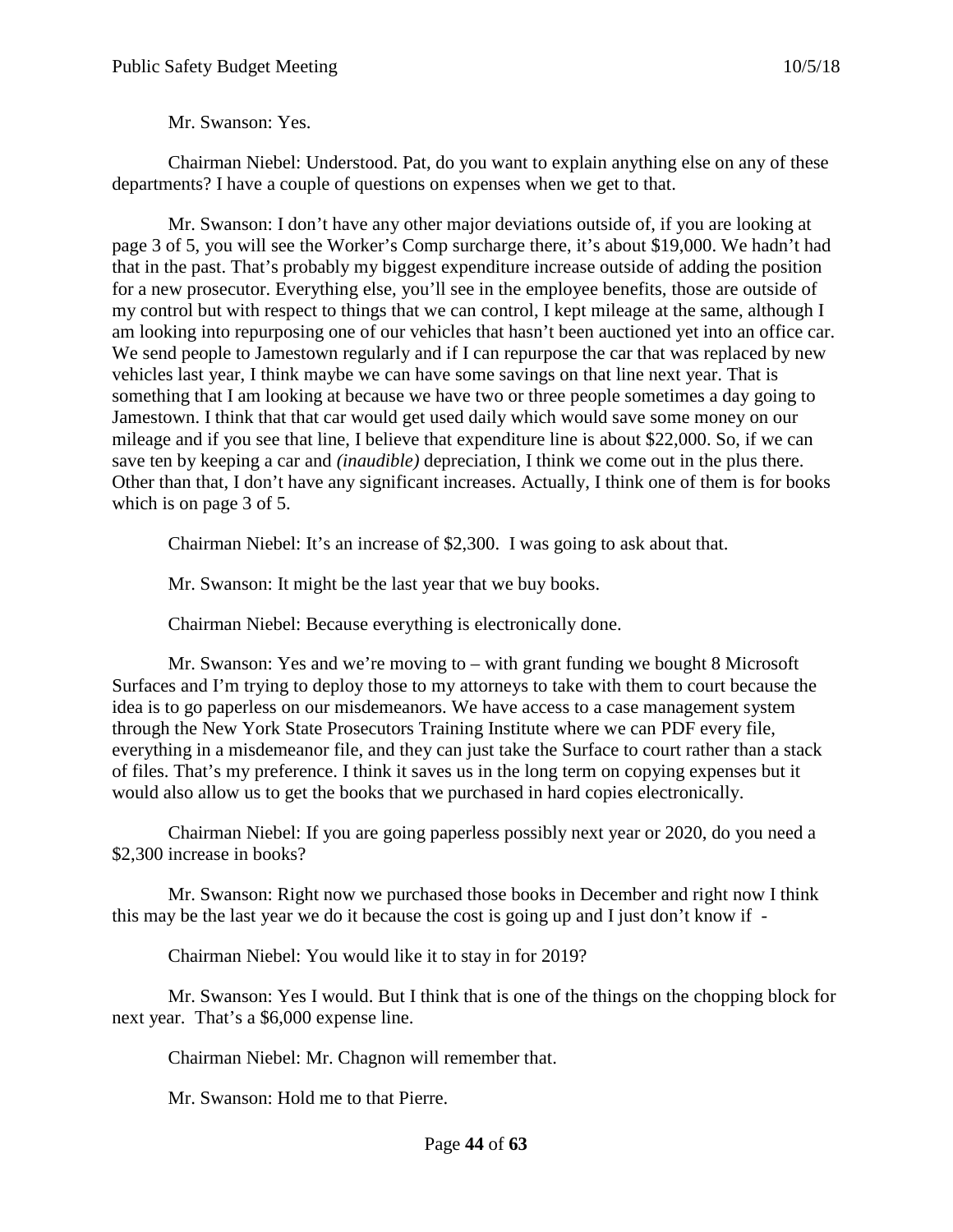Legislator Chagnon: Already in the file.

Chairman Niebel: And if we look on page 2, lodging in management is up about \$1,500.

Mr. Swanson: Yes. The idea with that is, I'm trying to get my felony prosecutors to a national conference every year and there is about six felony prosecutors. The cost to go to those is mostly lodging because –

Chairman Niebel: Those are out west, aren't they?

Mr. Swanson: Unfortunately the narcotic conference that my prosecutors went to was in Utah. So, that kind of depends. Sometimes they are here in the east so I do want to send them to these trainings. They are very important to stay up to date on best practices and that is why that line is up \$1,500.

Legislator Vanstrom: Do they sell DVDs?

Mr. Swanson: They do but I think you'll find that when you go these conferences and the people that you meet and the questions you can ask them after that, there is a value on that.

Legislator Vanstrom: Expensive value.

Mr. Swanson: It is, I agree, but one conference a year to get these prosecutors in with the best prosecutors around this country, at this point, I still feel is relatively important. Now, that being said, we do utilize the free training from *(inaudible)* and we do, do online training some too because there is more – they do need to attend more than one conference a year to keep their law license current. This is a fraction of what they are required to do.

Legislator Vanstrom: Isn't it like every two years you have to get so many credit hours in?

Mr. Swanson: Yes, it's a number of them. Every two years for attorneys.

Chairman Niebel: As far as computer software supply, that is up \$2,100.

Mr. Swanson: I can't explain that. That's a number that is given to us by I.T. and the company that we contract with.

Chairman Niebel: What about the figure just below that? Should I ask that for you Mr. Gould?

Legislator Gould: Go ahead please.

Chairman Niebel: Other supplies, up \$3,000.

Mr. Swanson: I think they went up because of what we're seeing in this year's budget and what we've seen in the years past. I wonder if that's –

Mrs. Dennison: A portion of that is also supplied by the I.T. Department.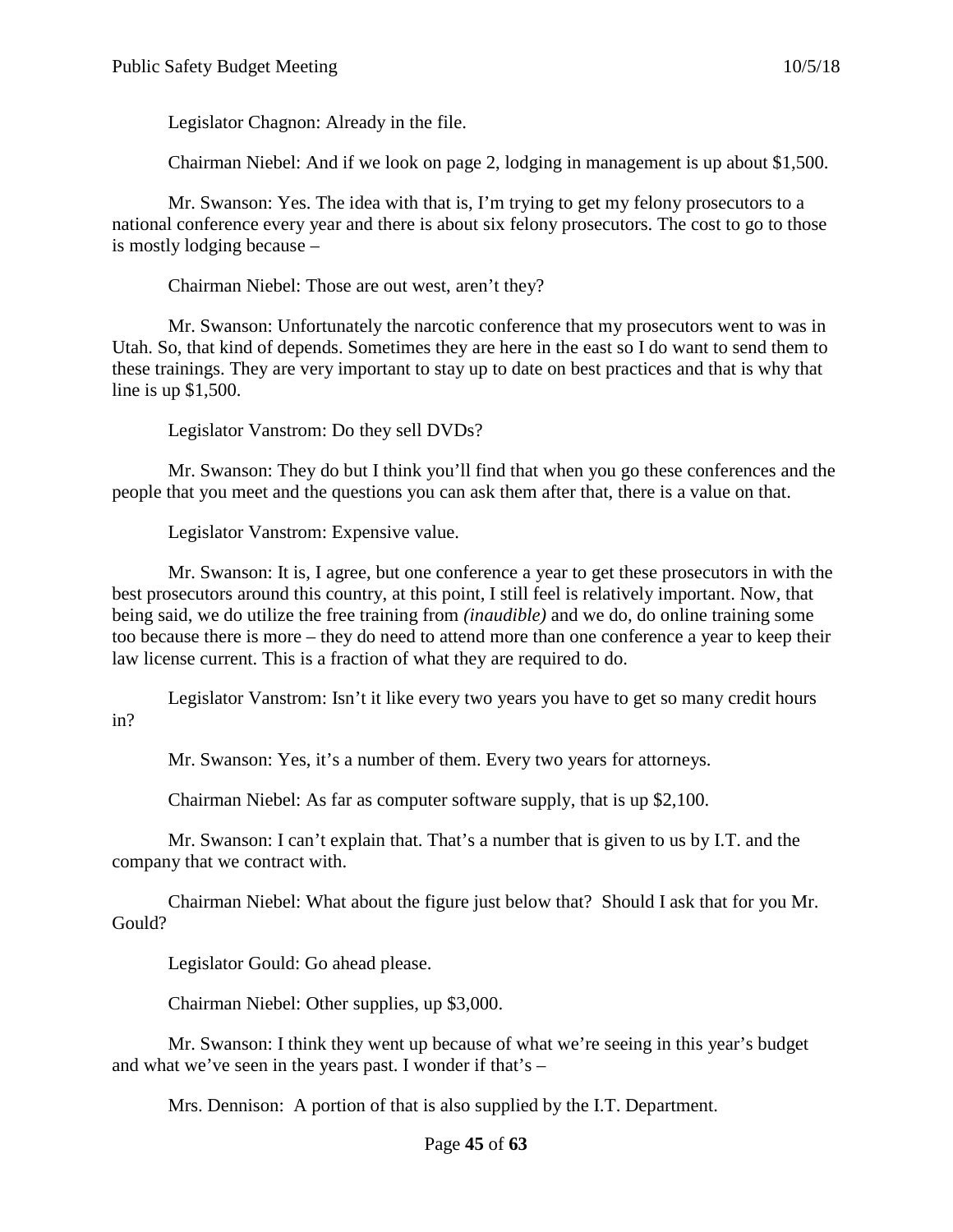Chairman Niebel: So that is a given too, Kathleen?

Mrs. Dennison: Yes. Account 4190 –

Chairman Niebel: It's up 37%.

Mrs. Dennison: It does include \$8,150 for replacement of 8 pc's and 3 laptops.

Chairman Niebel: And that is coming from I.T. The only other question that I have is, this ADVENT program. We have \$3,000 in there for next year as far as revenue. What is it and what exactly does it do?

Mr. Swanson: ADVENT is a program that provides training and educational programming for people charged with primarily in this case, traffic tickets. What we are requiring which we have not done in the past, is get a reduction to a parking ticket which kind of was a rubber stamp whenever someone came in with a speeding offense or some other sort of moving violation. So we are requiring that they take that course. Most of the people that take these courses are pro say. So what we have done is to ensure they are actually taking the program and not just printing off a certificate of completion which you can do if you go to Google, they are readily available, -

Legislator Vanstrom: Good to know.

Mr. Swanson: Well, the reason why we're doing this is because this company sends up reporting and we have an investigator that is tasked with making sure the people claiming they are doing this program are actually doing it. We charge a \$10.00 administrative fee for that whenever they take the program. So what we're doing is, we've included that \$3,000 in there to account for that revenue that we anticipate coming in because we're not tasking an investigator to ensure you are in compliance with this program. Now, what we've told attorneys that represent people on traffic tickets, they're officers of the court. I don't know of any attorney that would come in and hand me a fraudulent certificate so we're not requiring that they take that course. It's just requiring the people that are pro say to take this course work.

Chairman Niebel: It's not required, the course isn't required so like, if I didn't want to take the course and I'm charged with speeding, I can come in and just talk to one of your ADA's and possibly have a reduced to parking without taking the course?

Mr. Swanson: Oh no. No that is not what is happening. If they come to court, they are required to take this course before they get the parking ticket. If they have an attorney, they can take a course of their choosing so long as it's approved by DMV. The difference is, when they have an attorney, when the attorney gives our certificate of completion as an officer of the court, we don't have to validate that it's in fact, legitimate.

Chairman Niebel: But I think in the past, if somebody was charged with speeding, they could come in and talk to one of your ADA's and possibly work something out and get a reduction to a parking ticket.

Mr. Swanson: Yes.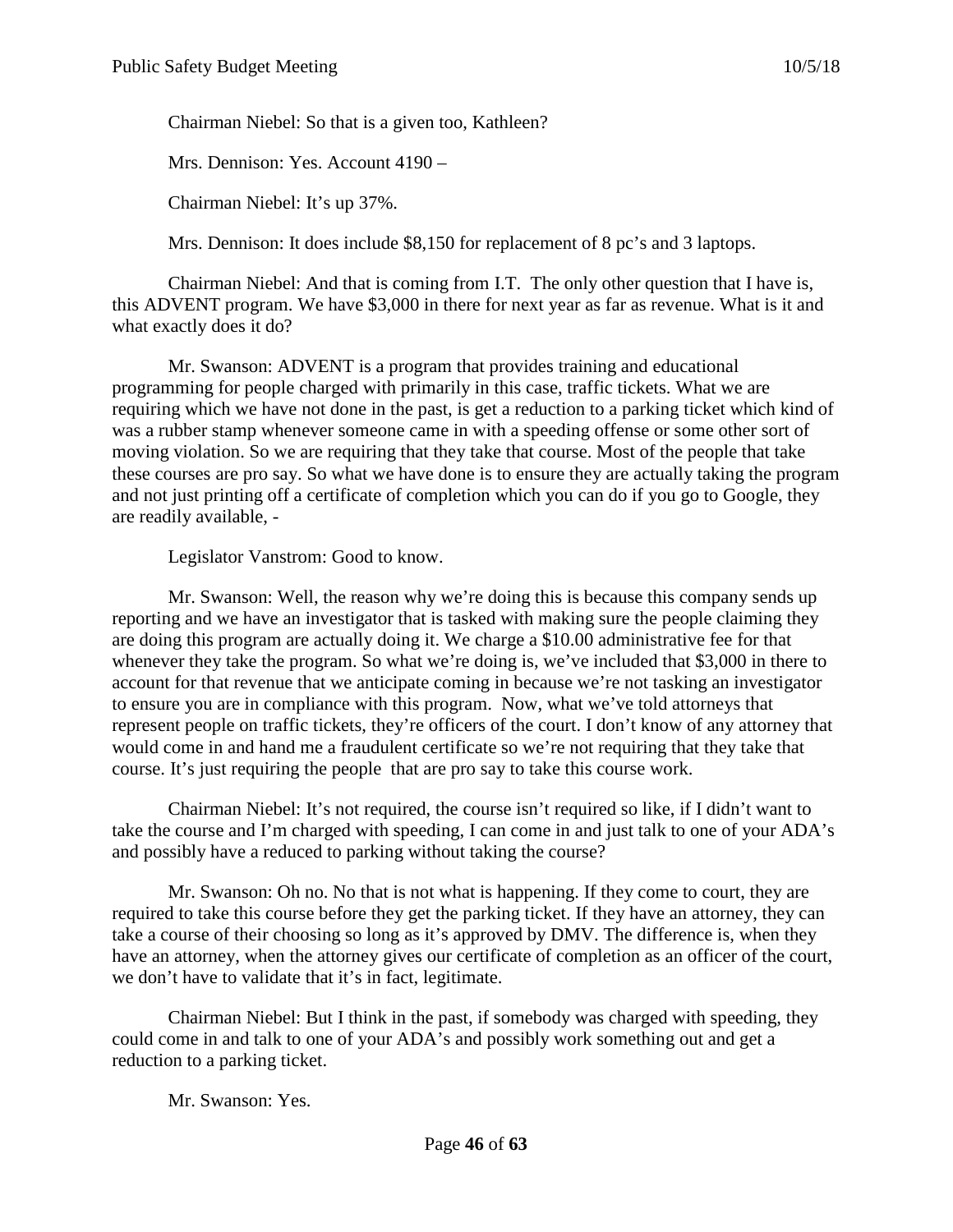Chairman Niebel: Now you are suggesting to these people that they need to take the course?

Mr. Swanson: Yes, we're requiring but they are taking a course with an effort – really with the goal to reduce recidivism. We're done with the days where if you get a parking ticket you just get an automatic pass. You come in and you are giving this reduction as a matter of course. We want these people to become better and safer drivers so we are requiring that they take an education program.

Legislator Whitford: That's a condition before they get the parking ticket?

Mr. Swanson: Yes.

Legislator Vanstrom: How much time does your office put into parking violations?

Mr. Swanson: A lot.

Legislator Vanstrom: Because I feel like it's a great deal of wasted resources at a very high price.

Mr. Swanson: We cover the traffic calendars for every town in this County except for Hanover. Hanover employs their own prosecutor. We do it as a courtesy. We are not required by law to do it. We do it for those towns because they don't have the funds to do it, it's always been done that way.

Legislator Vanstrom: Oh, it's always been done that way. I love that answer.

Mr. Swanson: Quite frankly, it's common around the State that the D.A.'s office does handle traffic violations for the town and local courts.

Legislator Vanstrom: So how much time does your office spend doing these? Sounds now like it more than I thought.

Mr. Swanson: It's on the calendar call for the normal misdemeanor nights so they are there anyways. They aren't handling them in the office. We don't communicate with defendants of traffic violations by phone because obviously at the time *(inaudible)* so when we do handle traffic tickets, it's when they are at their local court calendar call anyways. It may extend their time there but other than the time it takes to handle the local court, that is what their putting into it.

Legislator Vanstrom: So if they are *(inaudible)* to a town to do your duties as a District Attorney, then they will take in those traffic violations?

Mr. Swanson: Yes. We had an ADA that just had a baby, I covered the Town of Pomfret on Tuesday night and when I handled my misdemeanor calendar, interlaced with all of that, I made offers on parking tickets or not on parking ticket, but speeding tickets. So it's laced in with their misdemeanor work and they are already required to be there anyways.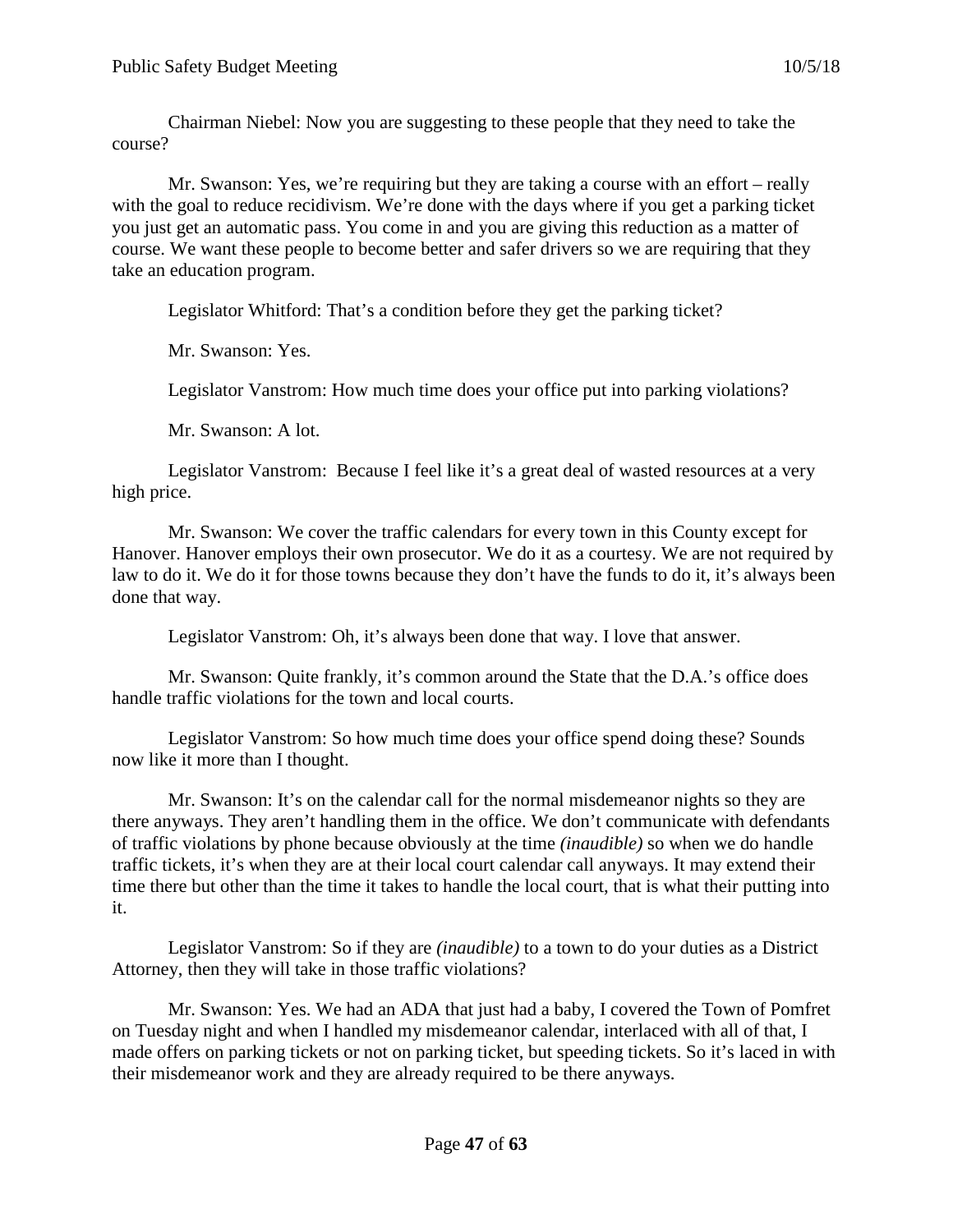Legislator Vanstrom: So if I'm there because I got a parking ticket and you happen to be there in the Town of Ellicott because you were *(inaudible)* there for a more serious incident, then you are going to represent me for free?

Mr. Swanson: No, I don't represent anybody.

Legislator Vanstrom: So you are going to prosecute other parking ticket violation.

Mr. Swanson: I would review the ticket and make an appropriate plea offer.

*(Cross talk)*

Legislator Vanstrom: So I would do worse if you are there than if I just had to face the judge?

Mr. Swanson: No. The Judge is either going to set it for trial or for the night when the D.A. is there to then make an offer on then make an offer on the traffic violation.

Legislator Vanstrom: By the way, I don't have any traffic tickets, nothing. Just hypothetical.

Chairman Wendel: So Mr. Swanson, just to be clear on this, if I get a speeding ticket, I no longer can talk to one of your ADA's and say, look, I will plead guilty to a parking violation, I have to take this course first? How much is the course?

Mr. Swanson: The course is \$60.00. We are going to require that they take the course so that they learn something about driving safely.

Legislator Vanstrom: And they may have to pay a fine they might not be able to afford especially if they are not making a lot of money in Chautauqua County which is –

Mr. Swanson: You are right about that.

Legislator Vanstrom: And that's double punitive. I don't think that I support this.

Mr. Swanson: The other alternative is to charge with the traffic ticket, they are looking at up to a \$300 fine and points on their license. So the alternative is far worse. Being guilty of what they are doing is worse than what we 're offering.

Chairman Niebel: So if I tell you, I can't take the course because of work or because maybe I can't afford it, -

Legislator Vanstrom: Sixty dollars and your kids are hungry and you have to put food on the table.

Mr. Swanson: If they are found guilty of speeding, they are looking at a \$300 fine with points on their license and then their insurance goes up. It's a far worse disposition than –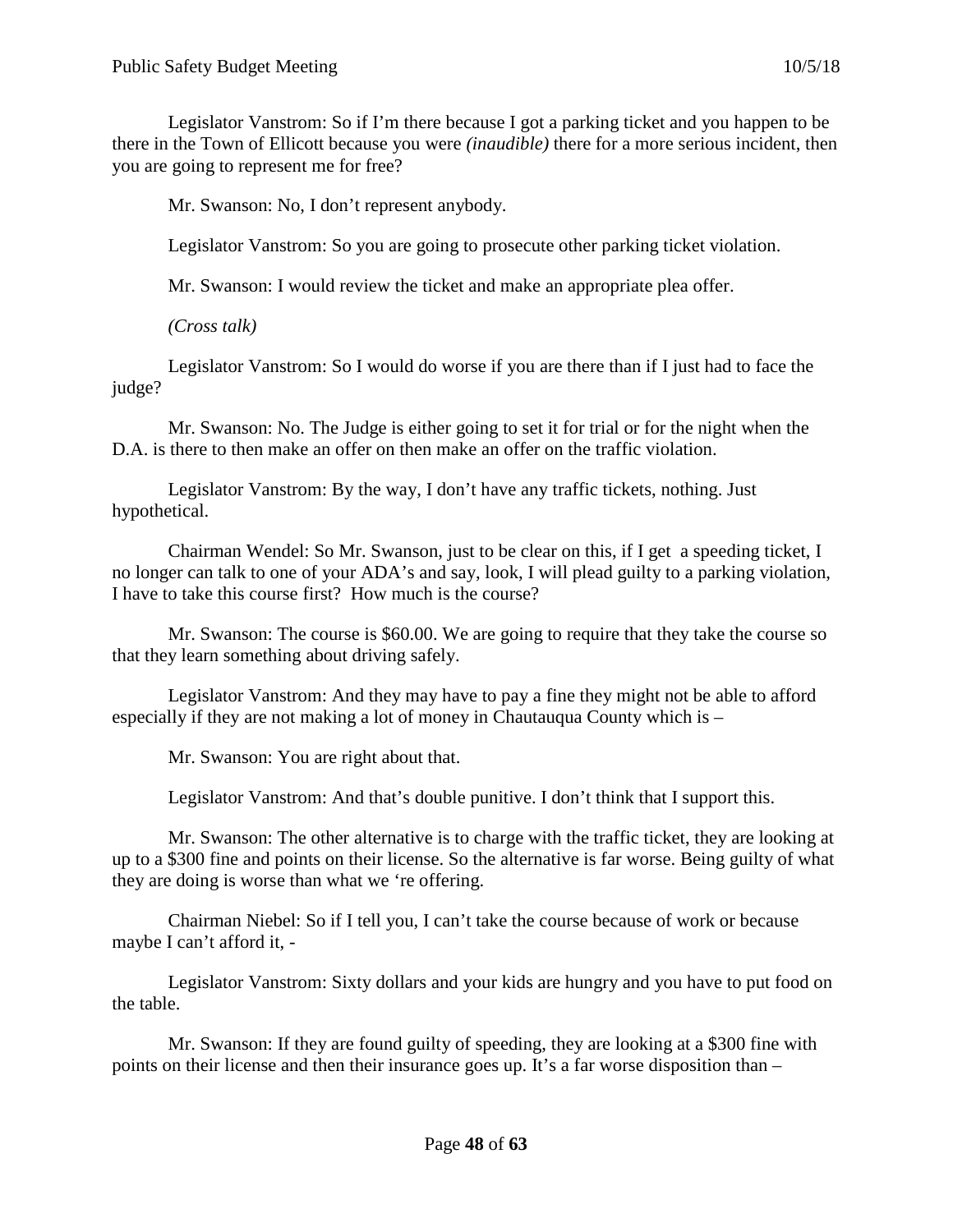Legislator Vanstrom: The problem with speeding, a lot of people speeding don't get caught, that is the problem. I don't speed because I'm not in a hurry.

# *(Cross talk)*

Chairman Niebel: Patrick, so to be clear, o.k., if I'm charged with speeding and I want a reduction to a parking ticket, I have to take the course. I can't talk to your ADA anymore?

Mr. Swanson: Oh yeah, but part of the offer and part of my policy is that they take a traffic safety course so that they –

Chairman Niebel: So I can still get the reduction to possibly a parking ticket even if I don't take the course.

Mr. Swanson: Not by my policy, no.

Legislator Vanstrom: No, you have to spend \$60.00 first.

Chairman Niebel: O.k., so this is a significant change from the way we operated before.

Mr. Swanson: Yes. It's in line with what is happening in most places in the State.

Chairman Niebel: Let me ask you, is this an additional tax possibly upon our taxpayers? Because they have to take the course where before they didn't have to. They have to pay \$60.00 and we get – look it, I don't want to call it  $a -$ 

Legislator Vanstrom: It's a mandate.

Chairman Niebel: I don't want to call it a kick back but we get \$10.00 rebate so we're forcing people to take this course and we the County gets revenue back.

Mr. Swanson: I think you are skipping a major step and the major step is that they are violating the law.

Chairman Niebel: I understand that.

Mr. Swanson: And when they violate the law, there are ways to navigate through that violation to ensure that they don't do it again and one of those things is to enhance their ability or to drive a car. One of those things come through education. So that's what we're applying. We're educating these people. Ideally, it stops them from breaking the law again and that's really what our goal is.

Legislator Vanstrom: Do we educate them for free? Do we have to charge them \$60.00? That is the problem that I have with it. It's not that you are going to force a person with a traffic violation to take a class. The part that bothers me is, they are going to pay a fine no matter what and they are not going to get off scot-free and they are going to pay \$60.00.

Mr. Swanson: Well, the solution is to really not violate the law.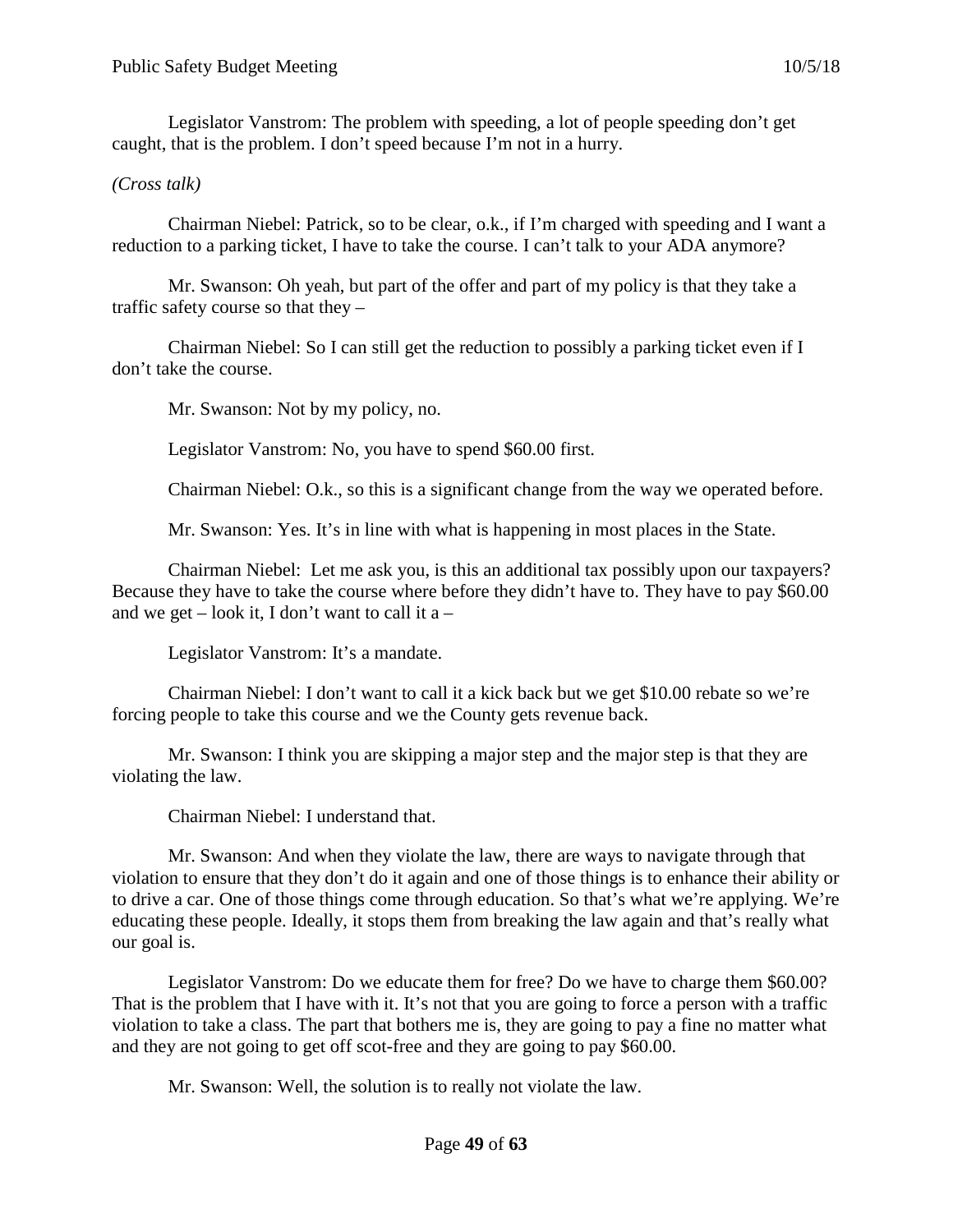Chairman Niebel: But o.k., in the past the way they have been able to navigate through this is just to talk to one of the Assistant ADA's and reach an agreement with them.

Mr. Swanson: Right and we see our traffic numbers continue to climb which suggests to me that we have an education problem so we are making an effort to reduce the number of tickets through education.

Chairman Niebel: Just one last question. The new ADVENT program, how did we happen to establish this? This is a course?

Mr. Swanson: Yes.

Chairman Niebel: Do we have a contract with these people?

Mr. Swanson: No.

Chairman Niebel: How do we then receive our revenue?

Mr. Swanson: They remit the check for the administrative fee to us on a monthly basis based on the number of people that take the course.

Chairman Niebel: But we don't have a contract with them?

Mr. Swanson: No.

Legislator Vanstrom: And it's a policy, it's not legislated by us.

Chairman Niebel: I understand that Lisa. It's just  $-1$ 'm a little bit concerned about this because to me it appears to be just another tax on taxpayers of Chautauqua County.

Mr. Swanson: It's a fee that they have to pay for violating the law.

Chairman Niebel: You call it a fee and other people might -

Legislator Pavlock*: (Inaudible due to cross talk),* I know a guy that got a ticket and the Judge made him take this class. We're talking about a cell phone and he hasn't done it since.

Chairman Niebel: But it was optional.

Legislator Pavlock: No, he had to do it.

Mr. Swanson: The Judge in Charlotte has always made them do it.

Legislator Pavlock: And he hasn't talked on his phone since. So it is educational.

Legislator Whitford: With all due respect, we're in a budget hearing. I understand there is some controversy over this program and I think this is not the venue to resolve it and discuss it. I would like to just table it and bring it up at a Public Safety Committee meeting if we want to be lengthy on it but we do have another department that is waiting.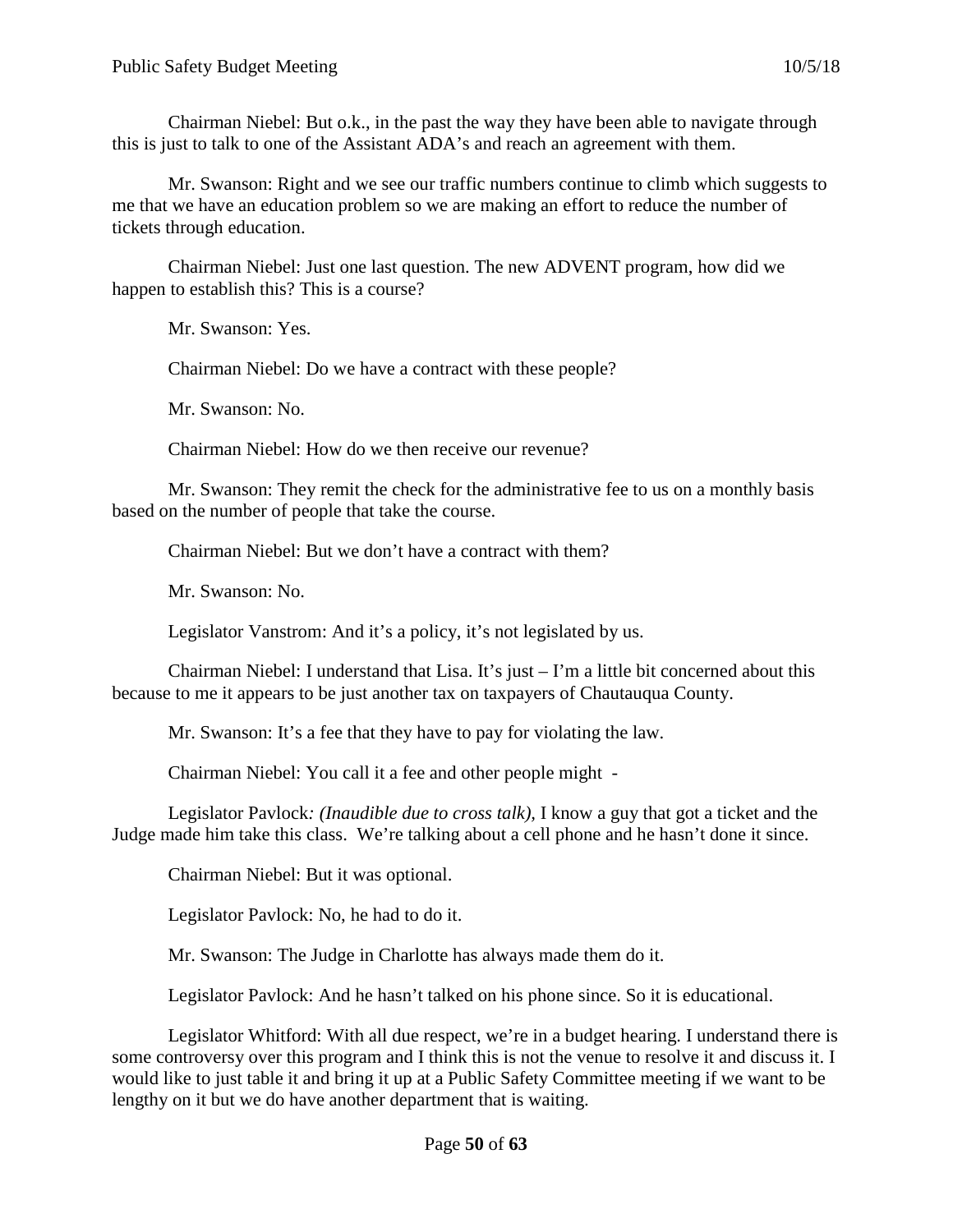Chairman Niebel: Paul, we can do that. The reason the questions were asked is that it does pertain to revenue for this budget but I think it is a policy change and I think this is something that we can discuss further with Mr. Swanson at a Public Safety meeting in the future.

Mr. Swanson: I believe that I will be at the next one because I'm asking for the acceptance of grant funds so we can buy equipment for *(inaudible).*

Legislator Gould: I'm a little confused on the Worker's Comp surcharge. How did that come about and what do you know about that?

Mr. Swanson: I'm going to defer to Kathleen.

Mrs. Dennison: The Worker's Compensation is calculated in two different pieces. First, the insurance we apply in code to each position. That code, depends on what that person does and then applies a certain dollar amount to each positions.

Legislator Gould: Like these attorneys can defend themselves so they are at a lower code?

Mrs. Dennison: Yes, they are at a lower level. Sheriff Deputies, higher costs per position. So first we calculate what the cost is for the insurance based on all of the positions. Then we look at the total cost for the County. If there is a gap between the per position costs and the total cost, that gap is distributed to departments based on – through the surcharge. In 2018, we had an unusual low Worker's Compensation insurance for the whole County because we used some reserved funds from the County Home. In 2019, that reserve left over from the County Home is decreasing so we're using less so the overall cost to the County in 19' are \$500,000 more than they were in 18'. So, in 2018, when we assessed the amounts on each position, we actually had no surcharge because the amount per position was enough to cover our total bill which is I believe is \$5 million dollars per all of the policies. That includes the County as well as all the municipalities. In 2019, we did not have enough on individual positions so we had to access a surcharge. The surcharge is determined based on the experience in the individual departments. Mr. Swanson's department, he does have a claim from a couple of years ago, quite an expensive claim and so when we had to divvy up the surcharge, he gets an increase because he had a big claim.

Legislator Gould: I hadn't noticed any that were that big. That is why I asked the question.

Mrs. Dennison: All of the departments benefited in 18' because *(inaudible)* surcharge. If there had been surcharges in 2018, Mr. Swanson's department would have had one but we didn't need *(inaudible).*

Legislator Chagnon: I would like to compliment the District Attorney on bringing us what I consider to be a responsible budget this year. Second of all, Patrick, for the record, would you please tell us what the mandated increase in your compensation is for 19'?

Mr. Swanson: The District Attorney's salary is directly linked by law to the County Court Judges salary. The County Court Judges salary is directly connected to what the compensation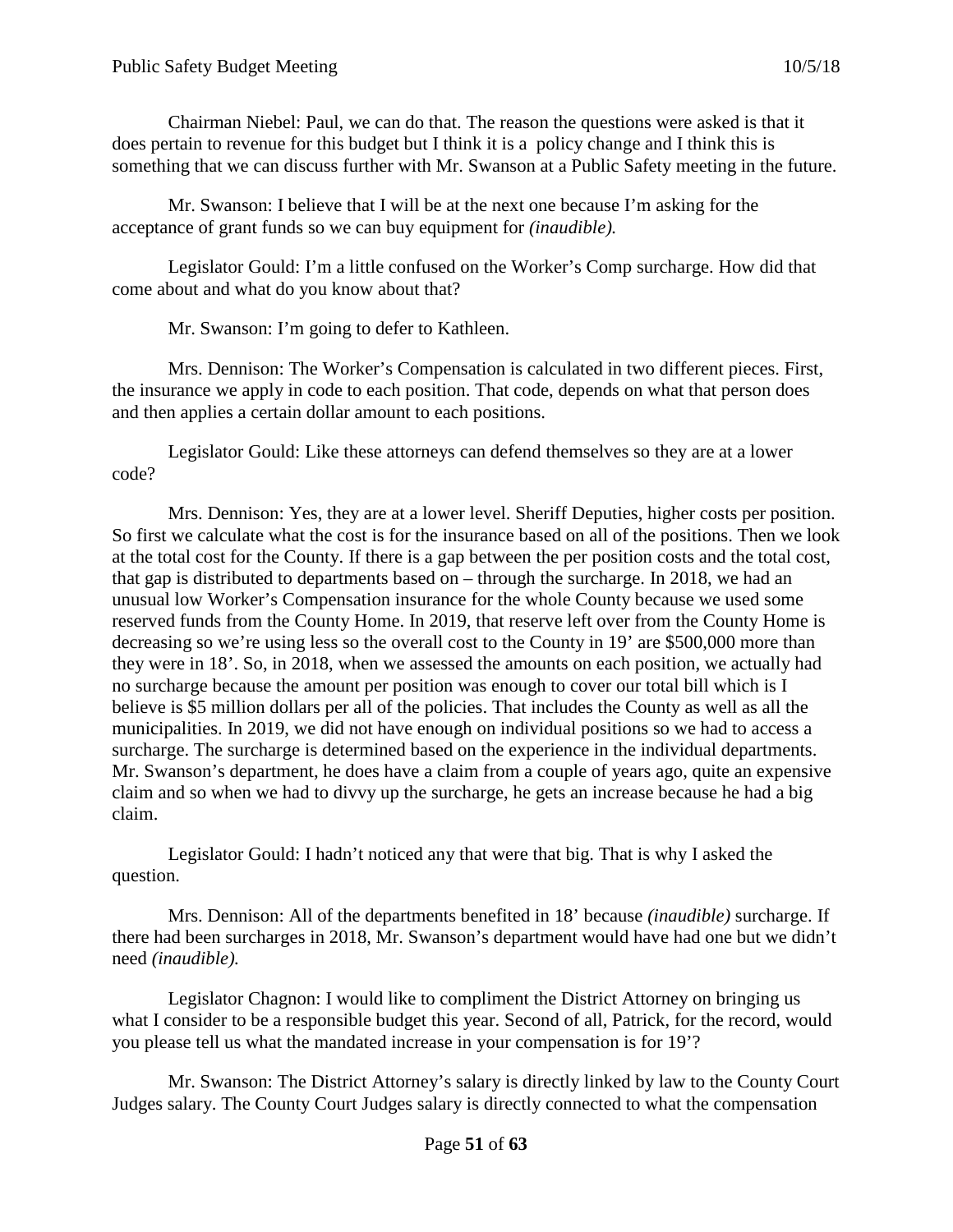for Supreme Court Judge is. Now, two years ago there was a Commission set up. That Commission made some recommendations one of which was to tie the Supreme Court Justice salaries to Federal Magistrates. For a variety of reasons, one was to continue to attract people that are experienced and qualified to be Supreme Court Judges. Now when they did that, the accepted all of the things that come with the increase in compensation for Federal Court Judges. Typically there is a COLA increase which I believe this year was 3%. So what is happening this year is Federal Judges salaries will go up 3%, in line with that Supreme Court Judges will go up 3%, and because the Supreme Court Judges go up, the County Court Judge goes up 95% of that 3% and the DA salary is tied directly to what the County Court Judge makes by State law and that is why mine goes up 3%.

Legislator Chagnon: Thank you.

Chairman Niebel: Any more questions for Mr. Swanson? O.k., thank you for your time. We appreciate it.

# **Public Defender:**

Chairman Niebel: If you would give us a quick overview of your department and then we'll open it up to questions.

Mr. Barone: Thanks very much. Obviously I'm the last in the entire budget review process for all departments. I'll try to keep this as quick as possible which is sometimes difficult for me.

Chairman Niebel: We save the best for last.

Mr. Barone: There are a few areas that I would like to touch on that affect our entire budget this year or proposal. But a few issues that I think are important that the Legislators are all aware of and that is directly linked or hooked into New York State Indigent Legal Services. If you all remember, that is the one agency in New York State that are instrumental in providing our grants to us. Now, just for Mr. Chairman's information as well as all the other members, previously last month I actually took the opportunity to have Mr. Wendel, Mr. Borrello, as well as Mrs. Tampio, and Mr. Chagnon, attend a meeting with myself and the attorneys from Indigent Legal Services who are instrumental or who are in charge of conducting the implementation of what's referred to as the Hurrell Settlement Act. If you all recall, that is the law suit that was brought by New York State against the five New York State counties in Central New York for ineffective representation of the indigent. That is what is dictating what is happening to our department at this time and the monies that we're receiving. It's directly linked to that law suit. Now the other thing that I want everyone to be aware of is, you may already be aware that New York State passed legislation that indicated that within five years or by 2023, my department, Chautauqua County Public Defender's office, will be completely, 100% reimbursed for all costs associated with our representation of the indigent. Thereby relieving Chautauqua County of any costs that are associated with the representation of the indigent. That has made everything that is going on now, transformational. The idea behind Hurrell settlement is two things. One is to provide affective representation of the indigent and secondly, in order to do that, they want to reduce the number of cases that each attorney in the Public Defender's office represents. Right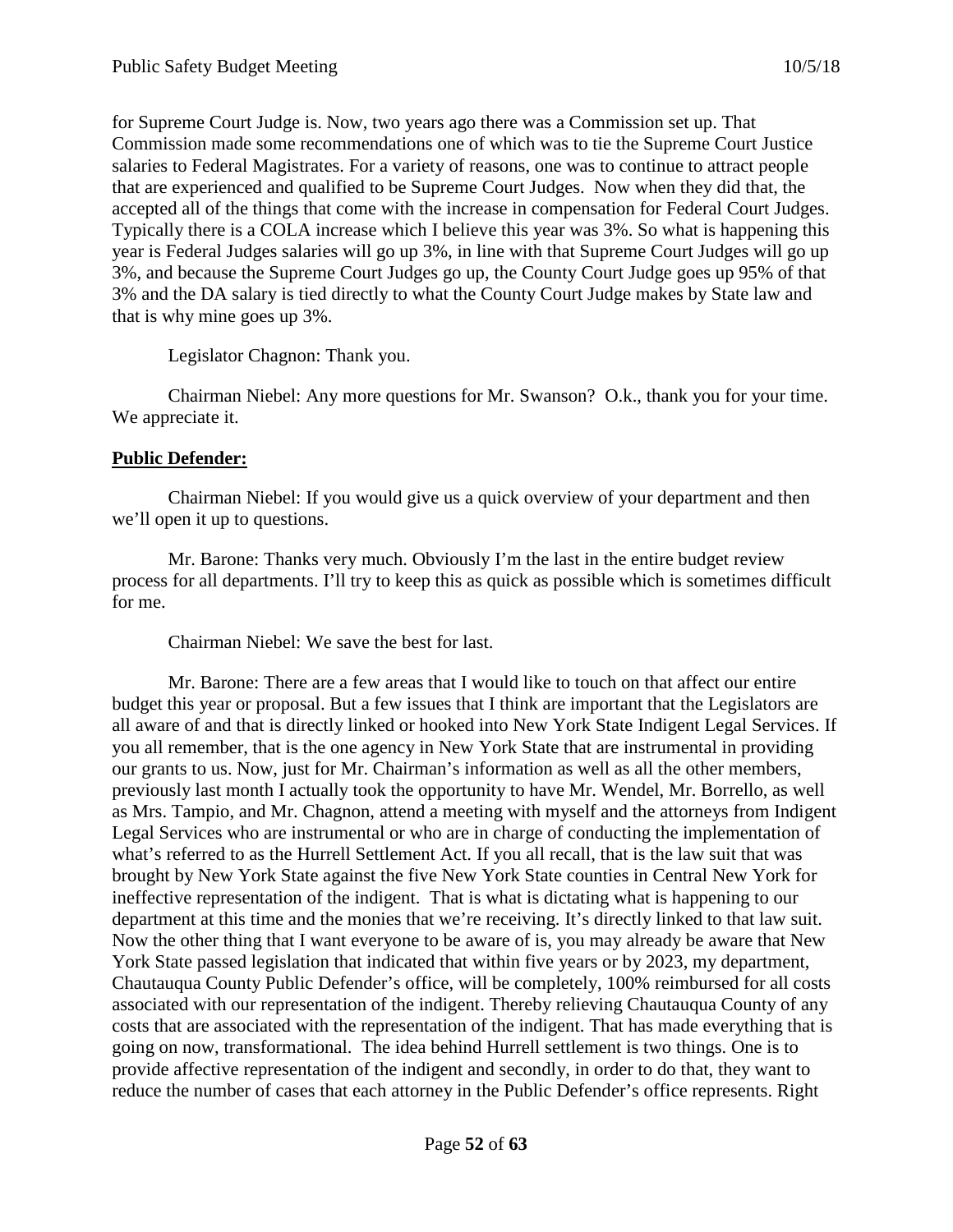now you should be aware that we're on track for representing or opening in my office, almost 9,000 cases this year. That is between the Criminal Division and the Family Court Division. That is another substantial increase over last year. However, you will notice that my budget brings to all of you a 4.6% decrease in what I've asked from for last year. I'm actually asking for almost \$78,000 less than what we asked for last year even though our caseloads increased. Not only do our caseloads increase but the other substantial factor that the committees need to be aware of is that, New York State had implemented a few new programs that we are required. Each Public Defender's office are required to pretty much man and make sure they run responsible. The first program is Counsel at First Appearance. My office is the only office, if you can believe this, that's required to provide an attorney at every arrangement that happens in Chautauqua County, 24 hours a day, 7 days a week. Which means I have to have an attorney on call 24/7. That will mean that we will have to attend approximately 10,000 arrangements next year.

#### Chairman Niebel: Ned, this is a directive of OCA?

Mr. Barone: OCA, Counsel of First Appearance. That means that I have to provide that attorney. Interestingly enough, the District Attorney's office is not required to have anyone there, Probation is not required to have anyone there. The only people that will be there is an Assistant Public Defender or myself and I attend, right now, I do that in Jamestown City Court on the weekends, Saturday mornings and Sunday mornings at 7:00 a.m., and I go in or one of my Assistant PD's and we handle the arrangements there now and we have been for the last year. But that would mean, pursuant to OCA directives, is that we're there at every arrangement. It's not discretionary. It's not here and there, it's every arrangement per OCA. That places a huge burden – up to this point, none of my Assistant PD's have had any increase in salary of course, but, that's required. We've implemented or provided to New York State at this point, a centralized plan for all the Town courts to be up here in Mayville, along with our City court arrangements on weekends and off hours which is Jamestown City Court and Dunkirk City Court. The other program that has been implemented and you've heard about is, Raise the Age. Raise the Age for this year is taking 16 year olds who are charged with certain felonies and making sure that they are not put in with adults. That is the long and the short of it.

Chairman Niebel: And that took effect, October  $1<sup>st</sup>$ ?

Mr. Barone: October  $1<sup>st</sup>$  and that requires, guess what? The Public Defender's office has to have an attorney present at every arrangement for Raise the Age which is a different court. Different Judges, different personnel and guess what, that's 24/7. That doesn't have anything to do with Counsel at First Appearance. So now I have two programs that I have to provide bodies for but it's not just providing the bodies, it's being on call 24/7. Right now for the month of October, Pat Rice and myself are the two attorneys who are on call for Raise the Age because there is three separate courts where these young men or women are being brought to. In Dunkirk, Mayville, and Jamestown. So we're expected to be at every corner of the County 24/7. But yet, I'm still brining you a budget that's 4.6% less. That is only because ILS, as you can see, has provided us the monies that will help defer these costs. If you look at the budget, the increase in cost is being covered by ILS 100% at no cost to the County. I know Mr. Chagnon was present during the explanation by ILS attorneys on this as was Kathy and one of the interesting things, I think anyway, in my opinion, and you will see it, I apologize, under 1170, the expenses, 4880,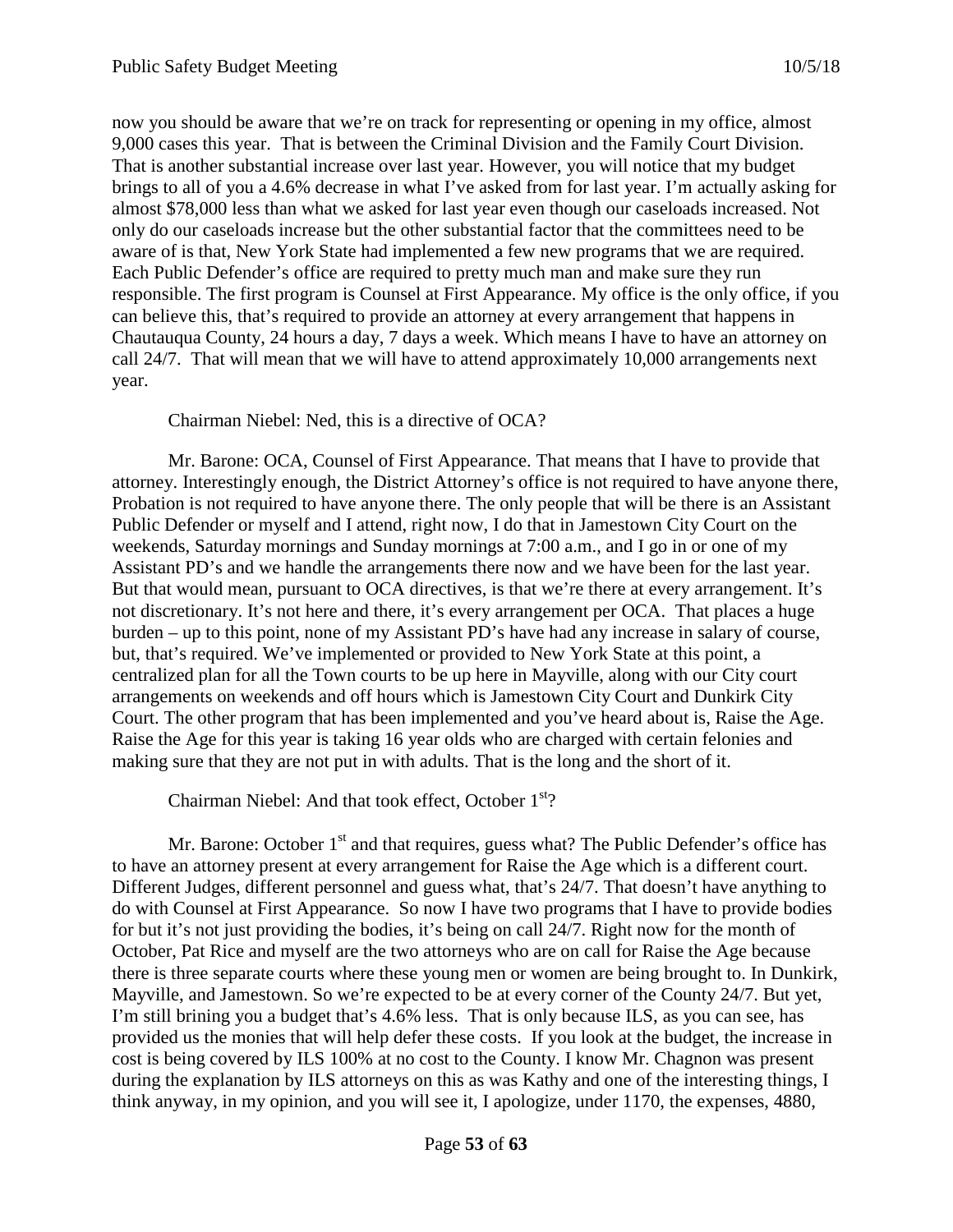other expenses, there is some listed other expenses there for 2019, \$112,408 we had listed. I just want to touch on this one aspect and I'll be happy to answer any other questions regarding the other lines but that, \$100,000 Indigent Legal Services and myself had agreed, had worked out an agreement – you probably already heard from the Sheriff concerning the jail population and Counsel at First Appearance. I know that Sheriff Gerace indicated part of the reason their numbers are down is because the Public Defender's office is present at Jamestown City Court on weekends. It's significant. Look it, not only from a numbers view and costs, bottom line costs, effectiveness on Counsel at First Appearance, but from my position, it's beneficial to representing these clients because we've had a success rate over 80% of getting people at their arrangements released either under supervision of Probation or released on their own recognizances. That's huge. Not only for the Sheriff in reducing his numbers but it's huge for defending these individuals because they are not incarcerated, makes it a lot easier. It's a win/win for everybody and the County because when you are incarcerated, not only do you lose your freedom which is most important, but it's a domino effect. If you are working or have any job, you lose your job. If you have a family and you are required to support your kids, you are taking away that ability. It's a domino, so, it's a big program, it's a huge program and I think that the real problem, 70% of our cases come out of Jamestown. Now, what has happened a lot and is still happening, bails are being set at amounts for domestic incidents, misdemeanors, shop lifting, petit larcenies, things that really aren't violent, and with individuals that really are no threat to the community or leaving, no threat to leave, bails at \$100 or even \$500, these individuals haven't been able to pay on their own. They can't do it. They certainly don't have the resources to leave the County. If they can't pay \$100 bail, where do you think they are going to go, outside the County? They certainly aren't as they don't have the money or the availability to leave. So what we proposed to do with ILS is take \$100,000 which they are giving to us, at no cost to the County, and we will contract with the Bail Bond agencies to pay those bails. We'll take care of the fees to the Bail Bondsman. So let's say that bail was set at \$500 on some guy who really has just mental health issues, stole a loaf of bread out of the Dollar Store in Jamestown. Really, do you want that guy in the Chautauqua County Jail paying and tying up the cost and the fees? You don't. So what we we would do is contact the Bail Bondsman who would charge 10% fee, \$50.00, that would come out of this fund. Guess what? He's released and eventually I'm having Social Workers in my department paid by ILS, will find where he has to go, if he needs housing, if he needs some type of placement, rehab placement, and a mental health facility, but, that's what that fund is for. Our plan is to use it predominately for Jamestown City Court. I mean, there are certain bails that just are valid, legitimate, and we can't do anything about but for those people, we felt that is we can get them out, it's selfish reasons because it gives us a chance to really, really give those individuals equal access to the criminal justice system. Not something that is forced down their throat because they are sitting across the street and have to take a plea to get the hell out of the jail. That is what we don't want. We want to be able to represent these people on a level field. We don't want them to have to pay for equal justice, we don't want them have to pay for fees to get the same deal as anyone else would get. We want to be able to get them out and that's what that cost will do. Again, it's at no cost to the County but I think you are going to see, and I talked to Sheriff Gerace about this a little bit and no one can predict what it may do or may not do. But I'm confident that it's going to increase the Sheriff's ability to reduce the number of inmates he has which then will reduce the cost to the taxpayers in maintaining those inmates and secondly, he'll be or have the opportunity to take on more Federal prisoners and actually make the County money. That, I think, is huge and that's one of the programs we're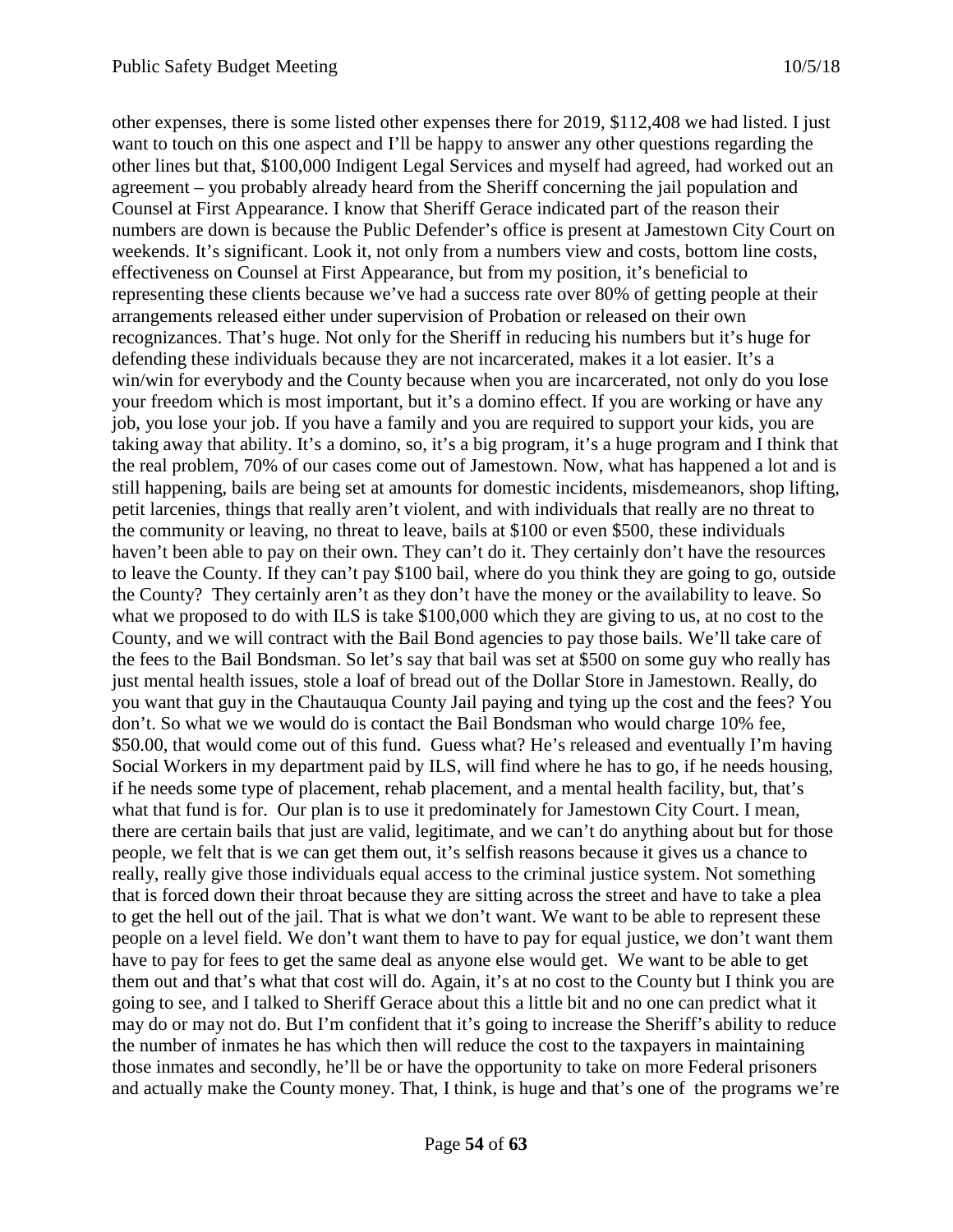really excited about. But, again, it's a selfish thing. We're excited for different reasons than the bottom line but if you look at the bottom line, this is a no brainer. I have to tell you, that is one of the most exciting things, I think, in this bail proposals we're coming to you with. So, that being said, there is just one other item I do want to talk about and that's the caseloads.

What you will see in this proposal is that there are new staffing requirements and the proposal is to hire on 3 new attorneys in November, immediately. The reason for that again is, this has been a lengthy process with ILS. It really has. It's been going on for the last couple of years that we have been working at this. This is based, the proposal you see is based on the numbers, actual numbers, that we have been providing to ILS for the last couple of years that they take and they kind of suggest to me, I guess you call it suggesting, but telling me, look it, I think this is what you are going to need right now to come into compliance with the Hurrell settlement. That is what we're required to do. I know this was discussed with Mr. Chagnon and Kathy, PJ and Mr. Borrello. Look it, the reason why those five counties were sued by New York State was because they didn't provide adequate and effective representation. So, what is the first thing that you do to provide more effective representation? You reduce the attorneys caseload that is working in the PD office. Right now, if we're right, and I'm confident we are, we're looking at about 8,500 cases this year. I have 10 full time attorneys, including myself, at the PD office and just for everyone's information for the record, I handle an active felony calendar. I've got over 300 cases I handle on a daily basis. I don't just handle the murder cases or anything else, I've got an active caseload. Even with me handling over 300 felonies, my attorneys are over 850 cases each. New York State, OCA, has said the effective limit and this is implemented downstate , this is a rule in downstate, 250 misdemeanors and only 120 felony cases and you can go to the Criminal Justice Center. ILS told me this two months ago, I didn't know this which is kind of stupid on my part, we have one of the, if not the highest caseload, Chautauqua County, my department, in New York State outside of New York City. Can you believe that? And yet, this is what I am most proud of, and ILS told me this, they said go to the system, you'll see it, we have the highest trial rate among any PD office in the State and the highest acquittal rate. So my department is not only burdened with almost a 1,000 cases per attorney, but we're effectively handling these cases, trying these cases and winning these cases. Now imagine what we can do and this is what I'm most excited about, when I get the additional bodies I need and reduce those caseloads, two cases – I mean, I have one of my assistants here now, Christie Woodfield. She is a new young attorney in my office, I mean, go look at her office. Pat Rice, another one. He handles over 1,000 cases, misdemeanors and felonies. Just imagine what – this is what I'm excited about. I'm imagining what we can do if we're down to those caseload standards and that's what that is about. That is what Hurrell settlement is about. That's what this budget is about, that is what these monies are about. The nice thing about all of this and I'm pretty excited about it, it's about bringing parity as well to our attorneys with the District Attorney's office. You look at my salary and you look at the District Attorney's office and God bless anyone what they make, I mean, it's what the Assistant DA's make and what my assistant Public Defender's make. It's not even comparable. So, we're trying to get to the point, New York State is, where everyone is on an even footing. So, the cost that you see associated in the budget, a lot of the expenses, office expenditures, things like that are directly related to the increased staffing. We are getting new secretaries. We just hired another one, we're getting new investigators, new eligibility examiners, New York State is requiring that we have a certified Mental Health worker, eventually, certified drug specialist, so it's the holistic approach that really is where we're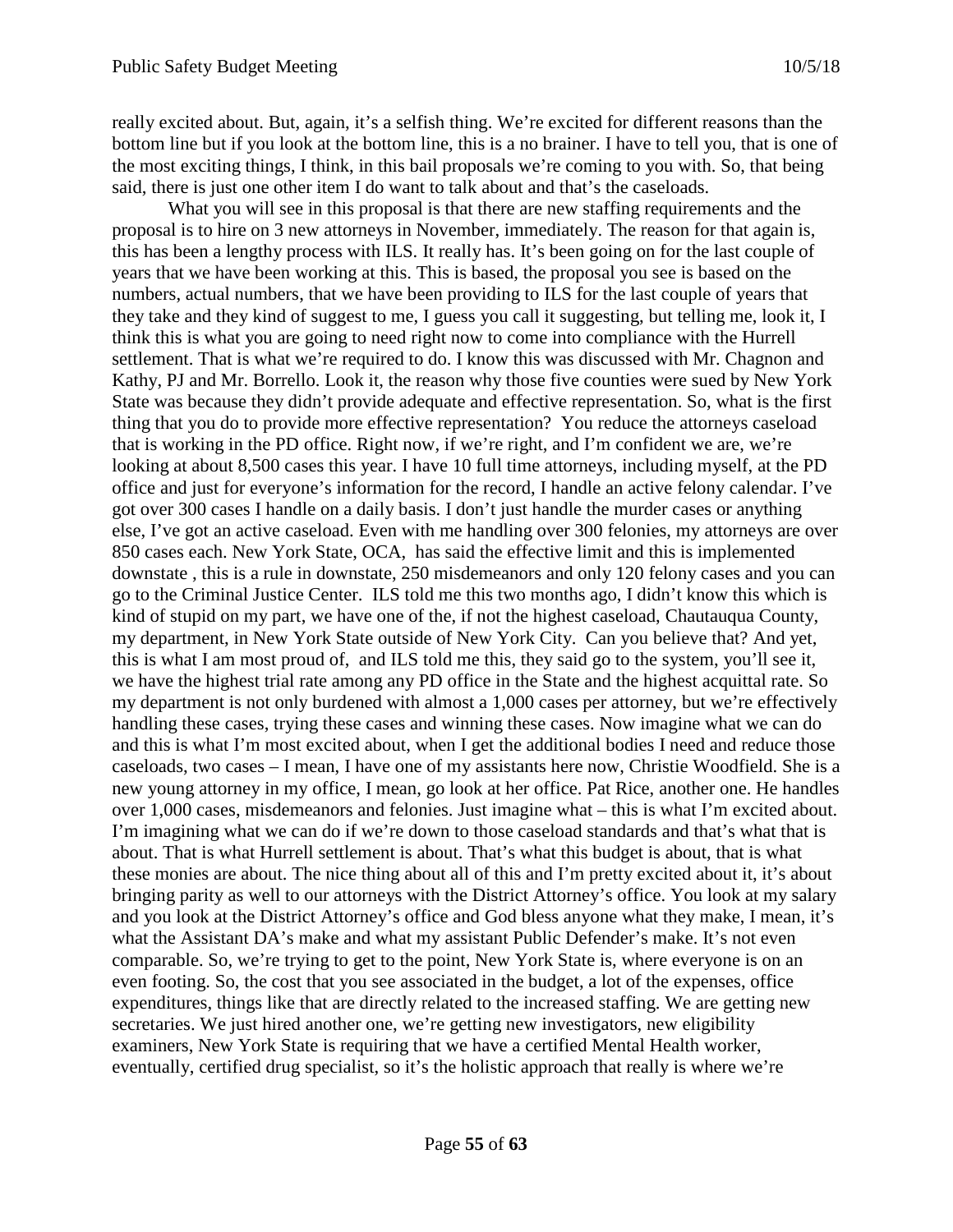headed. So, all those costs are associated with the increase staffing and the cost that coming along naturally with it. Technology, there is so many different *(cross talk)..*

Chairman Niebel: Including furniture and furnishing of \$55,000.

Mr. Barone: Yes and let me tell you why that is Terry. Because we're – as you will see the first of the year, we're increasing our office space in Jamestown, there is a plan that I have in mind where because we have 70% and City Court is asking this of me, we'll have a full time office in Jamestown. That's where 70% of our clients are coming out of. We're going to have boots on the ground and that is what it is about. We'll be able to bring immediate relief to the clients that come through Jamestown City Court and that means getting them immediate assistance but we can only do that if we have the bodies there. So, we're going to put a couple of attorneys there, we're going to increase the office space, we're going to put clerical staff there full time, an investigator there full time. Dunkirk City Court, we're going to take out a small office space in the Sterns Building. That again, will increase some of that rental costs, some of the furniture, have a full time attorney there for arrangements all through the day and for staffing, a secretary there, so when we get done, we're going to have our main office here, we're going to have an office that has an immediate impact in Jamestown and one in Dunkirk. That is what those costs are all about. But generally speaking and I appreciate the time you gave me, I know that you have heard it from everybody, but, we're coming to you with a budget that really  $-I$ mean, we're asking for less than we did last year and our cases just keep going up and up but the only reason I can do that is because the monies we're getting from ILS and it should be literally at no cost to the County. The nice thing about it is, it truly comes at a time, I'm sure when the County can use it and it's a tax savings measure to the County. But, it's giving my department everything that we could have hoped for and that will keep going up.

Now, one final item that I do have to touch on and this is another, I think, exciting thing that can save the County money and Pierre is well aware of this. There is approximately \$89,000 that New York State Indigent Legal Service wants to give us. That's going to go and I've already discussed with everyone concerning that. That is going to be to set up a Conflict Administrative office or a Conflict Administrator regarding Assigned Counsel. If you look at the budget, if you looked at the Assigned Counsel fees, they kept going up year after year. I mean, we're approaching over a million dollars that the County has been paying and those are the conflict cases that we can't handle for whatever reason. I know that Pierre is familiar with this. The County, we think, would benefit tremendously by taking on this money from ILS to set up a Conflict Administration office, \$90,000 right now to do that. It would be under direct County control. You guys would hire them, you would set it up, you would get the money directly from ILS. We would have nothing to do with that because it would be a conflict for us to have anything to do with that.

Chairman Niebel: Under the Legislative budget.

Mr. Barone: Under the Legislative budget. Then next year, that money doubles. The following year, guess what? It triples. For the next five years you are going to end up with over \$400,000 by 2023 for that office. Now, if you are paying over a million dollars in Assigned Counsel fees and you've got an office that can staff 3 of 4 attorney's, a Conflict Office, or Conflict Administrator, think of the money that that is going to save. They can handle those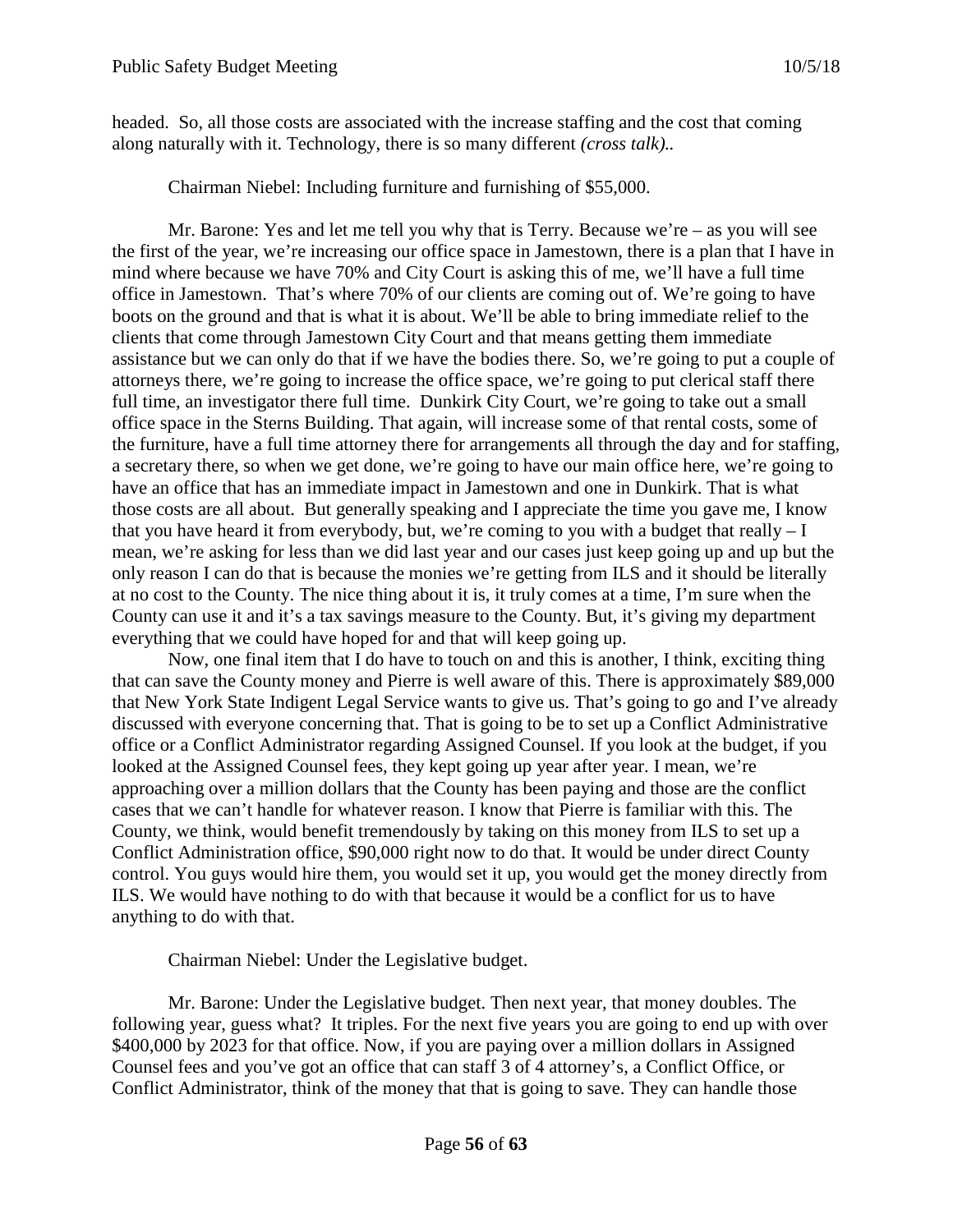conflicts. More importantly, the Conflict Administrator, at least initially, under the County control and direction, would be able to determine the assignments for the attorneys on conflicts and more importantly would be able to determine or take in the vouchers that are submitted for payment, review those vouchers, and then authorize the payments. Here is the most important thing and this is what ILS explained to Mr. Chagnon and the rest of the group. Is to make sure or ensure effective representation of those clients that they are handling. That again is the bottom line as far as the State is concerned. Even private attorneys, 18B attorneys we call them, that get the assignments. They are going to have to make sure that they are doing what they have to do to effectively represent the clients. That is what a Conflict Administrator will do, is ensure that and that is a cost saving measure all the way around but most importantly the bottom line is making sure that those people are getting their constitutional right to effective representation. That's kind of our budget in a nutshell. I'm sorry, I went on a little bit longer than I probably should have but it's an exciting time for our office and I think it should be for the County because for the first time, I mean, these are – you are going to see this get better and better each year. It's a no lose situation for the County and I'm happy to be able to sit here and with the aid of ILS – now the one thing that I do want to mention and if you want any details, I would be happy to give you what I can but Pierre was told this as well. The monies that we're getting right now from ILS are contingent on one thing. That the monies we're getting currently from Chautauqua County remain the same because the monies they are giving us are based on the monies we're getting right now at this point and that can't change because that would affect their plan, their Hurrell settlement plan. That is the one thing.

Chairman Niebel: Ned, thanks. That's a good overview of your department and a good explanation of the Hurrell Settlement. I do have a couple of questions. Actually you have covered some of these things. On page 2 of the detailed analysis, office supplies, is going up about \$6,000. Is there a reason for that? This would be under 1170.4100, increase of \$5,935.

Mr. Barone: That has to do with the increased staff. It's sometimes difficult and Kim certainly can address that, Kim usually oversees all of that. But, it's amazing as soon as you hire a new person, the little things that are associated with hiring that person, the increase expenses that we have because of that and not to mention, like I said, in Jamestown and Dunkirk right now, we're maintaining a staff, not full time in the office but that's pretty much what that is.

Chairman Niebel: Then if we drop down a couple lines to other supplies, 1170.4190, now in 2018 we only adopted a budget of \$3,500 but yet that is going up to \$38,500. That is a significant increase.

Mr. Barone: That is the technology improvements pursuant to ILS. Those are the data collection systems, the server, programs that we have.

Chairman Niebel: You don't have any say over that?

Mr. Barone: I'd like to think I do but the reality is not really. They let me think that I have some say.

Chairman Niebel: That's given by I.T.?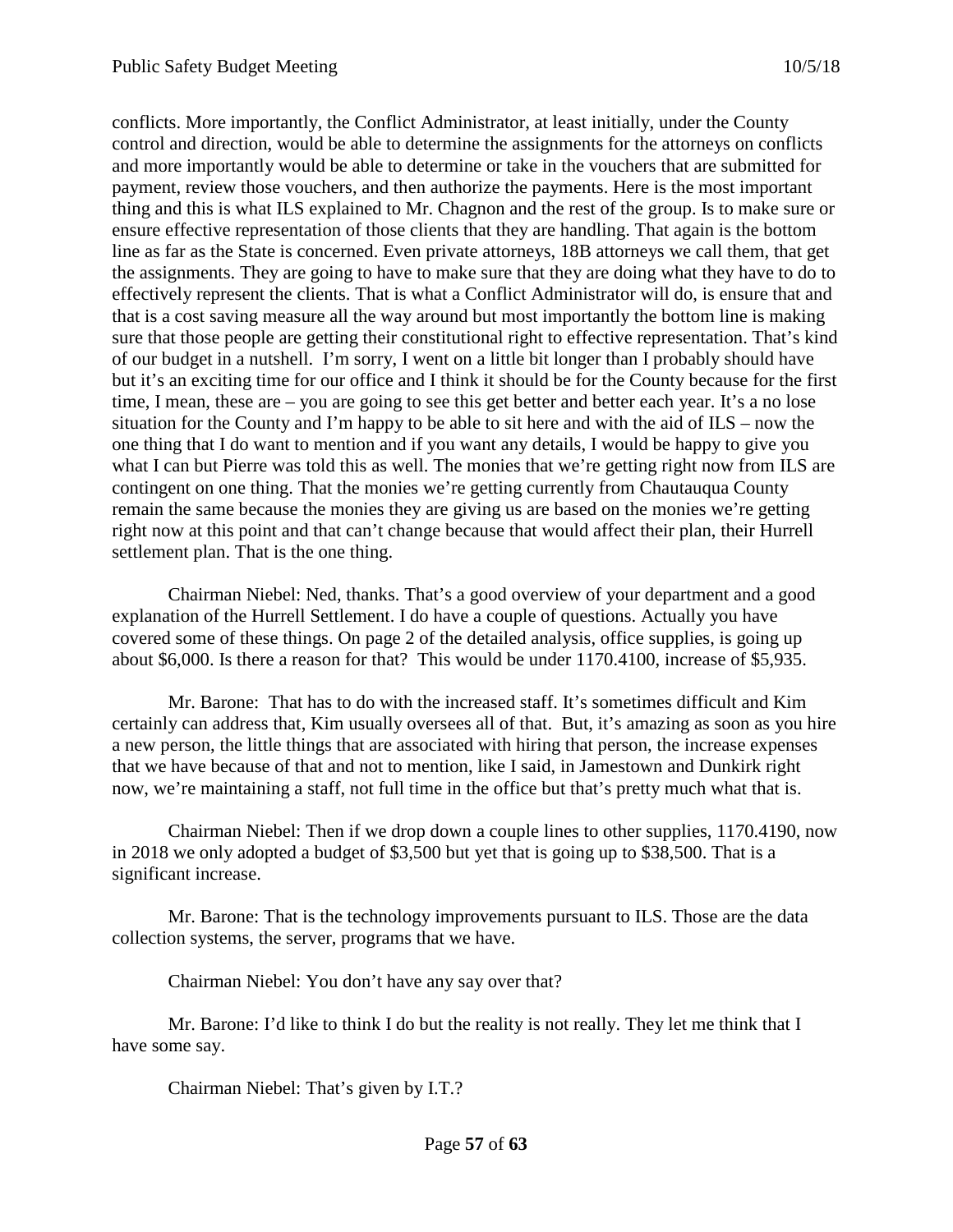Mr. Barone: Yeah.

Chairman Niebel: It's a significant increase.

Mr. Barone: That also has to do with, believe it or not, with the staffing increases.

Chairman Niebel: As far as Legal Services that's increasing by \$115,000. Now we're adding 6 ½ new people but yet Legal Services is increasing by well, by \$115,000. That's account 1170.4530.

Mr. Barone: One of the things again, that Indigent Legal Service has, I say requested, it's pretty much required, is that we start contracting out more doing some different things with our appellate work. So it's not unusual for us to have appeals work for a number of different reasons and usually we have one or two attorneys that we give our appeal work to and that comes under the Assigned Counsel. But what they requiring us to do now is to contract out with either private attorneys or in this case, it's Erie County Indigent Services and let them do the appeals work for us rather than go through the Assigned Counsel. It's becoming more – quite frankly and just so everyone has a heads up on this, some of these things are becoming more regional to the Indigent providers. For example, I'm part of a group, myself, Erie County, Wyoming, Genesee, Monroe, Allegheny, Cattaraugus County, we're doing more things together to help reduce costs but be more effective and one of them is with our appeals work. We've all kind of taken on an agreement to give a lot of this work to Erie County who maintains an outstanding appeals bureau but that means paying them for it.

Chairman Niebel: And this is a contractual expense?

Mr. Barone: Yes.

Chairman Niebel: As opposed of increasing personnel services?

Mr. Barone: Yes, that is outside our office. Now the other thing that you should be aware of too is that that can also include just as kind of a safety net, we may run into a situation, you just don't know. We may be short an attorney or two for whatever reasons and we have our COFA or Counsel of First Appearance requirements. I may need to hire a private attorney on a contractual basis short term to cover our arrangements in one of the courts because of, God forbid, you just don't know what happens of there. So that can also include something like that.

Chairman Niebel: That is all the questions that I had. Committee, any questions for Mr. Barone?

Legislator Whitford: I don't have a question but I know a lot of these Legislators have been here much longer than I have and I think that it is refreshing that during a budget process we have a department head that comes in here, the passion and the excitement that you have for a future of your department and what is going on and I commend you. You should never say you are sorry for coming in and making a presentation like that. I for one am very proud of you and what you do and I'm excited because you are excited.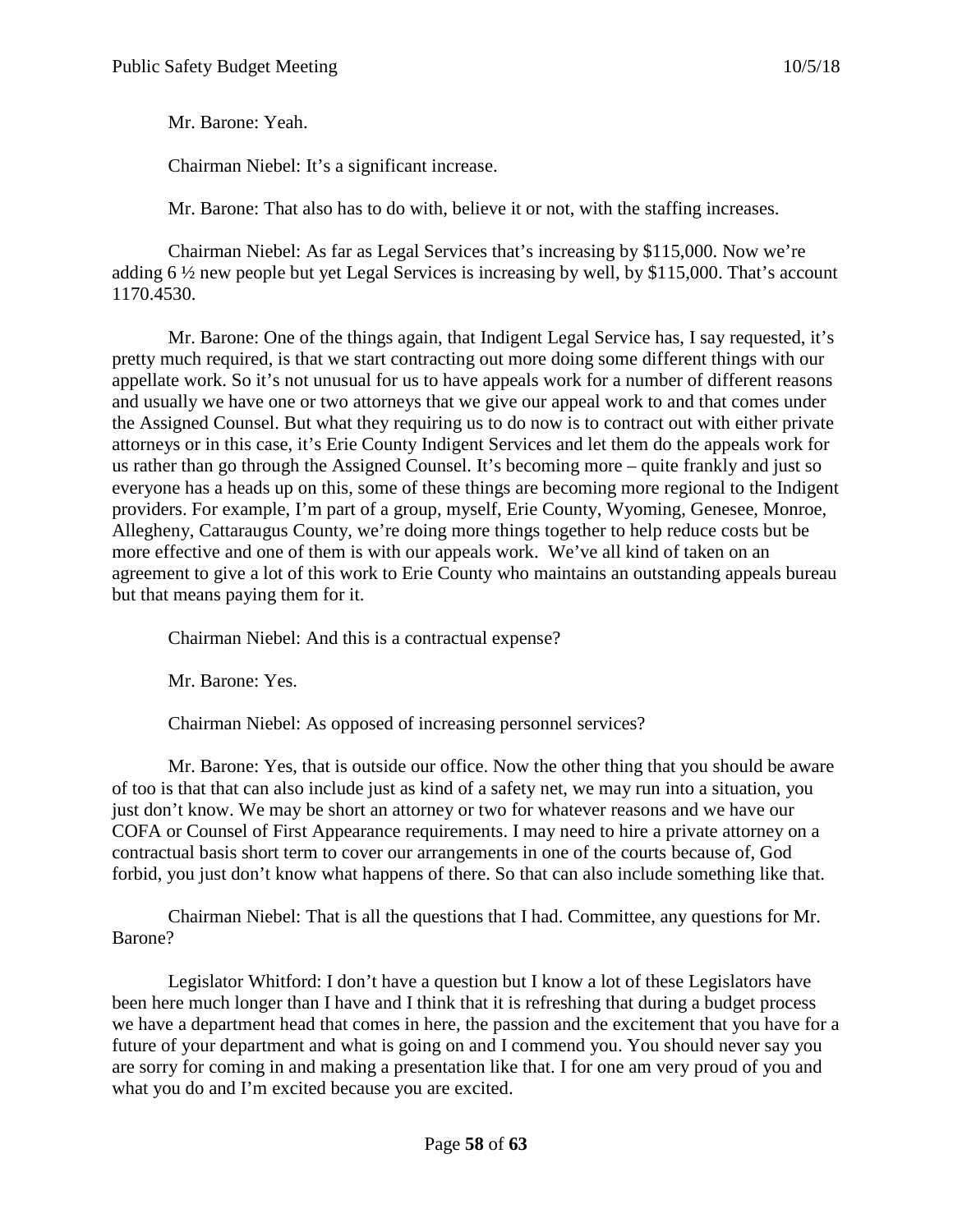Mr. Barone: I appreciate that very much Mr. Whitford. For anyone involved in Indigent defense throughout New York State right now, it's a transformational time. This is really what we fight for day in and day out and we want to make sure that every individual has that equal access to the criminal justice system. It doesn't mean that we're promoting certain things. We want to make sure everyone is treated the same and they have the same opportunities in the criminal justice system. That is what is so exciting because we've worked so hard – I've been here for the last 7 years now and it can be a very gratifying job. It truly is. You can help so many people and our department is getting there. I finally realized we've got a great mix of some older attorneys with experience, younger attorneys but people who want to help the residents of this County and that is really what it is about. And understanding, it took me a couple of years, but to understand your point of view and your position because you are here for the taxpayers. Your responsibility is to the taxpayers are different. So, I think that we're finally getting an opportunity to take in to consideration your interest and my selfish interest in making sure that these people are taken care of the right way. So, I do appreciate that very much, thank you.

Legislator Nazzaro: Real quick, we had the DA in here before you. Recruiting out these new – you are going to hire 3 new ADA. Obviously *(inaudible)* one back here, the challenges in recruiting them.

Mr. Barone: Yeah, that is a great question too. I'm glad that you asked it. I personally, speaking for myself, I like to stay in Chautauqua County. I think that it is important that we keep our young people here no matter who it is and I think it's important that we try and concentrate on keeping our young attorneys in the County and hire from within the County. That's what I want. So that is my first priority. However Chuck, the last couple of go around, our resumes have been very, very limited. There is not a lot of young attorneys that either are from here or have come back here so we have our hands tied. Now, Indigent Legal Services has set up for October 19<sup>th</sup>, at UB Law School, a hiring program for just the Indigent Defenders in New York State. It is just not my department that gets to hire new attorneys, it's everybody Public Defender. Think of what that does. So they are going to bring in all these attorneys from throughout New York State who have already registered to meet with us, each one of our offices and we'll have an opportunity for the first time to meet young attorneys and the jobs that Assistant PD's do, or Public Defenders is not an easy job. Look it, it's a thankless job a lot of times. And you know what, you are never given the credit that they deserve but it takes a real desire to help people. You have to have a passion because you are not in it for the money, obviously. You see what District Attorneys or Prosecutors make and you see what Defenders make. I'm not complaining but you do it for different reasons. So that is what we're hoping to do is on the  $19<sup>th</sup>$  at UB is having a chance to really meet with different people. Now, I have been lucky and you can look at the people I have hired. I did hire a gentleman from Erie County, he was with the Attorney General's office, trail attorney for over 37 years. I had known him through other attorneys I had worked with Federally and he's an outstanding attorney. I like him a lot. He is here for a short time because he's got a lot of time in the system but, that's an exception. But if you look at everyone else, the young attorneys I've hired, they are all from Chautauqua County.

Legislator Nazzaro: Thank you for that and *(inaudible)* D.A., where he came and talked about changing – right now the DA has to hire within Chautauqua County? That is a preference I know so you are – I guess my question is, you are not restricted to where you hire from?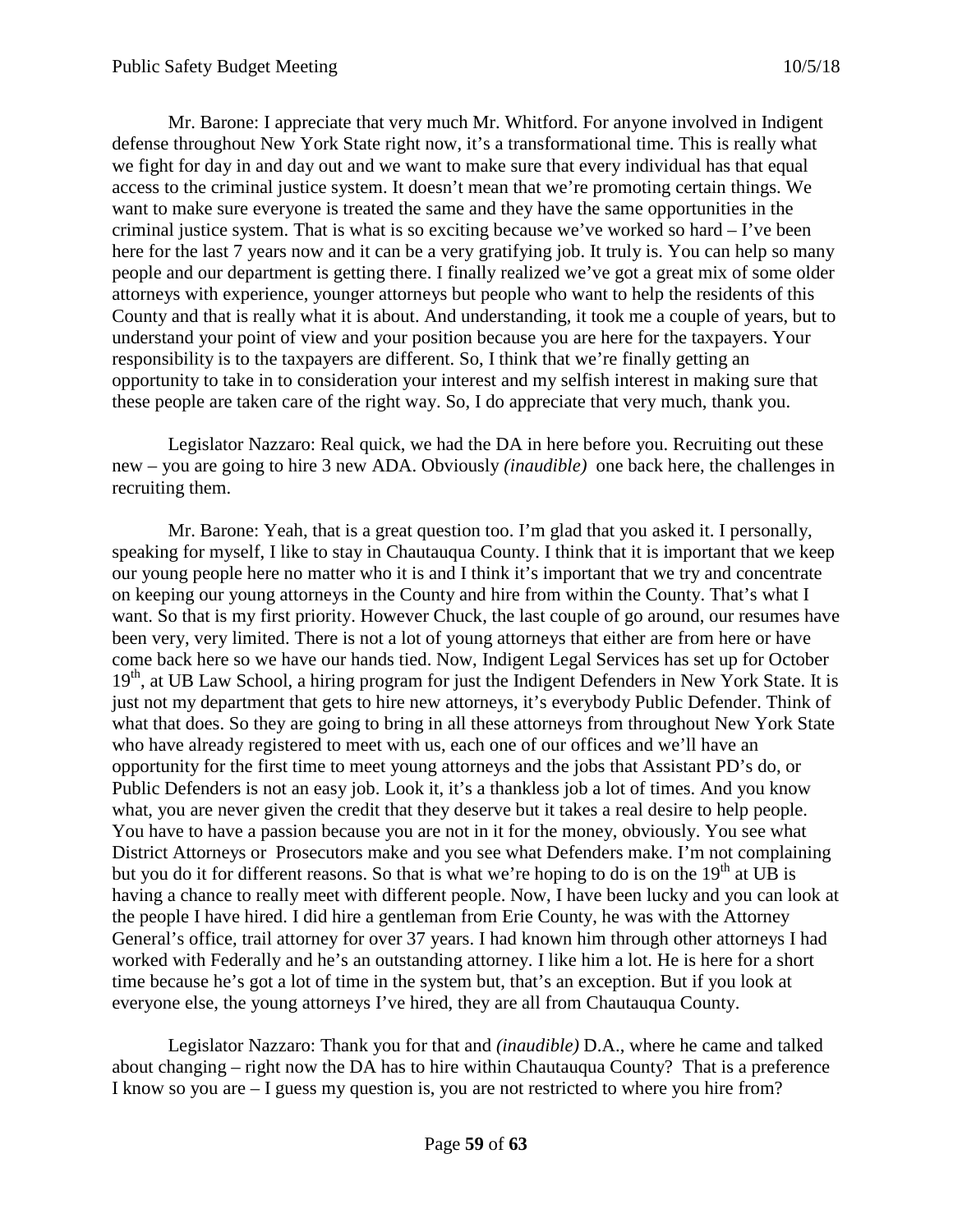Mr. Barone: No, I can hire anywhere, but, on one of the things, I've been lucky. Like Mr. Bob Lee is the attorney from Buffalo. He had a place in Chautauqua County, he moved here. He's a resident of Chautauqua County now. He lives up in the north end of the County, in Fredonia. He lives there, he's made his move there and he loves Chautauqua County but I require that – I think that I'm still required to have residents of Chautauqua County as my Assistant Public Defenders. That's what I use as a standard. But I like to hire from within the County. Listen, if I can hire a capable attorney from here, I'm going to and I hate to say it, well, I don't hate to say it but why not stay here, why not hire the attorneys if you have the option to hire a good person, a good attorney.

Chairman Niebel: That's exactly what I wanted to hear Ned.

Legislator Chagnon: I apologize for a detailed question but, I'm looking at the State aid Indigent Legal Services increasing by a million three fifty three and I can account for the Hurrell settlement being \$928,000 of that and a \$100,000 for the bail fund, but I'm struggling to come up with the balance of that.

Mr. Barone: Those are the prior distributions that we were awarded. They are still running behind quite frankly but I've got – the new ILS distribution for March 2019, would be \$236,969. Through April – April through December we have broken down and distribution seven and eight which we're still getting for example, distribution 8 included in there is the \$1709,946, that's the total of \$2,800,706 from ILS. But I can give you – like I said, they are all broken down.

Legislator Chagnon: The one thing that I want to verify is that the Hurrell settlement amount of \$927,879 is included in that number but not more than that?

Mr. Barone: Yes.

Chairman Niebel: It's included Pierre in the \$1.3 million.

Mr. Barone: Yeah and that's the one that they made us aware of in June when we started contacting everyone. We found out we had these additional monies that they are going to give us.

Legislator Chagnon: As I am sure you appreciate, my concern is that, the commitment that the County is making with the Hurrell settlement is that you will maintain our level of commitment that we have in prior budget, no more, no less. I want to make sure it's no more.

Mr. Barone: Exactly. ILS I think clarified and I wasn't aware of that, but ILS had clarified it and Pierre has asked them and they indicated to me as well as Pierre I think that yes, those monies are guaranteed to you and one of the questions if you don't mind Pierre, Pierre had for one of the attorneys from ILS, well, let's say for example this money that Ned's department is getting right now, what happens in two or three years and you eliminate a couple of those new positions. They indicated to Pierre, if I may, that the County is under no restriction, no requirement to continue to those positions. So whatever set up now is guaranteed through 2023 and we should have the contracts from ILS by next week. As a matter of fact, I have one final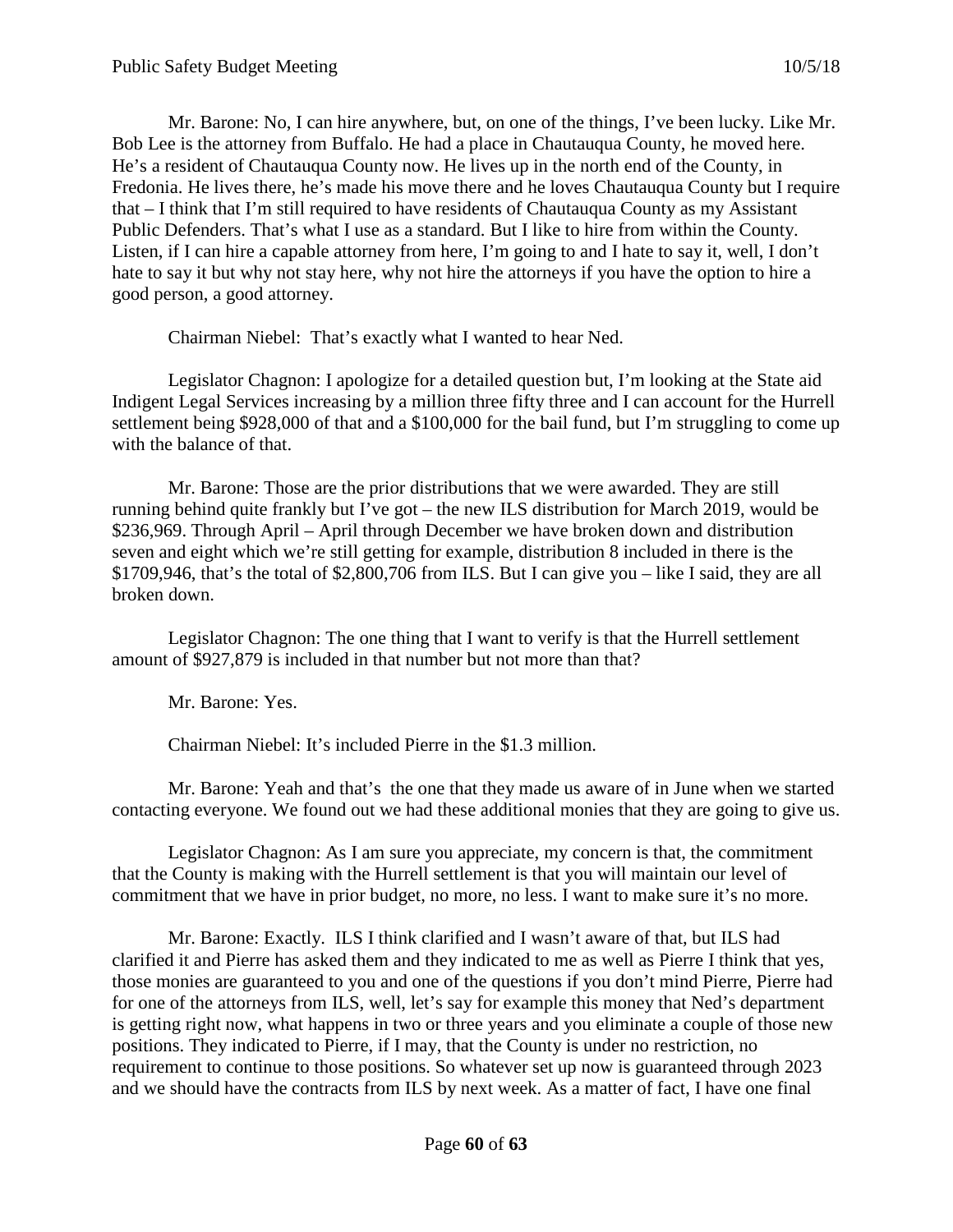conference with them on Tuesday with their Chief Counsel who's doing the contracts, that the County will get for review and authorization. Those contracts will reflect all of those different things.

Chairman Niebel: Your passion Mr. Barone or your enthusiasm has translated into some pretty impressive results for your department. Keep up the good work.

Mr. Barone: Thank you very much Mr. Chairman.

Mrs. Dennison: I'd like to ask a question to make sure that we have the appropriate budget. Two questions. The Bail program, is that in the other expense account *(inaudible)*?

Mr. Barone: Yes.

Mrs. Dennison: And how much is it, \$100,000?

Mr. Barone: Yes.

Mrs. Dennison: And then when we talk about the County has to continue to provide the same level of service and expenditures, is that \$100,000 that in addition? So the Hurrell settlement requires us to maintain a similar level of commitment. So we have our level of commitment and we're going to add \$100,000 for the Bail program and \$100,000 revenue to that, correct?

Mrs. Taylor: Yes.

Mrs. Dennison: The other question is, with the change in the occupancy tax, in 2018, for example, your \$45,000 worth of expense is going away to another department, can we still get reimbursement for that from the Office of Indigent Legal Services?

Mr. Barone: No, it' not included – no, if it's not included in the budget then ILS would not – I wouldn't think, would reimburse. I could check on that. I don't know but I don't think that they would. You mean, for next year?

Mrs. Dennison: For 19'.

Mrs. Taylor: They have their budget set already so to change something would be –

Mrs. Dennison: Their budget is set.

Mrs. Taylor: Yes.

Mr. Barone: We gave them a proposal of how to disburse the monies to us. But they are the ones that make that determination as to how they allocate those funds to us so they already have those broken down. The only remaining item that I was working on, just the other day, was the Assigned Counsel of approximately \$89,000 for this year. I got the approval from Mr.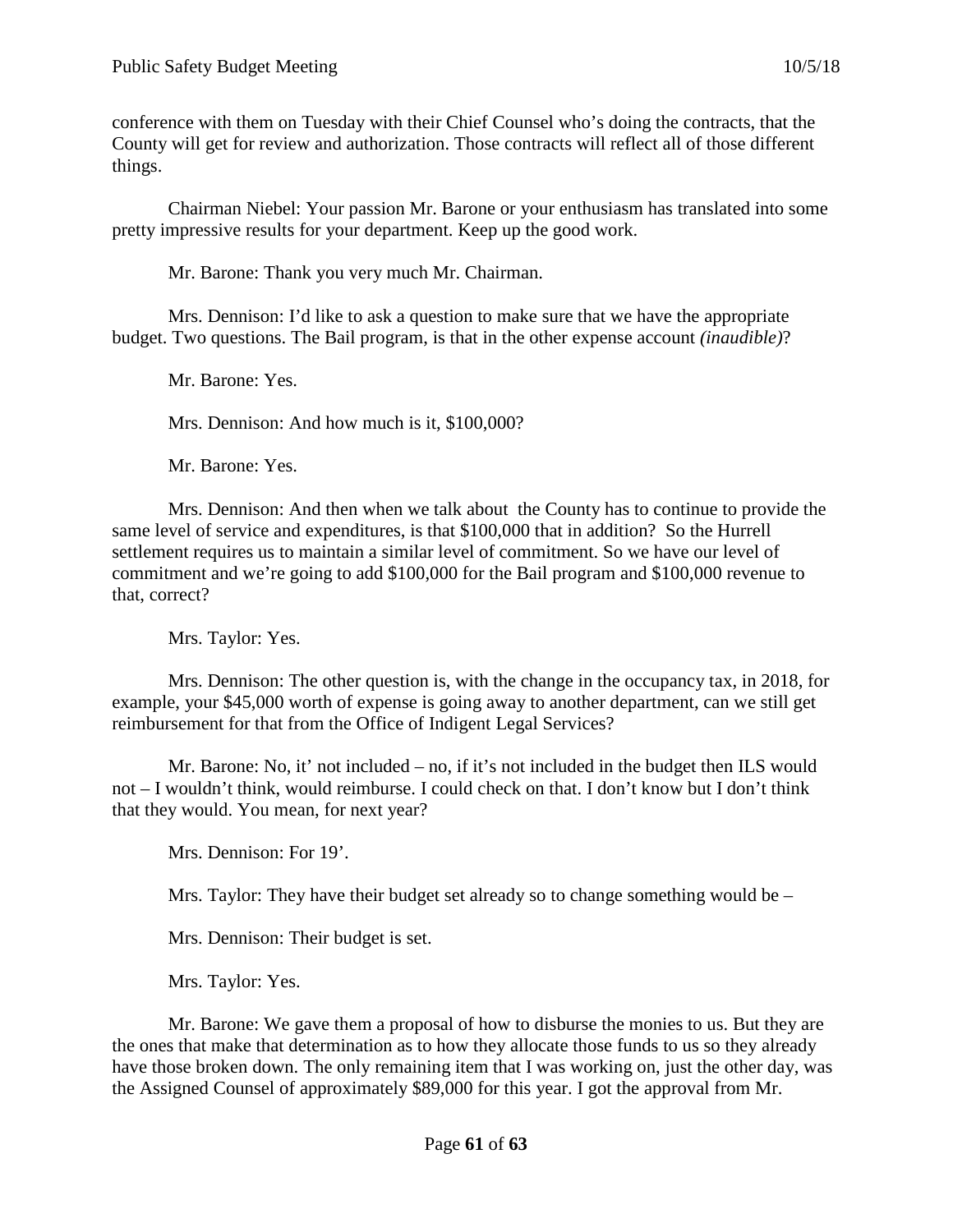Borrello on behalf of everyone and said, yes, we'll take the monies. Because we have a choice to keep that money. I'm sorry, there was a \$20,000 data collection fee. I apologize, that the County is going to get on top of the \$89,000. That goes up to \$40,000 next year. So, I could have kept that and I could have done the data collection but, I'd rather see the County get it, you can have it and it just requires you to get collected data, train someone, whoever your Conflict Administrator is and send that information or those results onto ILS. So that \$20,000 will be included in this year and \$40,000 next year.

Mrs. Dennison: In the Conflict Administrator function?

Mr. Barone: Yes.

Chairman Niebel: That's added to the \$89,000?

Mr. Barone: Yes and actually, the County can do – you could even hire on a data collection person, that is up to you. I mean, you don't have to have the Conflict Administrator do it or you can – I mean, it will be included in there but you can figure it out however you want. The only requirement is, is that ILS will train that person that collects the data. That is the one requirement that they told us.

Legislator Chagnon: Kathleen, on your occupancy question, I would point out that their occupancy cost is going down by \$44,000 but their budget reflects the local share net decrease of \$77,000. So in effect, the occupancy cost is covered.

Mr. Barone: Thank you very much.

Legislator Nazzaro: Looking down the road, *(cross talk),* what happens in 5 years, after 2023 with the funding? You have all this new staff and unless things dramatically change in the County somehow, we may not need that level of staff at some point. What is going to happen 5 years from now, we've added all these APD's and other things and all of a sudden now the funding – the lawsuit ends in 5 or the settlement ends in 5 years.

Mr. Barone: Yes. The implementation was over a 5 year period.

Legislator Chagnon: That's the point they made earlier. I asked them that question and they said, if we drop our funding, you have no obligation to continue those expenses.

Mr. Barone: So you are back at square one.

Legislator Whitford: He just went over that.

Legislator Nazzaro: I know but I'm just saying, it's hard to go back.

Mr. Barone: Yeah, it's very difficult but that's what - that's your choice. I would think that, look it, at that point, I wish I had an answer for that. I don't. I know that Pierre asked them that and they are confident that this will be a continued thing. It's not just New York State there